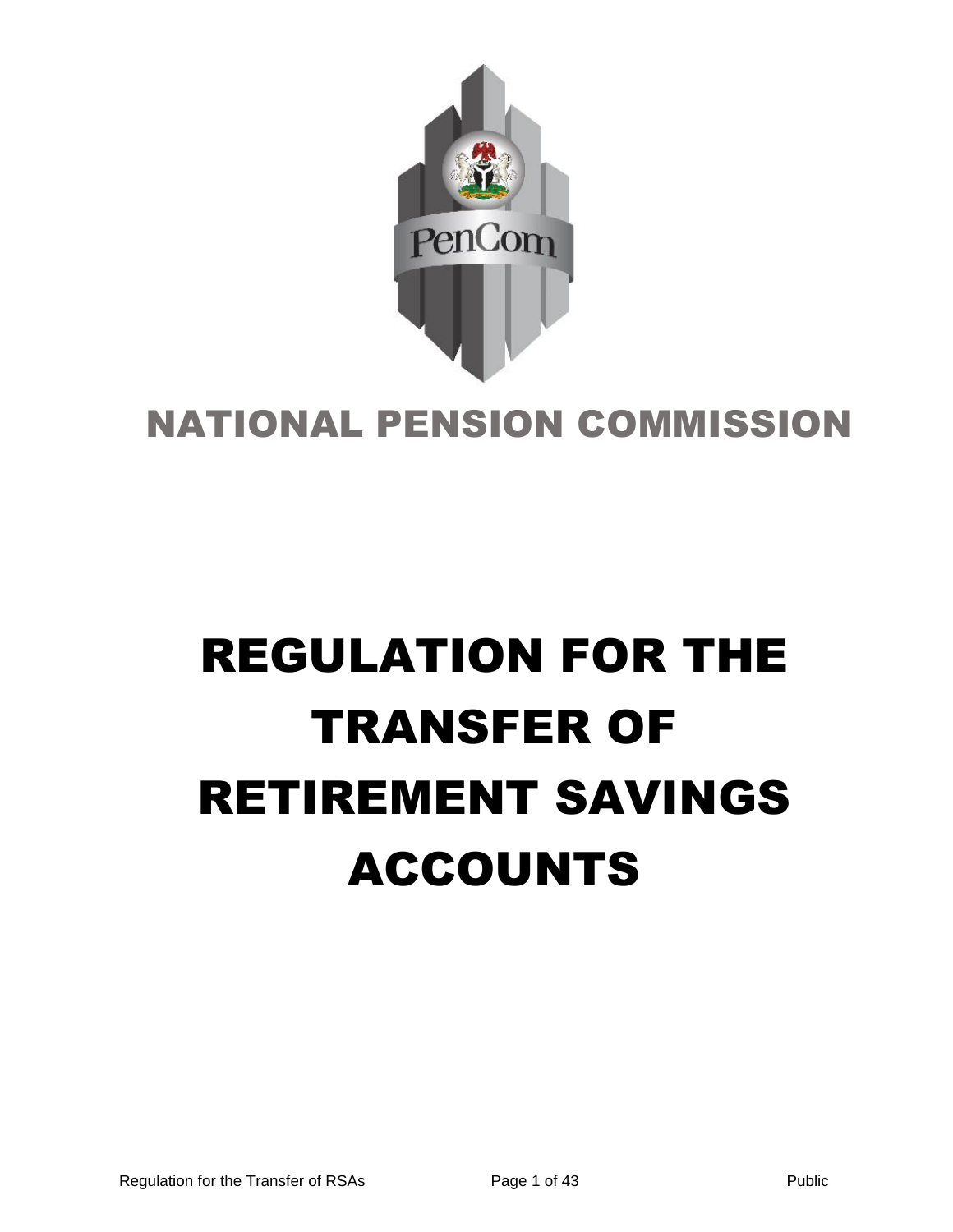# TABLE OF CONTENTS

| 1.0   |                                                                             |
|-------|-----------------------------------------------------------------------------|
| $1.1$ |                                                                             |
| 1.2   |                                                                             |
| 1.3   |                                                                             |
| 2.0   |                                                                             |
| 3.0   | <b>RULES FOR THE TRANSFER OF RETIREMENT SAVINGS ACCOUNTS9</b>               |
| 3.1   |                                                                             |
| 3.2   |                                                                             |
| 3.3   |                                                                             |
| 4.0   |                                                                             |
| 4.1   |                                                                             |
| 4.2   |                                                                             |
| 4.3   | Changes in RSA Holders' Personal Details after Provisional Approval  19     |
| 4.4   |                                                                             |
| 4.5   |                                                                             |
| 4.6   | Validation Rules for Submission of Transaction History (TH) 23              |
| 4.7   | Submission of NTP Error Notifications and Revised TH27                      |
| 4.8   |                                                                             |
| 4.9   |                                                                             |
| 4.10  | Re-assignment of RSAs from TPFAs to RPFAs on ECRS36                         |
| 5.0   |                                                                             |
| 5.1   | Post-transfer Validation of RSA Fund Unit Price on TH37                     |
| 5.2   | Receipt of Contributions and Other Benefits for Already Transferred RSAs 38 |
| 5.3   | Resolution of Uncredited Contributions for Transferred RSAs 39              |
| 5.4   |                                                                             |
| 5.5   |                                                                             |
| 5.6   |                                                                             |
| 6.0   | <b>INFRACTIONS AND APPLICABLE ADMINISTRATIVE SANCTIONS42</b>                |
| 7.0   |                                                                             |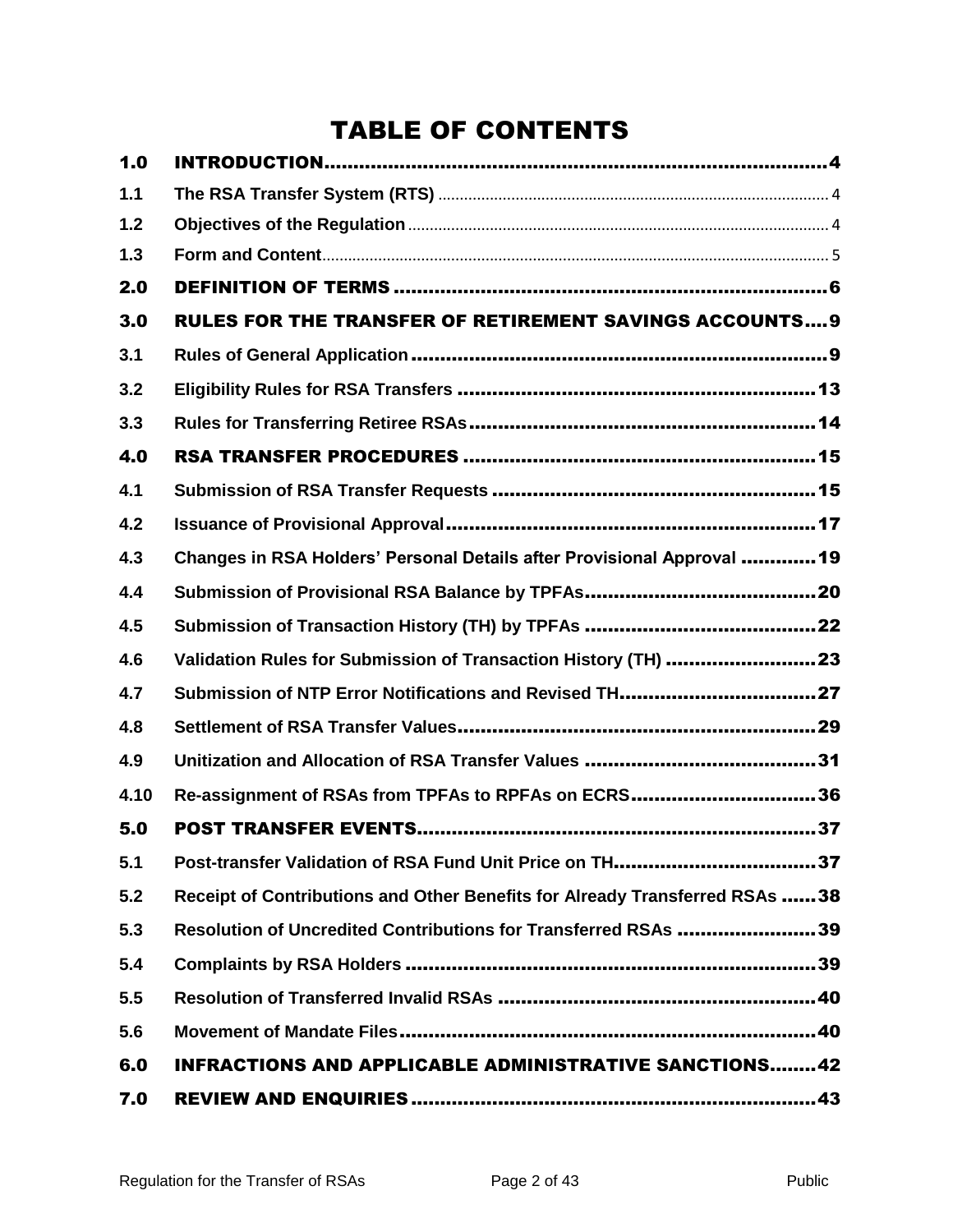| 7.1 |  |
|-----|--|
| 7.2 |  |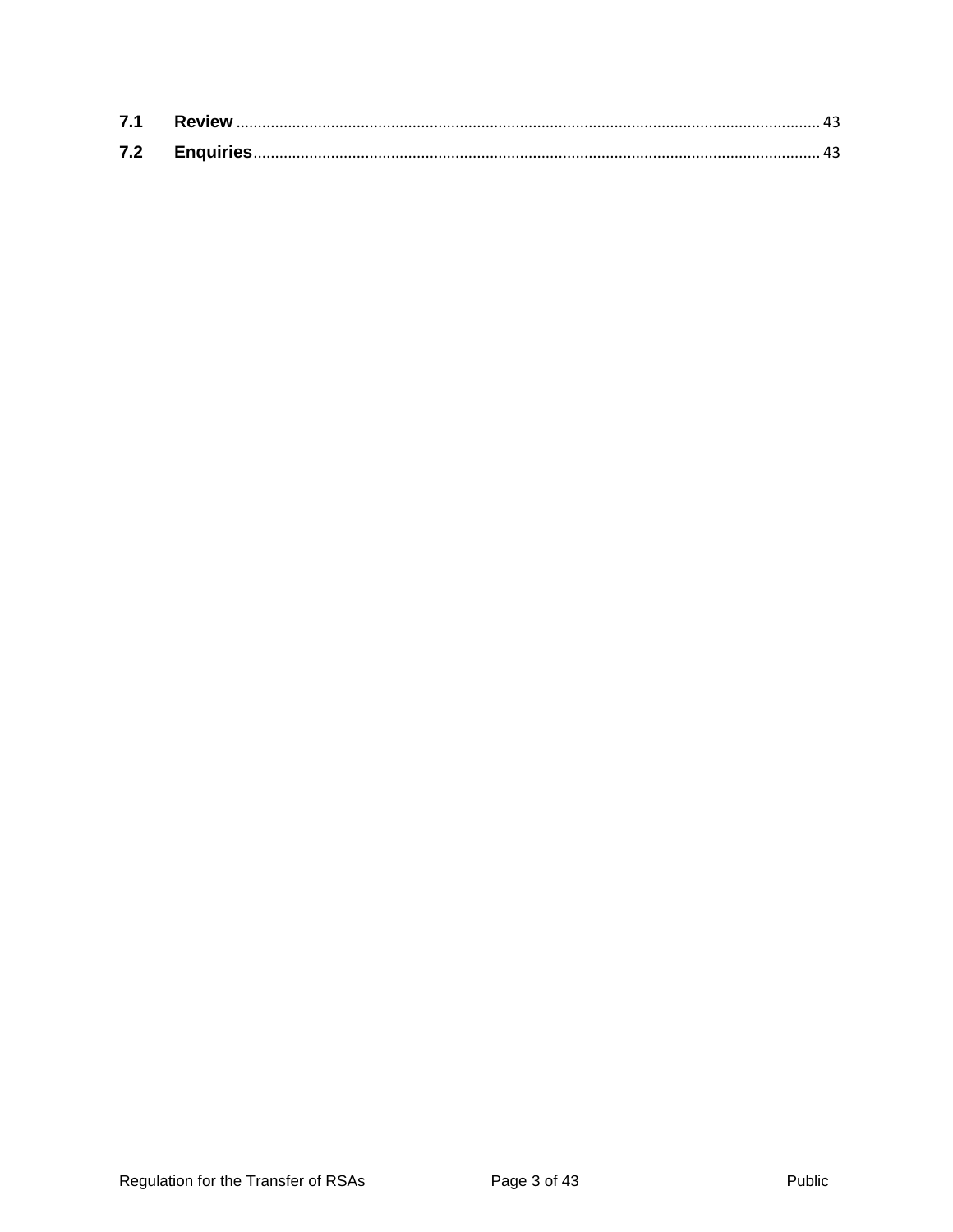## <span id="page-3-0"></span>1.0 INTRODUCTION

#### <span id="page-3-1"></span>**1.1 The RSA Transfer System (RTS)**

- 1.1.1 Section 13 of the Pension Reform Act (PRA) 2014 specifies that a Retirement Savings Account (RSA) Holder may transfer his RSA from one Pension Fund Administrator (PFA) to another. It further specifies that such transfer should not be more than once a year.
- 1.1.2 To facilitate the implementation of Section 13 of the PRA 2014, the National Pension Commission (the Commission) has deployed the RSA Transfer System (RTS).
- 1.1.3 The RTS is an application that would be used for coordinating all the processes relating to the transfer of RSAs from one PFA to another. The RTS is designed to provide an electronic platform through which RSA transfers are initiated, processed, monitored and Global Net Transfer Positions (GNTPs) for all affected PFAs determined, on an online real-time basis.
- 1.1.4 The RSA Transfer Regulation (the Regulation), issued by the Commission, provides PFAs with the modalities by which such RSA transfers will be carried out.
- 1.1.5 The Regulation is applicable to all PFAs and supersedes the two Frameworks issued by the Commission for the Transfer of RSAs to NPF Pensions Limited and NUPEMCO Limited, respectively.
- 1.1.6 The requirements of the RSA Transfer Regulation are consistent with the provisions of the PRA 2014 and are also enforceable within the pension industry.

#### <span id="page-3-2"></span>**1.2 Objectives of the Regulation**

1.2.1 The RSA Transfer Regulation seeks to ensure the effective implementation of the provisions of Section 13 of the PRA 2014. The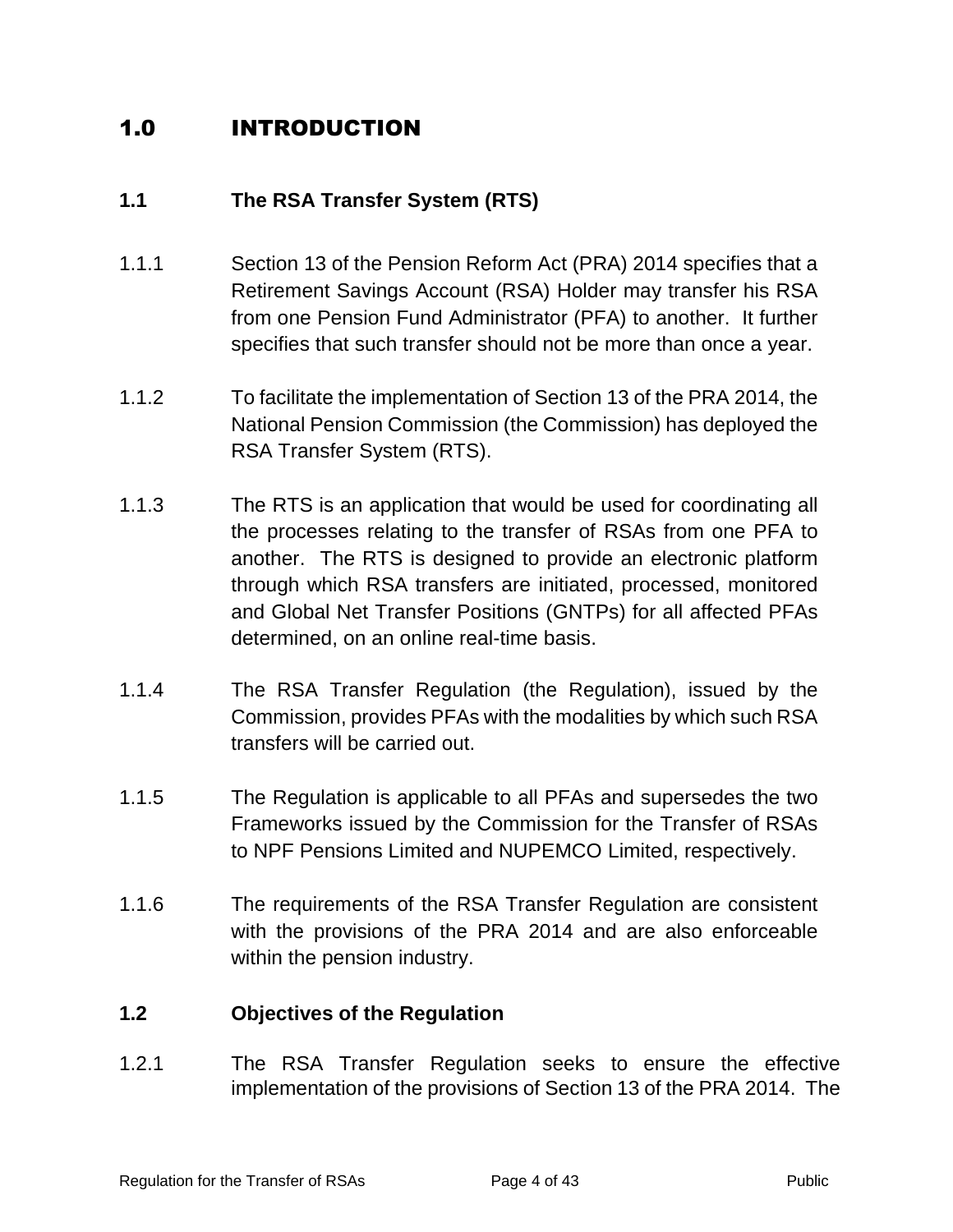Regulation, therefore, outlines the procedures that shall be followed by PFAs for the seamless transfer of RSAs from one PFA to another. It also outlines processes that will ensure the prompt and correct settlement of GNTPs amongst PFAs.

- 1.2.2 Further to 1.2.1 above, the Regulation defines the criteria for determining the eligibility of RSA Holders to transfer their RSAs to chosen PFAs.
- 1.2.3 It also outlines sanctions that shall apply to PFAs for the violation of RSA transfer processes, in order to ensure full compliance with the requirements of the Regulation.

#### <span id="page-4-0"></span>**1.3 Form and Content**

- 1.3.1 Section One (1) introduces the RSA Transfer System and outlines the Objectives for issuing the Regulation.
- 1.3.2 Section Two (2) provides the Definition of Terms and sets out the Rules of General Application, Eligibility Rules and Rules governing the transfer of Retirees' RSAs.
- 1.3.3 Section Three (3) outlines the RSA Transfer Process, while Section Four (4) highlights Post-Transfer Events.
- 1.3.4 Administrative Sanctions and Penalties relating to violations of the RSA Transfer Process are highlighted in Section Five (5), while Section Six (6) specifies the Review Process and the channels for enquiries and complaints.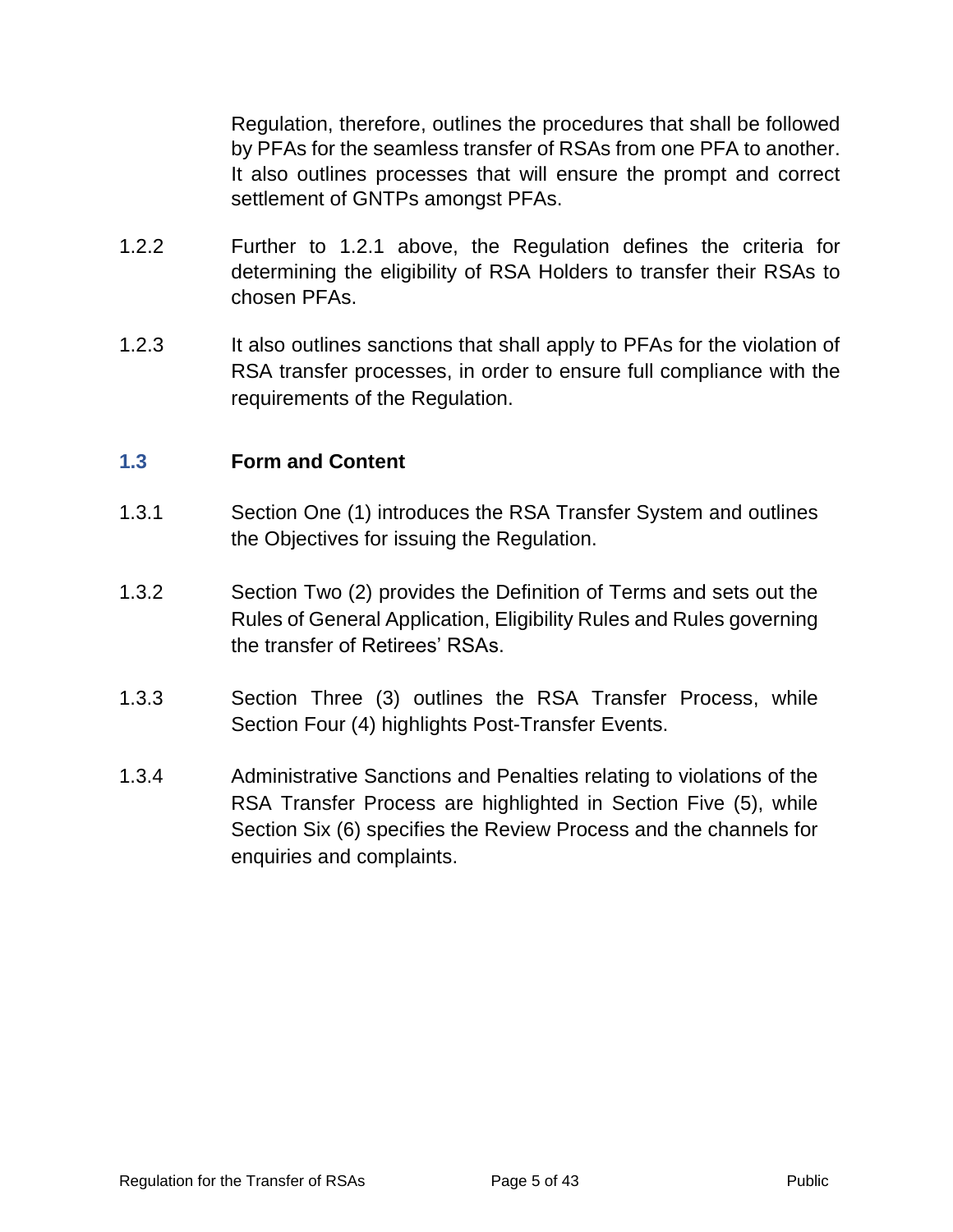### <span id="page-5-0"></span>2.0 DEFINITION OF TERMS

| <b>Serial</b> | <b>Term</b>                                                        | <b>Definition</b>                                                                                                                                                                                                                               |
|---------------|--------------------------------------------------------------------|-------------------------------------------------------------------------------------------------------------------------------------------------------------------------------------------------------------------------------------------------|
| 1.            | <b>RSA Transfer</b>                                                | The approved transfer of an RSA from one PFA to<br>another, resulting from a request initiated by the RSA<br>Holder through the Receiving PFA and submitted to<br>the Commission through RTS.                                                   |
| 2.            | <b>RSA Holder</b>                                                  | Shall refer to a contributor (including a Micro Pension<br>Contributor) or a retiree registered on the Enhanced<br><b>Contributor Registration System (ECRS).</b>                                                                               |
| 3.            | <b>Retiree</b>                                                     | Shall refer to an RSA Holder who ceases to make<br>mandatory pension contributions into his/her RSA as<br>a result of retirement from active employment or<br>service, and has executed a Programmed Withdrawal<br>Agreement with his/her PFA.  |
| 4.            | <b>Employer Code</b>                                               | Shall refer to the unique codes assigned by the<br>Commission to both public and private sector<br>employers, as well as employment sectors to which<br>Micro Pension Participants belong.                                                      |
| 5.            | <b>Employer Name</b>                                               | Shall refer to the names of both public and private<br>sector employers, as well as employment sectors to<br>which Micro Pension Participants belong.                                                                                           |
| 6.            | <b>Fingerprint Impaired</b><br><b>RSA Holder</b>                   | Shall refer to an RSA holder whose fingerprint cannot<br>be captured by a Receiving Pension Fund<br>Administrator (RPFA) at the point of submitting<br>his/her RSA transfer request, due to either diminished<br>minutia or absence of fingers. |
| 7.            | <b>Receiving Pension</b><br><b>Fund Administrator</b><br>(RPFA)    | Shall refer to the PFA to which an RSA is being<br>transferred.                                                                                                                                                                                 |
| 8.            | <b>Transferring Pension</b><br><b>Fund Administrator</b><br>(TPFA) | Shall refer to the PFA from which an RSA is being<br>transferred.                                                                                                                                                                               |
| 9.            | <b>Legacy Contributor</b><br><b>Registration System</b><br>(CRS)   | The defunct RSA registration system deployed by the<br>Commission for the pension industry, which has been<br>replaced with the Enhanced Contributor Registration<br>System (ECRS).                                                             |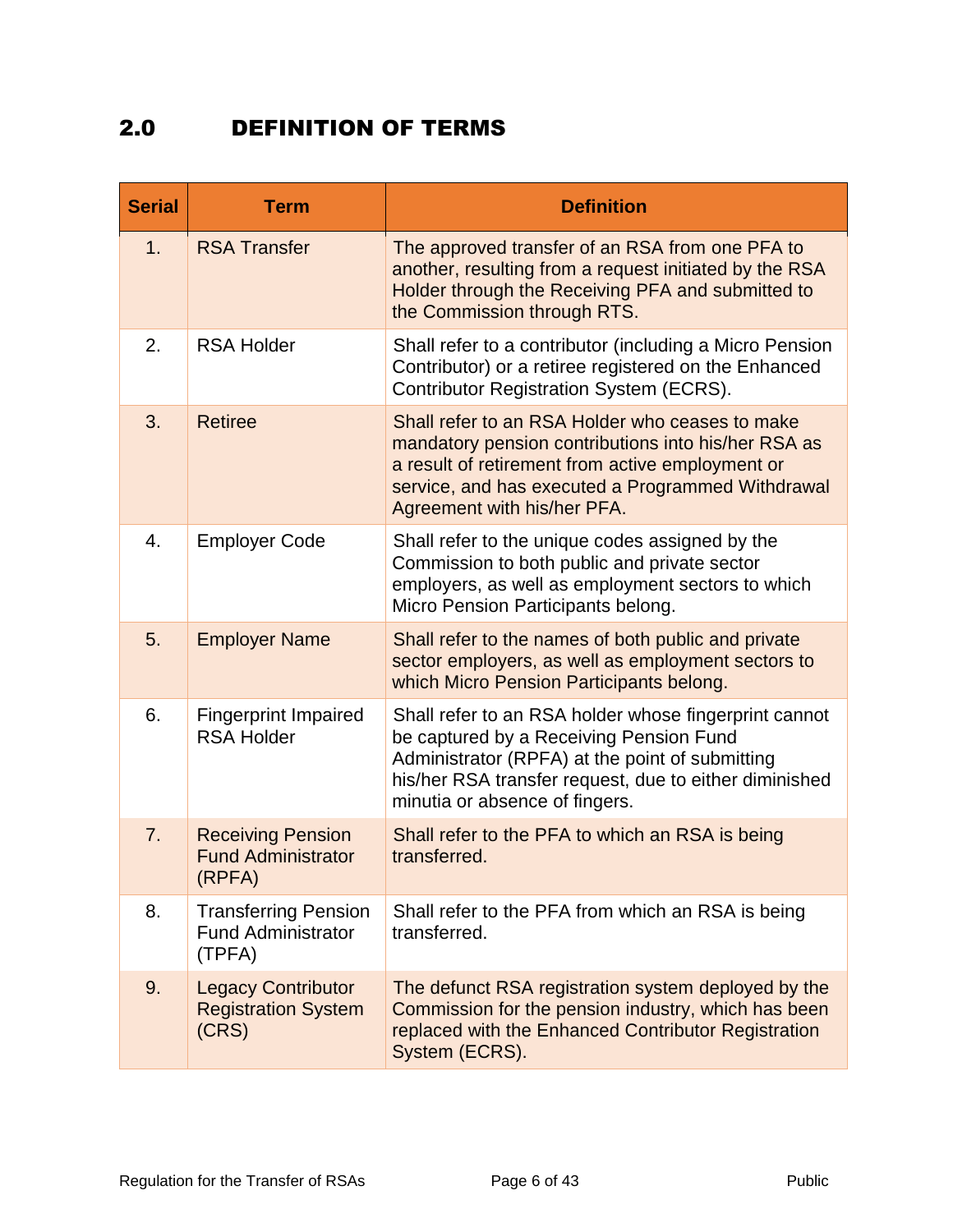| <b>Serial</b> | <b>Term</b>                                               | <b>Definition</b>                                                                                                                                                                                                                                                                                                                                                                                                                                                                                                                                                                                  |
|---------------|-----------------------------------------------------------|----------------------------------------------------------------------------------------------------------------------------------------------------------------------------------------------------------------------------------------------------------------------------------------------------------------------------------------------------------------------------------------------------------------------------------------------------------------------------------------------------------------------------------------------------------------------------------------------------|
| 10.           | <b>RSA Transfer</b><br>System (RTS)                       | Shall refer to the Application deployed by the<br>Commission for the Pension Industry, used for<br>initiating, processing and monitoring RSA Transfers,<br>as well as for warehousing data generated during the<br>RSA Transfer process.                                                                                                                                                                                                                                                                                                                                                           |
| 11.           | <b>RTS Client</b>                                         | Shall refer to a computer network-based standalone<br>application, customized for respective PFAs by the<br>Commission for the submission of RSA Transfer<br><b>Requests to RTS.</b>                                                                                                                                                                                                                                                                                                                                                                                                               |
| 12.           | <b>PFA RTS Portal</b>                                     | Shall refer to a web application provided to each PFA<br>by the Commission for receiving RSA Transfer<br>notifications from RTS and processing RSA Transfer<br>requests.                                                                                                                                                                                                                                                                                                                                                                                                                           |
| 13.           | <b>Calendar Year</b>                                      | Shall refer to a consecutive period of twelve months<br>starting 1 <sup>st</sup> January and ending 31 <sup>st</sup> December of a<br>year.                                                                                                                                                                                                                                                                                                                                                                                                                                                        |
| 14.           | Transfer Quarter (TQ)                                     | Shall refer to a three-month period regarded as one<br>of four parts of a calendar year. The 1 <sup>st</sup> Transfer<br>Quarter shall be deemed to be the period from 1 <sup>st</sup><br>January to 31 <sup>st</sup> March; the 2 <sup>nd</sup> Transfer Quarter shall<br>be the period from 1 <sup>st</sup> April to 30 <sup>th</sup> June; the 3 <sup>rd</sup><br>Transfer Quarter shall be the period from 1 <sup>st</sup> July to<br>30 <sup>th</sup> September; while the 4 <sup>th</sup> Transfer Quarter shall<br>be the period from 1 <sup>st</sup> October to 31 <sup>st</sup> December. |
| 15.           | <b>Effective Transfer</b><br>Date (ETD)                   | Shall refer to the last day of a Transfer Quarter<br>namely 31 <sup>st</sup> March, 30 <sup>th</sup> June, 30 <sup>th</sup> September and<br>31 <sup>st</sup> December. Consequently, the ETD for any RSA<br>transfer request shall be the last day of the Transfer<br>Quarter within which that transfer request is received<br>on RTS, irrespective of whether such a day is a<br>working day or not.                                                                                                                                                                                            |
| 16.           | <b>RSA Transfer</b><br>Register (RTR)                     | Shall refer to an electronic register maintained at the<br>backend of the RTS to record the status of RSA<br>transfer requests undergoing processing, at any point<br>in time.                                                                                                                                                                                                                                                                                                                                                                                                                     |
| 17.           | <b>Detailed RSA</b><br><b>Transaction History</b><br>(TH) | Shall refer to a detailed and accurate statement of<br>account of an RSA Holder, starting from inception<br>when the RSA Holder joined the Contributory Pension<br>Scheme (CPS), up to the ETD specified for the<br>transfer.                                                                                                                                                                                                                                                                                                                                                                      |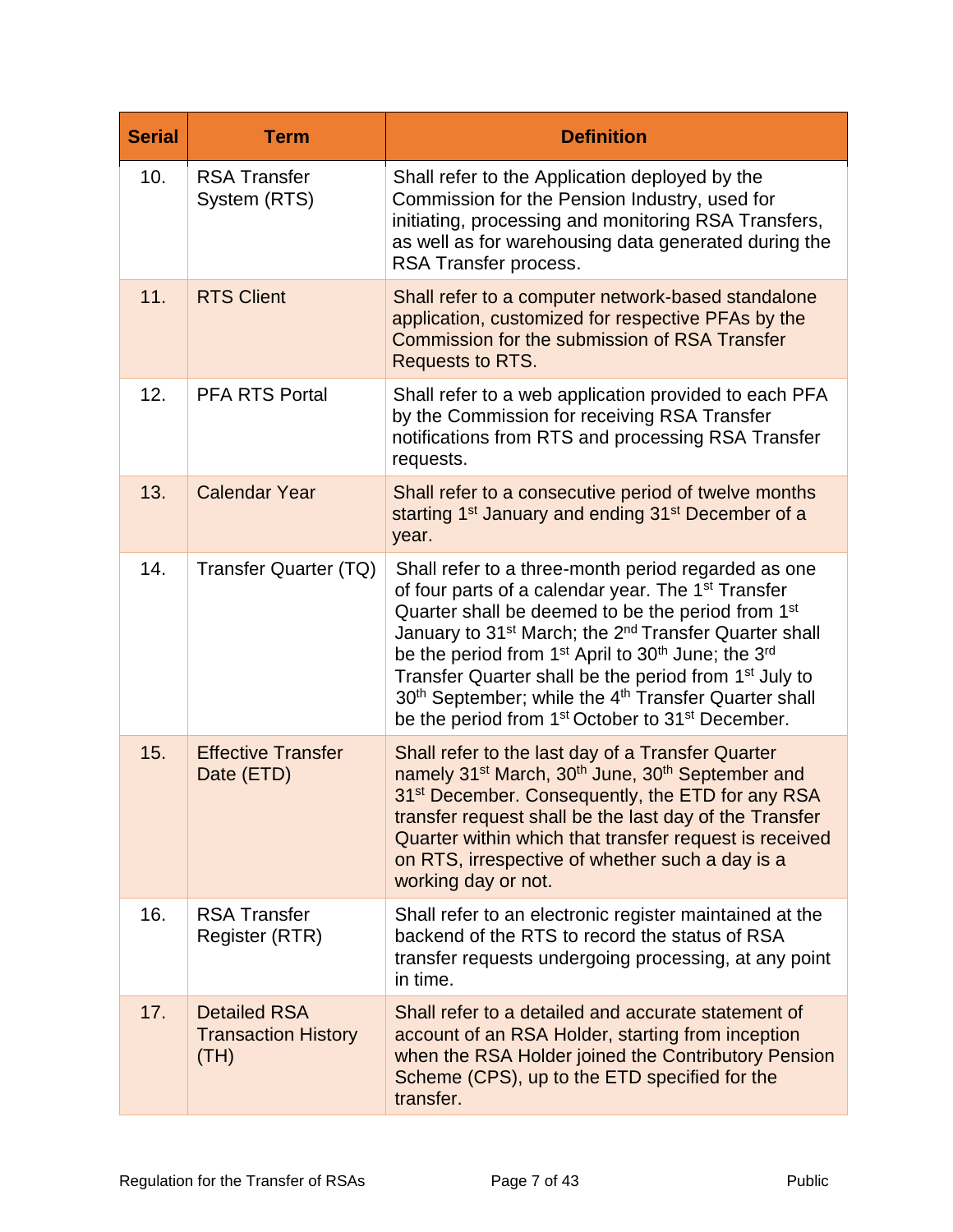| <b>Serial</b> | <b>Term</b>                                          | <b>Definition</b>                                                                                                                                                                                                                                                     |
|---------------|------------------------------------------------------|-----------------------------------------------------------------------------------------------------------------------------------------------------------------------------------------------------------------------------------------------------------------------|
| 18.           | <b>RSA Transfer Value</b>                            | Shall refer to the balance admitted into a transferred<br>RSA by the RPFA. This shall include the RSA<br>Holder's account balance as at ETD and any<br>investment income/loss accrued on the balance from<br>ETD to EDT+4.                                            |
| 19.           | <b>Total Inflow</b>                                  | Shall refer to the sum of RSA balances to be received<br>by an RPFA in a Transfer Quarter.                                                                                                                                                                            |
| 20.           | <b>Total Outflow</b>                                 | Shall refer to the sum of RSA balances to be<br>transferred by a TPFA in a Transfer Quarter.                                                                                                                                                                          |
| 21.           | <b>Net Transfer Position</b><br>(NTP)                | The difference between the Total Outflow and Total<br>Inflow between two PFAs in any given transfer<br>quarter.                                                                                                                                                       |
| 22.           | <b>NTP Error Notification</b>                        | Shall refer to a notification accompanied with the<br>submission of a revised TH by a TPFA to the<br>PenCom RTS Portal, resulting from a TPFA's non-<br>confirmation of the RSA balance on a TH earlier<br>submitted by it.                                           |
| 23.           | <b>Global Net Transfer</b><br>Position (GNTP)        | Shall refer to the difference between the Total<br>Outflows and Total Inflows in respect of all RSAs<br>transferred between a PFA and all other PFAs in any<br>given Transfer Quarter.                                                                                |
| 24.           | Debit Global Net<br><b>Transfer Position</b>         | Shall refer to the amount by which Total Outflows<br>from a PFA to other PFAs exceed Total Inflows from<br>other PFAs to that PFA in a Transfer Quarter.                                                                                                              |
| 25.           | <b>Credit Global Net</b><br><b>Transfer Position</b> | Shall refer to the amount by which Total Inflows from<br>other PFAs to a PFA exceed Total Outflows from that<br>PFA to other PFAs in a Transfer Quarter.                                                                                                              |
| 26.           | <b>Payment Demand</b><br><b>Notice</b>               | Shall refer to an email from RTS to a PFA notifying it<br>of its Debit GNTP and advising it of specific amount(s)<br>to remit to specific PFA(s) with Credit GNTP(s).                                                                                                 |
| 27.           | <b>Credit Advice</b>                                 | Shall refer to an email from RTS to a PFA notifying it<br>of its Credit GNTP and the amount(s) to be received<br>from specific PFA(s) with Debit GNTP(s).                                                                                                             |
| 28.           | <b>RSA Transfer Control</b><br>Account               | Shall refer to the general ledger account utilized by a<br>PFA with Debit GNTP for warehousing RSA Transfer<br>Values to be transferred to other PFAs. It shall also<br>refer to the general ledger account utilized by a TPFA<br>for warehousing outstanding pension |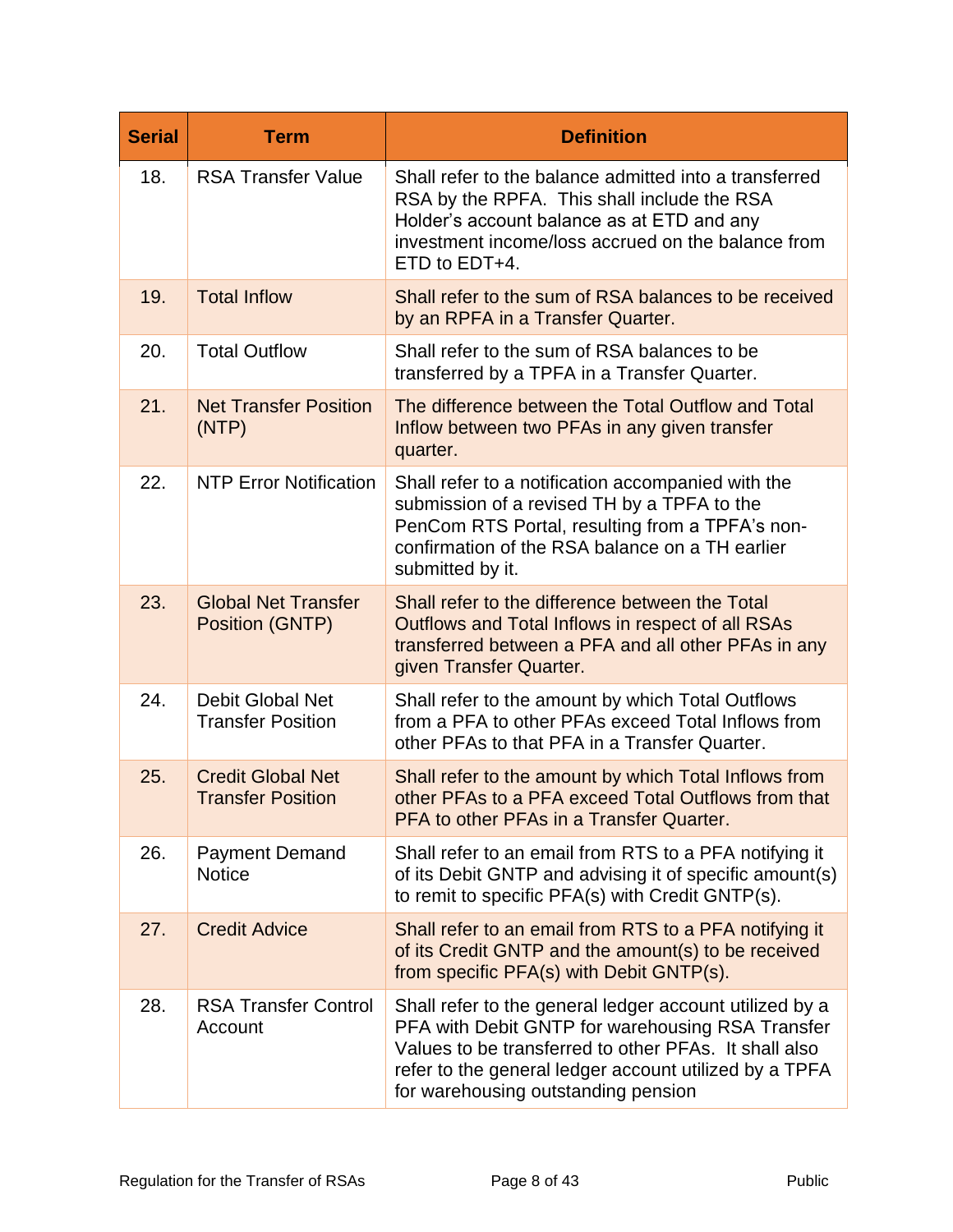| <b>Serial</b> | <b>Term</b>                                                     | <b>Definition</b>                                                                                                                                                                                                                                                               |  |  |  |  |
|---------------|-----------------------------------------------------------------|---------------------------------------------------------------------------------------------------------------------------------------------------------------------------------------------------------------------------------------------------------------------------------|--|--|--|--|
|               |                                                                 | contributions/benefits received in respect of an<br>already transferred RSA holder.                                                                                                                                                                                             |  |  |  |  |
| 29.           | <b>RSA Fund</b><br><b>Investment Transit</b><br><b>Accounts</b> | Shall refer to the general ledger account maintained<br>for each RSA Fund, utilized by a TPFA with Debit or<br>Zero GNTP for warehousing the portion of outgoing<br>RSAs retained in its investment position, to be utilized<br>for incoming RSAs.                              |  |  |  |  |
| 30.           | Consolidated<br><b>Investment Transit</b><br>Account            | Shall refer to the memorandum general ledger account<br>utilized by a TPFA with Debit or Zero GNTP for<br>consolidating the balances in all RSA Fund Investment<br>Transit Accounts, prior to their distribution to the<br>applicable RSA Fund Investment Accounts.             |  |  |  |  |
| 31.           | <b>RSA Transfer</b><br><b>Allocation Account</b>                | Shall refer to the general ledger account utilized by a<br>PFA with Credit GNTP for receiving RSA Transfer<br>Values, in respect of incoming RSAs, from paying<br><b>PFAs with Debit GNTPs.</b>                                                                                 |  |  |  |  |
| 32.           | Consolidated<br><b>Transfer Transit</b><br>Account              | Shall refer to the general ledger account utilized by a<br>PFA with Credit GNTP for the purpose of consolidating<br>the balances in its various RSA Fund Investment<br><b>Transit Accounts and the Transfer Allocation Account</b><br>before distribution to the incoming RSAs. |  |  |  |  |

# <span id="page-8-0"></span>3.0 RULES FOR THE TRANSFER OF RETIREMENT SAVINGS ACCOUNTS

#### <span id="page-8-1"></span>**3.1 Rules of General Application**

- 3.1.1 RSA transfers shall be carried out on a quarterly basis as follows: 1 January - 31 March (1<sup>st</sup> Transfer Quarter); 1<sup>st</sup> April – 30<sup>th</sup> June (2<sup>nd</sup> Transfer Quarter); 1<sup>st</sup> July – 30<sup>th</sup> September (3<sup>rd</sup> Transfer Quarter); and 1<sup>st</sup> October – 31<sup>st</sup> December (4<sup>th</sup> Transfer Quarter).
- 3.1.2 Transfer requests shall be processed on the basis of their Effective Transfer Dates (ETDs), which shall be the last day of the last month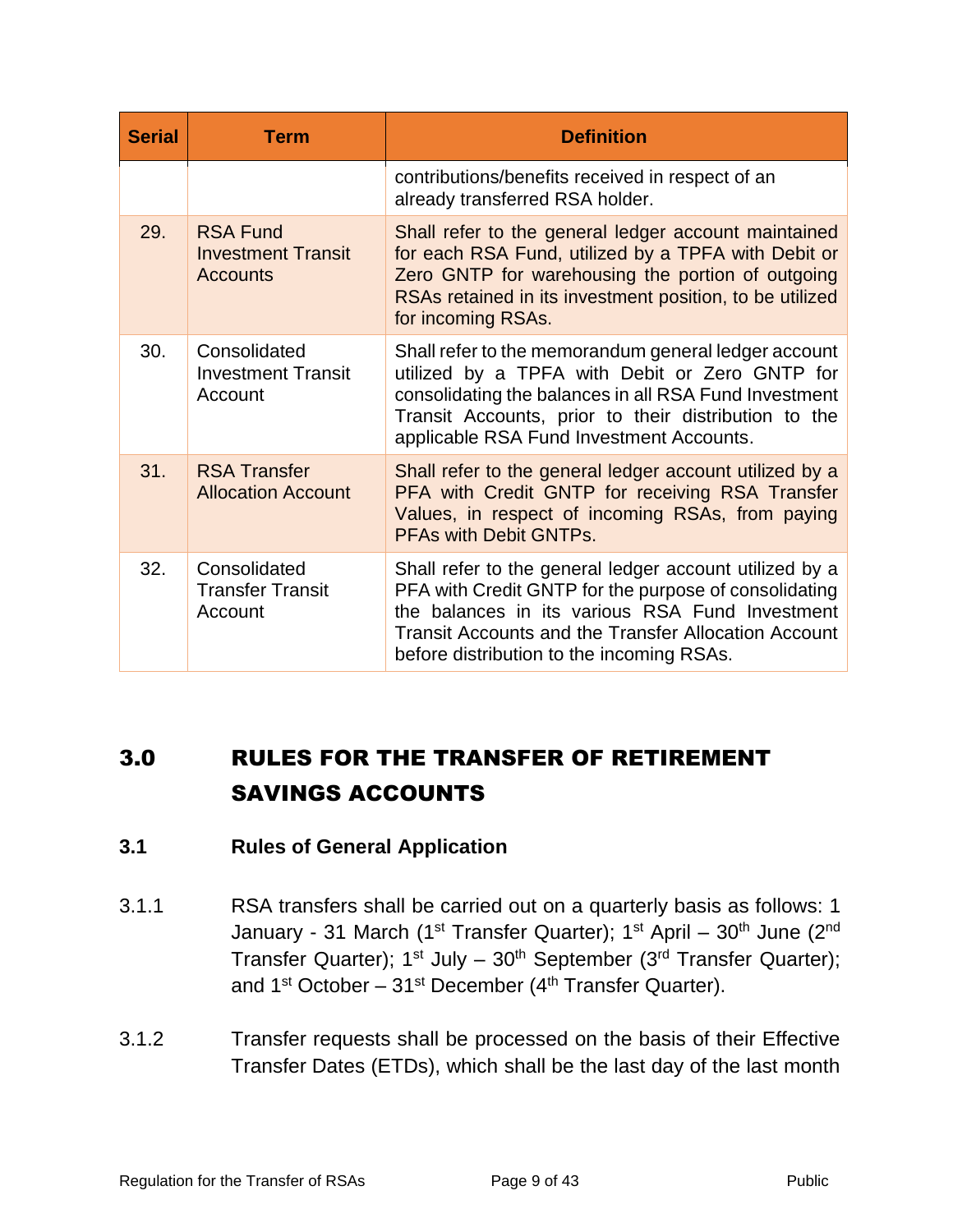of each Transfer Quarter namely, 31<sup>st</sup> March, 30<sup>th</sup> June, 30<sup>th</sup> September and 31<sup>st</sup> December.

- 3.1.3 RSA Transfer requests received in the first two months of a Transfer Quarter shall be assigned the ETD of the current Transfer Quarter, while requests received in the third month of a Transfer Quarter shall be assigned the ETD of the next Transfer Quarter.
- 3.1.4 An RSA Holder shall only be eligible for a subsequent RSA transfer after 365 days from the date of his/her last approved RSA transfer, irrespective of whether it is a leap year or not.
- 3.1.5 RSA transfers from one PFA to another shall be free of charge to the RSA Holder.
- 3.1.6 The Commission shall only approve transfer requests submitted by uniquely identified RSA Holders. The unique identification of such RSA Holders (i.e. Fingerprint or Iris images) must match the RSA Holders' details contained in NIMC database.
- 3.1.7 Pursuant to 3.1.6 above, RPFAs shall bear the cost of identity verifications carried out at the National Identity Management Commission (NIMC), in respect of RSA transfer requests submitted by them.
- 3.1.8 An RSA transfer request shall be irrevocable once submitted on RTS and Provisional Approval given by the Commission.
- 3.1.9 Notwithstanding the provisions in 3.1.8 above, the Commission may reverse a Provisional Approval or revoke an RSA transfer, as the case may be, on suspicion of fraud or illegality, provided that:
	- i) In reversing a Provisional Approval, the transfer instruction is not considered as a systemically important transfer instruction as may be determined by the Commission; and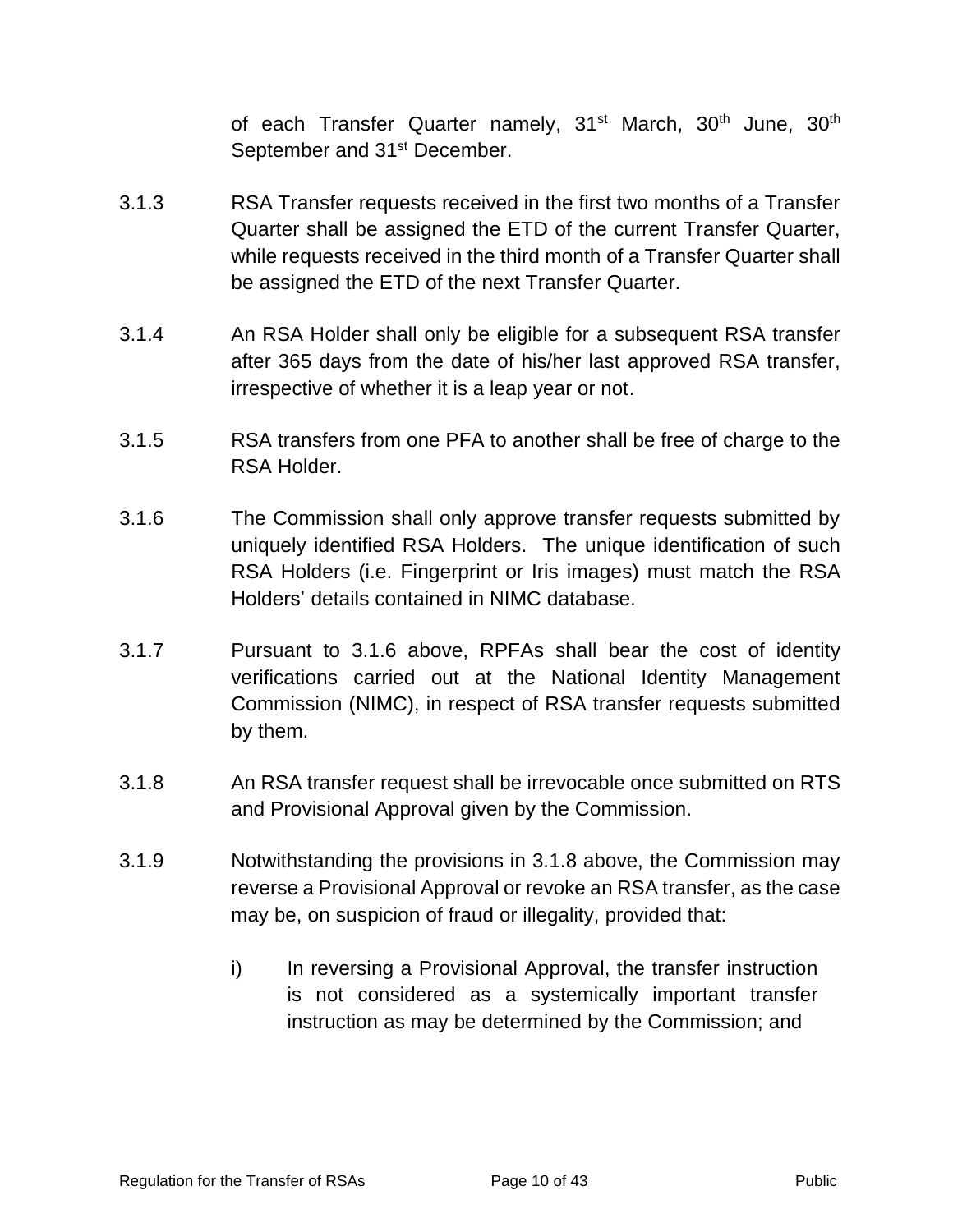- ii) In revoking an RSA transfer, the Commission may issue a directive ordering the refund or return of funds involved by the appropriate party.
- 3.1.10 The Commission shall not be liable to any claim or action by any person for anything done pursuant to the RTS, including:
	- i) Where RTS issues a notification of the approval of a transfer request, which was not initiated by a legitimate RSA Holder; and
	- ii) Where RTS accepts a wrong RSA balance from a TPFA and issues a Global Net Transfer Position based on the wrong RSA balance.
- 3.1.11 Pursuant to 3.1.10 above, an RPFA shall be liable for any claim or action by any person where the RTS issues a notification of the approval of a transfer request, which was not initiated by a legitimate RSA Holder.
- 3.1.12 Further to 3.1.11 above, a TPFA shall be liable for any claim or action by any person where the RTS accepts a wrong RSA balance and issues a Global Net Transfer Position based on the wrong RSA balance submitted by it.
- 3.1.13 RPFAs shall issue printed confirmations to RSA Holders that initiate transfer requests with them. Such printed confirmation, which shall be a pre-designed printout from the RTS Client, must be signed by the RSA Holder to confirm that he/she initiated the RSA transfer request. The RPFA shall retain one copy of the signed confirmation in the RSA Holder's mandate file and give the other copy to the RSA Holder for his/her records.
- 3.1.14 PFAs shall deploy IT infrastructure for the RSA transfer processes, as specified by the Commission. Such IT infrastructure must have adequate capacity to facilitate the storage, retrieval and retention of information relating to RSA transfers for a minimum period of ten (10) years.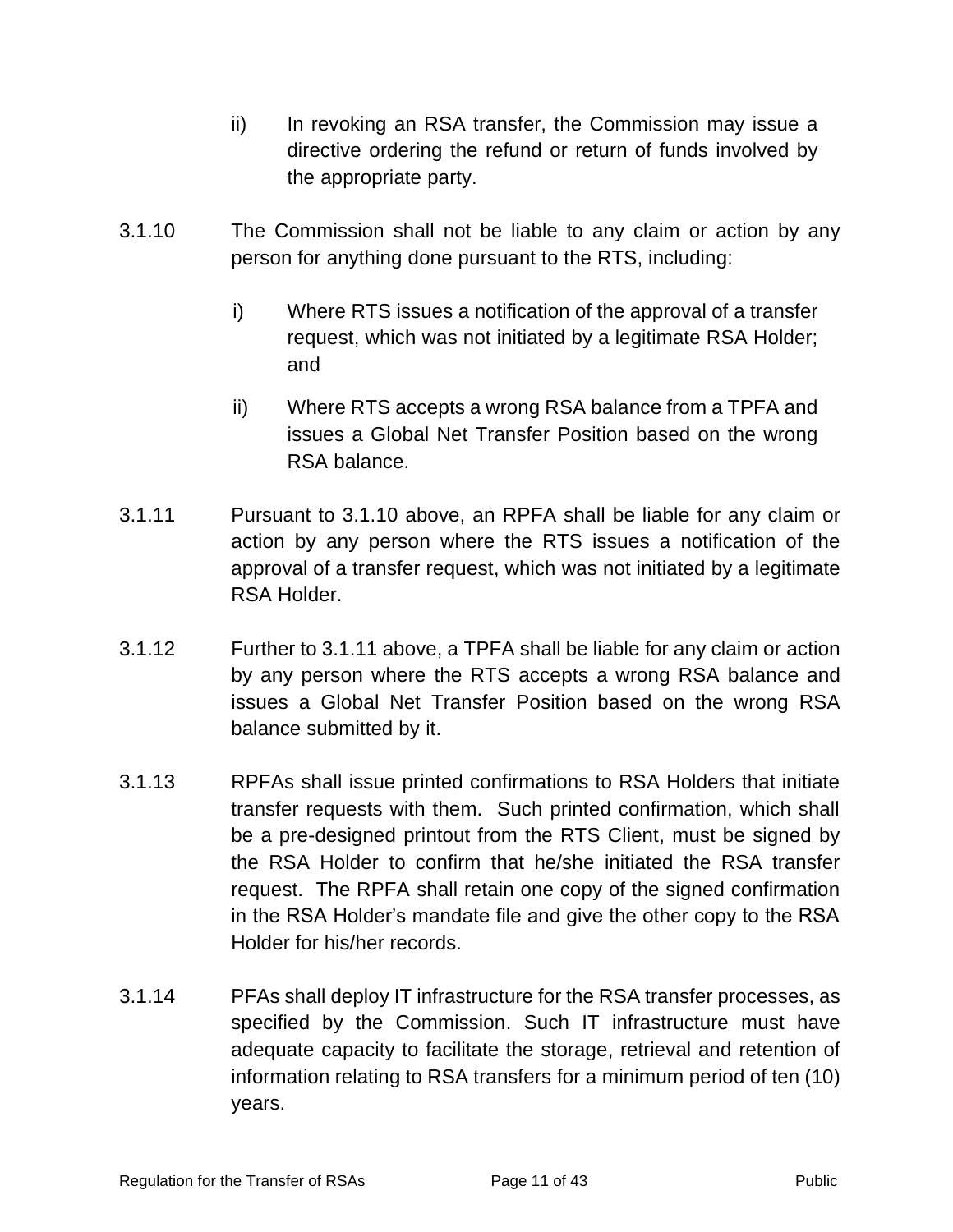- 3.1.15 PFAs shall deploy the RTS Client, customized for them by the Commission, for the submission of RSA transfer requests.
- 3.1.16 Further to 3.1.14 above, PFAs shall access the RTS Portal, customized for them by the Commission, for the processing of RSA transfer requests.
- 3.1.17 Pursuant to 3.1.14 and 3.1.15 above, PFAs shall provide the Commission with details of their employees to be granted 'Administrator Rights' on RTS. The details shall include the following:
	- i) PFA Name
	- ii) User Id
	- iii) First Name
	- iv) Middle Name
	- v) Surname
	- vi) Staff Id
	- vii) Email address
	- viii) Mobile Phone Number
	- ix) Designation
- 3.1.18 PFAs shall be responsible for assigning role profiles on RTS to their employees. In assigning such role profiles, PFAs must ensure that adequate internal controls are put in place.
- 3.1.19 PFAs shall acquire Futronic '**Live**' Single Fingerprint Scanners, equipped with Neurotechnology Fingerprint Client Licence or any other scanner, as may be specified by the Commission from time to time.
- 3.1.20 The device specified in 3.1.19 above, shall facilitate the capture of RSA Holders' live fingerprint images at the point of initiation of RSA transfer requests.
- 3.1.21 PFAs' employees and assignees shall abide by the Code of Ethics and Business Practices issued by the Commission and shall respect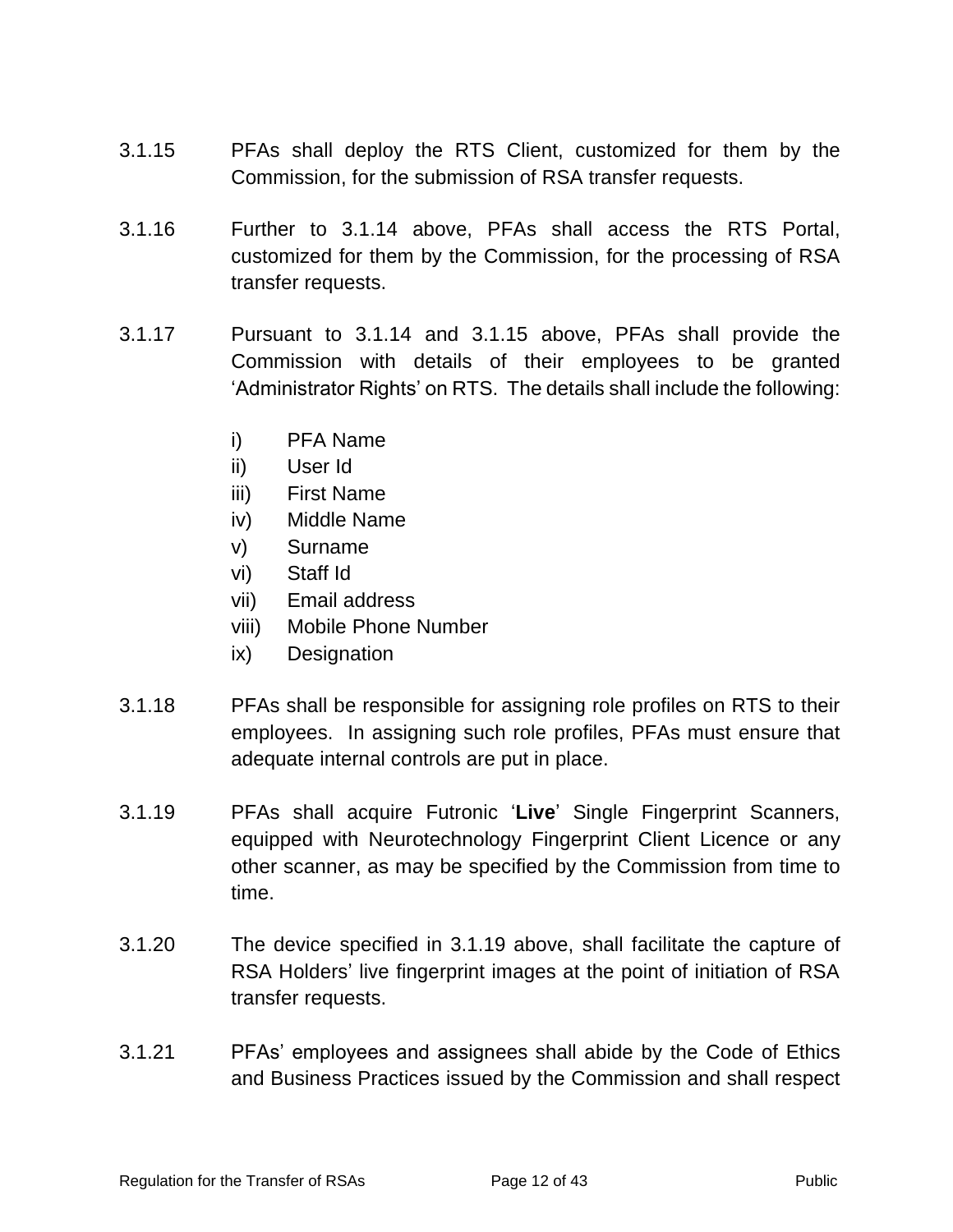the confidentiality of all information relating to the RSA transfer process.

#### <span id="page-12-0"></span>**3.2 Eligibility Rules for RSA Transfers**

- 3.2.1 PFAs shall only process requests for RSA Holders registered on the Enhanced Contributor Registration System (ECRS) and those whose recaptured information have been successfully uploaded on to the ECRS.
- 3.2.2 Pursuant to 3.2.1 above, PFAs shall recapture their existing RSA holders that were registered on the legacy Contributor Registration System (CRS), including those who are desirous of transferring their RSAs. Refusal by a PFA to recapture an RSA Holder who is desirous of moving to another PFA shall constitute a violation of this Regulation and shall attract administrative sanction as outlined in Section 6.0 of this Regulation.
- 3.2.3 PFAs shall only process RSA transfer requests for eligible RSA Holders who have not transferred their RSAs within the last 365 days using the RTS, irrespective of whether it is a leap year or not.
- 3.2.4 Further to the provisions in 3.2.1 and 3.2.3 above, only RSA Holders who are personnel or employees of groups or organisations that have been granted PFA licences exclusively for the groups or organisations (e.g. NPF Pensions Limited and NUPEMCO), shall transfer their RSAs to such PFAs.
- 3.2.5 The provisions of 3.2.4 above notwithstanding, RSA Holders who are personnel or employees of groups or organisations that have been granted exclusive PFA licences shall be entitled to transfer their RSAs to any other PFA of their choice, should they desire to do so.
- 3.2.6 RSA holders belonging to Ministries, Departments and Agencies (MDAs) of States that have keyed in to the Contributory Pension Scheme (CPS) shall be eligible to transfer their RSAs from one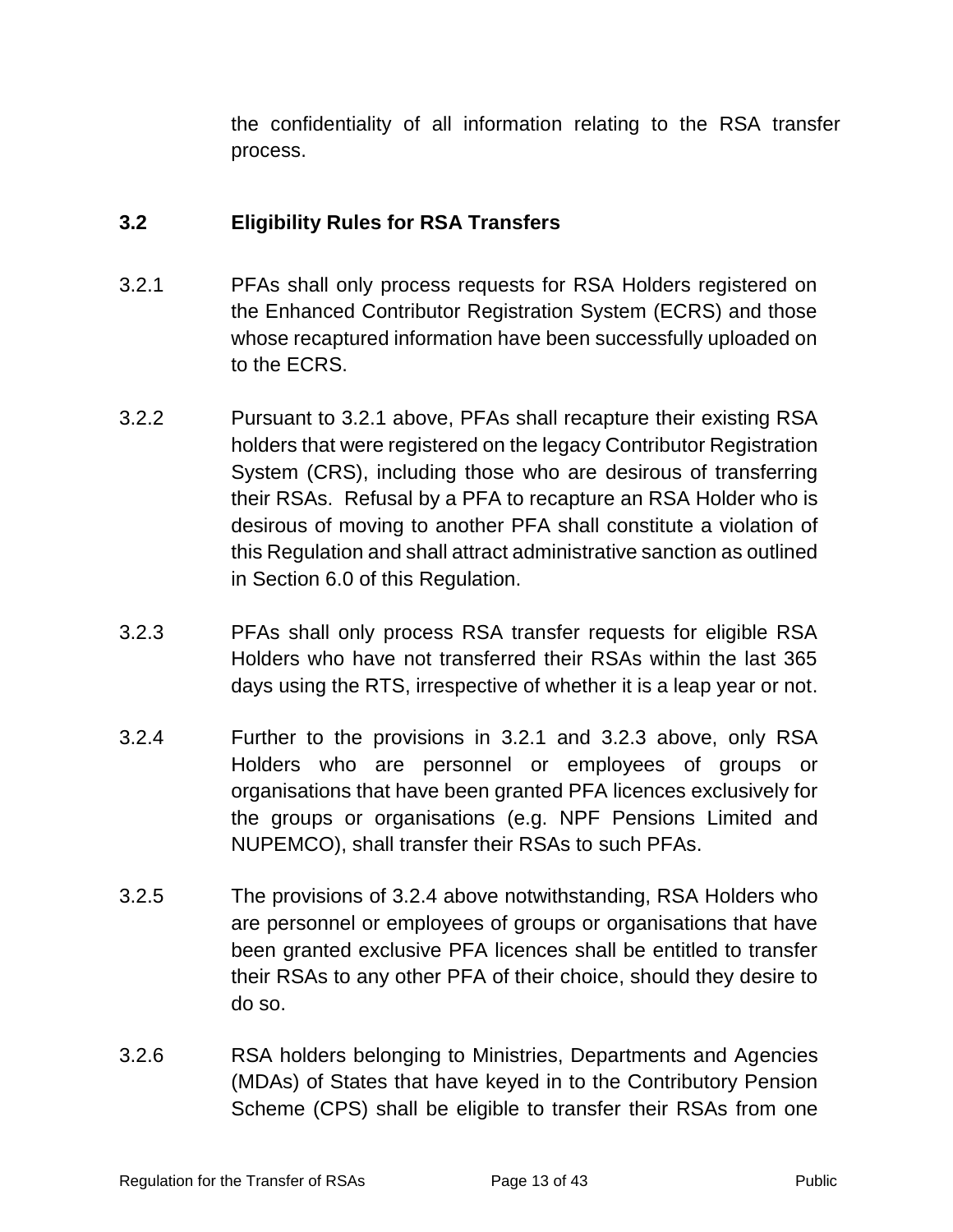PFA to another, provided such PFA has been retained by the State to administer the RSAs of the employees of any MDA in the State.

#### <span id="page-13-0"></span>**3.3 Rules for Transferring Retiree RSAs**

- 3.3.1 A Retiree on Programmed Withdrawal (PW) or a Retiree on Annuity but also making Voluntary Contributions under the CPS, may approach any RPFA of his/her choice to initiate an RSA transfer.
- 3.3.2 A TPFA shall continue to make payment of all monthly pension benefits, up to ETD, to a Retiree on PW who has initiated the transfer of his/her RSA.
- 3.3.3 The Programmed Withdrawal Agreement between a Retiree and a TPFA shall terminate on ETD, upon the successful transfer of the Retiree's RSA.
- 3.3.4 Consequent upon 3.3.3 above, the RPFA shall obtain a copy of a Retiree's last Programmed Withdrawal Agreement with the TPFA and execute a new Programmed Withdrawal Agreement with the Retiree.
- 3.3.5 The new Programmed Withdrawal Agreement in 3.3.4 above shall be based on the existing pension benefit payment structure approved for the Retiree by the Commission.
- 3.3.6 The RPFA shall continue with the payment of pension to the Retiree immediately upon transfer of the RSA and execution of a new Programmed Withdrawal Agreement. Such pension payment shall not exceed its next due date after ETD.
- 3.3.7 Notwithstanding the provisions of the Revised Regulation on Retiree Life Annuity, a Retiree on PW who is desirous of moving to Annuity shall only do so after one year from the date of his/her last RSA transfer.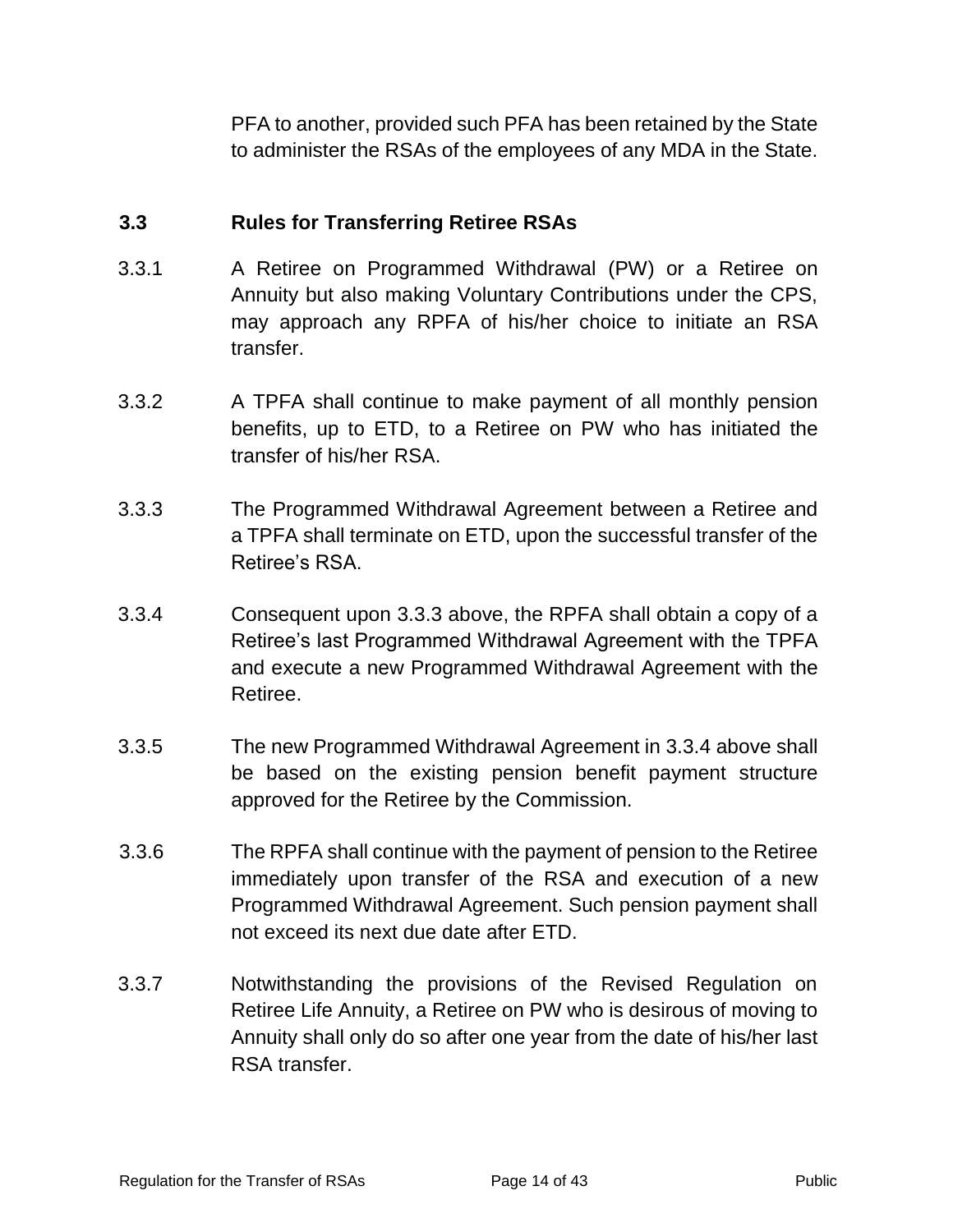3.3.8 Further to 3.3.7 above and pursuant to the provisions of 3.1.8 above, a Retiree who has initiated the transfer of his/her RSA from one PFA to another, by submitting an RSA transfer request, shall not move to Annuity while the RSA transfer request is under processing.

#### <span id="page-14-0"></span>4.0 RSA TRANSFER PROCEDURES

#### <span id="page-14-1"></span>**4.1 Submission of RSA Transfer Requests**

- 4.1.1 An RSA Holder shall approach an eligible RPFA to initiate an RSA transfer request.
- 4.1.2 The RPFA shall ensure that the RSA Holder has not transferred his/her RSA within the last 365 days and that it is eligible to administer the RSA.
- 4.1.3 Further to 4.1.2 above, the RPFA shall obtain the following details from the RSA Holder:
	- i) RSA Holder's Surname
	- ii) RSA Holder's PIN
- 4.1.4 The RPFA shall submit the information in 4.1.3 (i) and (ii) above to RTS through the RTS Client.
- 4.1.5 RTS shall validate the details of the RSA Holder on ECRS and if the validations are successful, RTS shall respond by indicating 'Valid RSA' on the screen of the RTS Client. It shall also display the following details of the RSA Holder, as contained in ECRS, for the RSA Holder's confirmation:
	- i) Surname;
	- ii) First Name;
	- iii) Middle Name (where available);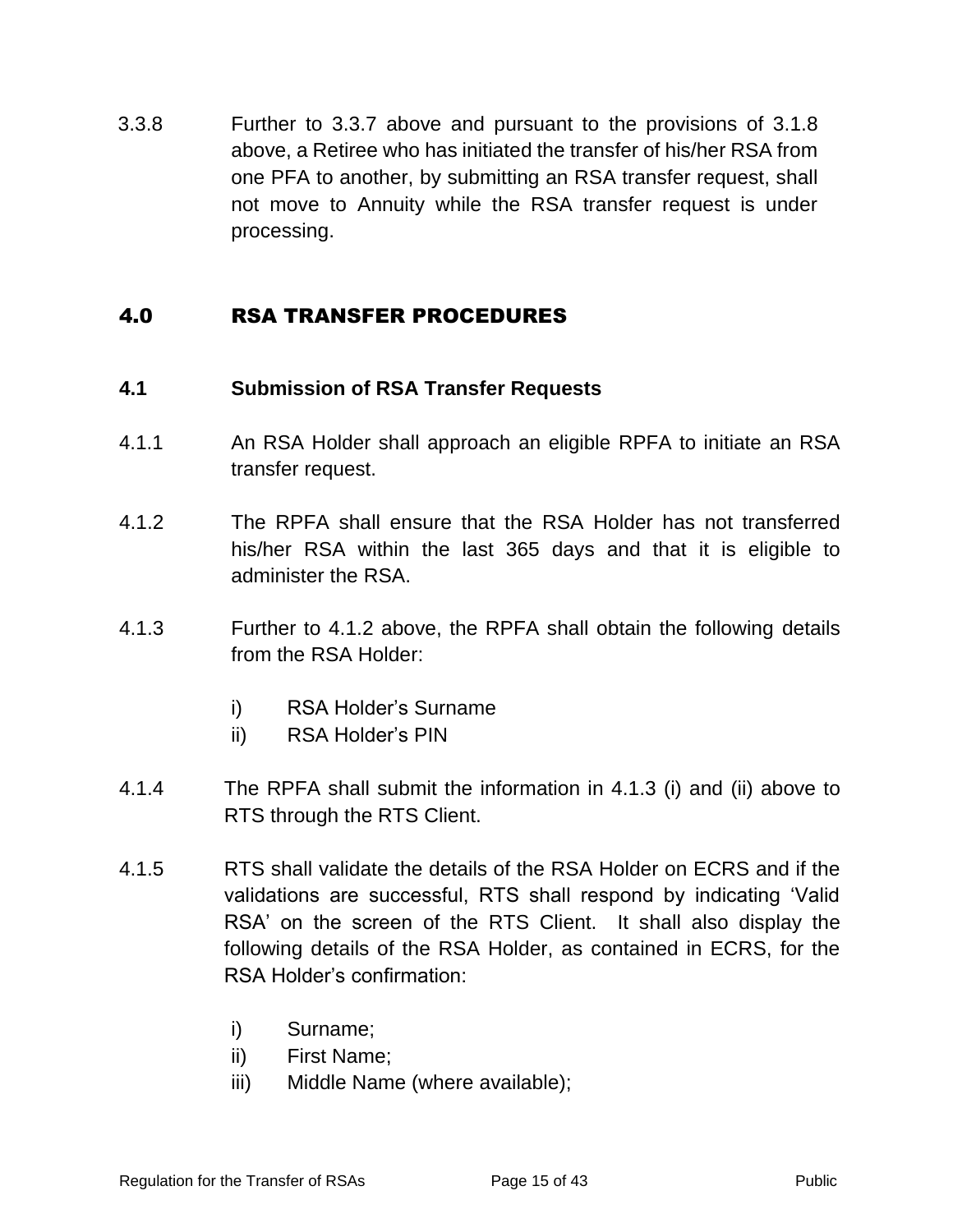- iv) PIN
- v) Employer Name;
- vi) Employer Code;
- vii) TPFA Name; and
- viii) National Identification Number (NIN).
- 4.1.6 The RPFA must ensure that the RSA Holder reviews the details displayed on the RTS Client in 4.1.5 (i)  $-$  (vi) above, to confirm that they are his/her correct details.
- 4.1.7 Further to the RSA Holder's details submitted to RTS by the RPFA in 4.1.3 above, the RPFA shall further obtain and input the following additional information of the RSA Holder on the RTS Client:
	- i) Email of the RSA Holder, where available.
	- ii) Current Telephone Number of the RSA Holder.
- 4.1.8 The RPFA shall also capture and submit one (1) positioned fingerprint image of the RSA Holder. The fingerprint image must be a live capture using a licensed Neurotechnology Fingerprint scanner specified by the Commission.
- 4.1.9 Regarding fingerprint impaired RSA Holders, RPFAs shall ensure that RSA Holders approaching them have updated their records with NIMC, if the RSA Holders' fingerprint impairment occurred after their RSA registration.
- 4.1.10 Further to 4.1.9 above, the RPFA shall capture and submit a positioned Iris image of the fingerprint impaired RSA Holder, using such device to be specified by the Commission.
- 4.1.11 Pursuant to the provisions of 4.1.10 above, the Commission shall issue the specification of the Iris capturing device to PFAs in due course, when NIMC fully adopts Iris image as a means of identifying fingerprint impaired persons.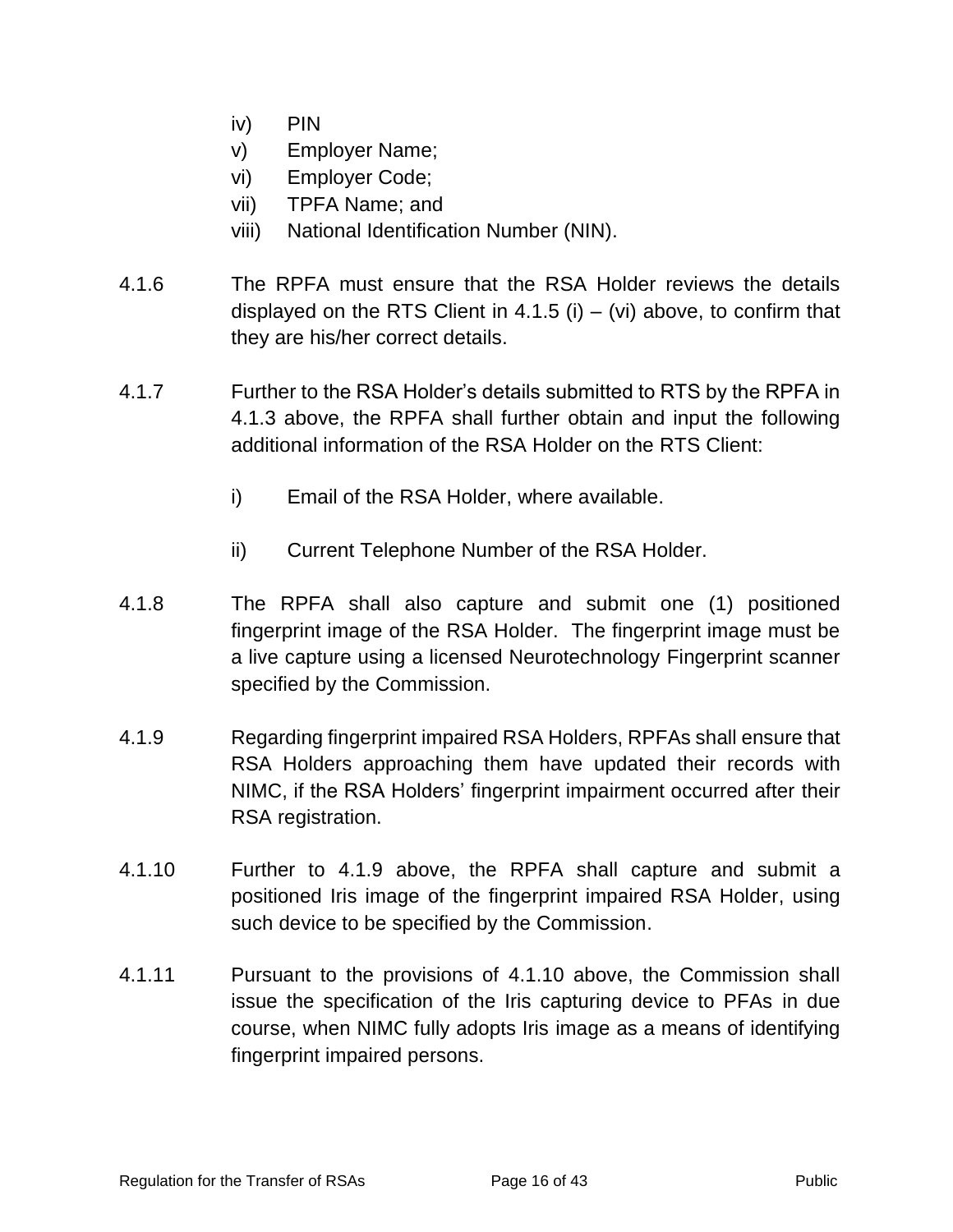- 4.1.12 In the intervening period to actualizing the provisions of 4.1.11 above, RPFAs shall merely indicate that an RSA Holder is fingerprint impaired by selecting the Iris option on the RTS Client, before making their submission. This shall prompt the Commission to carry out manual verification of the fingerprint impairment status of the RSA Holder with NIMC.
- 4.1.13 Pursuant to 4.1.7 to 4.1.12 above, the RTS shall carry out further validations as detailed below:
	- i) Check RSA Holder's eligibility to transfer his/her RSA within the Transfer Quarter;
	- ii) Check whether the RSA Holder has an existing RSA transfer request undergoing processing; and
	- iii) Check RPFA's eligibility to administer the RSA.
- 4.1.14 If the validations in 4.1.13 above are not successful, RTS shall reject the RSA transfer request, based on any of the following reasons, as may be applicable:
	- i) Where the RSA Holder has an approved transfer within the past 365 days; or
	- ii) Where the RSA Holder has a pending RSA transfer request; or
	- iii) Where the RSA Holder is not eligible to transfer to the RPFA due to Police/NUPEMCO/State restriction.

#### <span id="page-16-0"></span>**4.2 Issuance of Provisional Approval**

4.2.1 For all RSA transfer requests that pass RTS validations, RTS shall forward the positioned fingerprint or the positioned iris image of the RSA Holder, submitted by the RPFA in 4.1.8 or 4.1.10 above, along with the RSA Holder's NIN extracted from ECRS, to NIMC for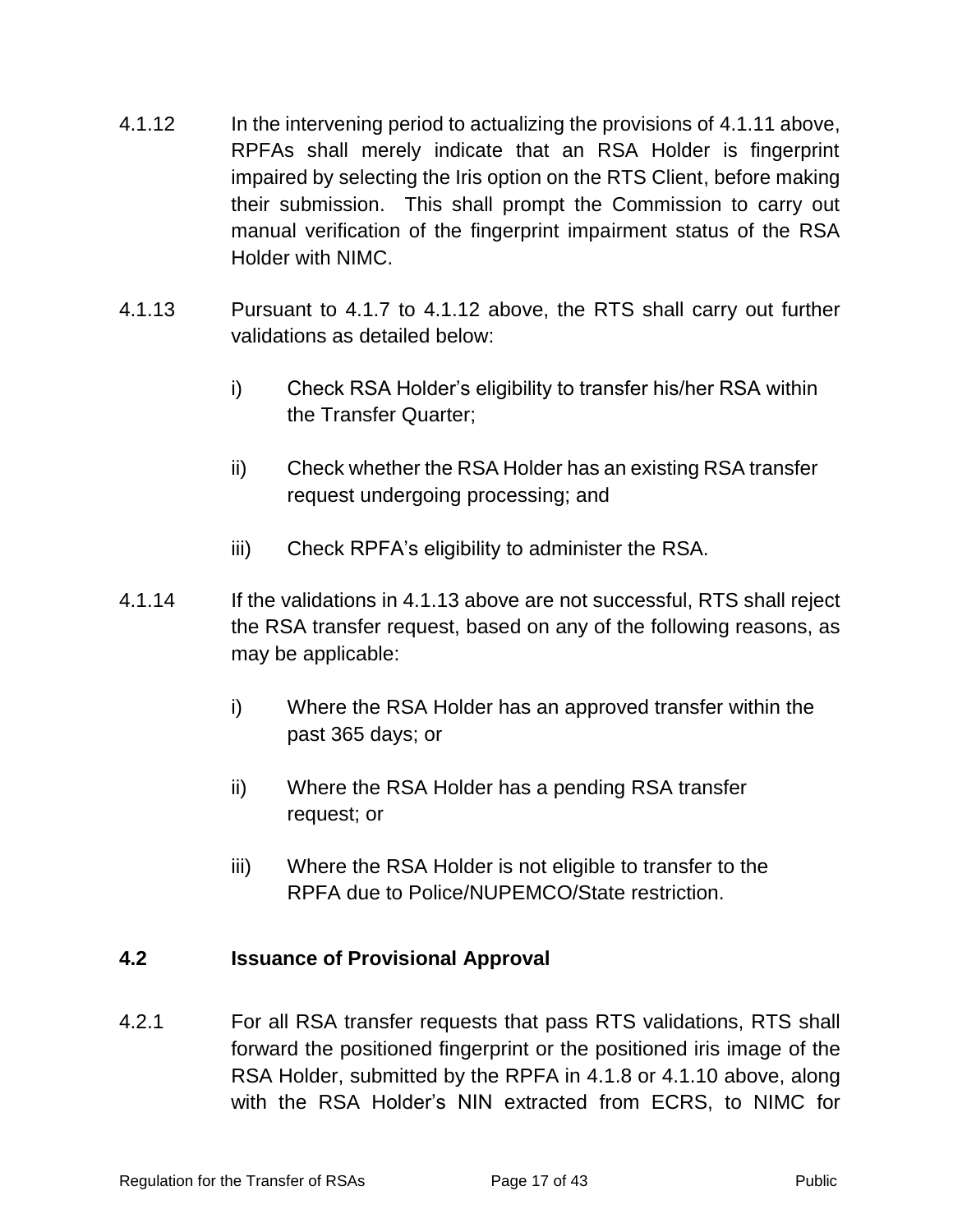verification to confirm that the fingerprint or iris is attached to the NIN on NIMC database.

- 4.2.2 Notwithstanding the provisions of 4.2.1 above, the Commission shall in the intervening period to NIMC's adoption of iris scanning for fingerprint impaired persons, where the RPFA indicates that the RSA Holder is fingerprint impaired, verify the fingerprint impairment status of the RSA Holder with NIMC, in an offline process.
- 4.2.3 Further to 4.4.2 above, the RPFA shall, upon submission of the RSA transfer request, receive the notification, 'Awaiting Approval' on its RTS Client, when such request is submitted.
- 4.2.4 Where the verification at NIMC in 4.2.1 or 4.2.2, as the case may be, is not successful, RTS shall reject the RSA transfer request and shall give reason(s) for the rejection by displaying the applicable error notification on the RPFA's RTS Client.
- 4.2.5 The RPFA must notify a fingerprint impaired RSA Holder, who initiated an RSA transfer request, of the failed verification of his/her fingerprint impaired status at NIMC within 2 days of its receipt of the notification of the rejection of the RSA transfer request from RTS, and of the reasons for the rejection.
- 4.2.6 Failure by the RPFA to give the notification in 4.2.5 above shall attract administrative sanction as specified in Section 6.0 below.
- 4.2.7 Where the verification at NIMC in 4.2.1 or 4.2.2, as the case may be, is successful, RTS shall issue a notification of the Provisional Approval granted for the RSA transfer to both the RPFA and the associated TPFA. The notification shall be reflected on the RTS Portals of both the RPFA and TPFA.
- 4.2.8 Following the issuance of Provisional Approval in 4.2.7 above, the TPFA shall submit the Detailed Transaction History (TH) of the RSA Holder, using the appropriate RTS platform.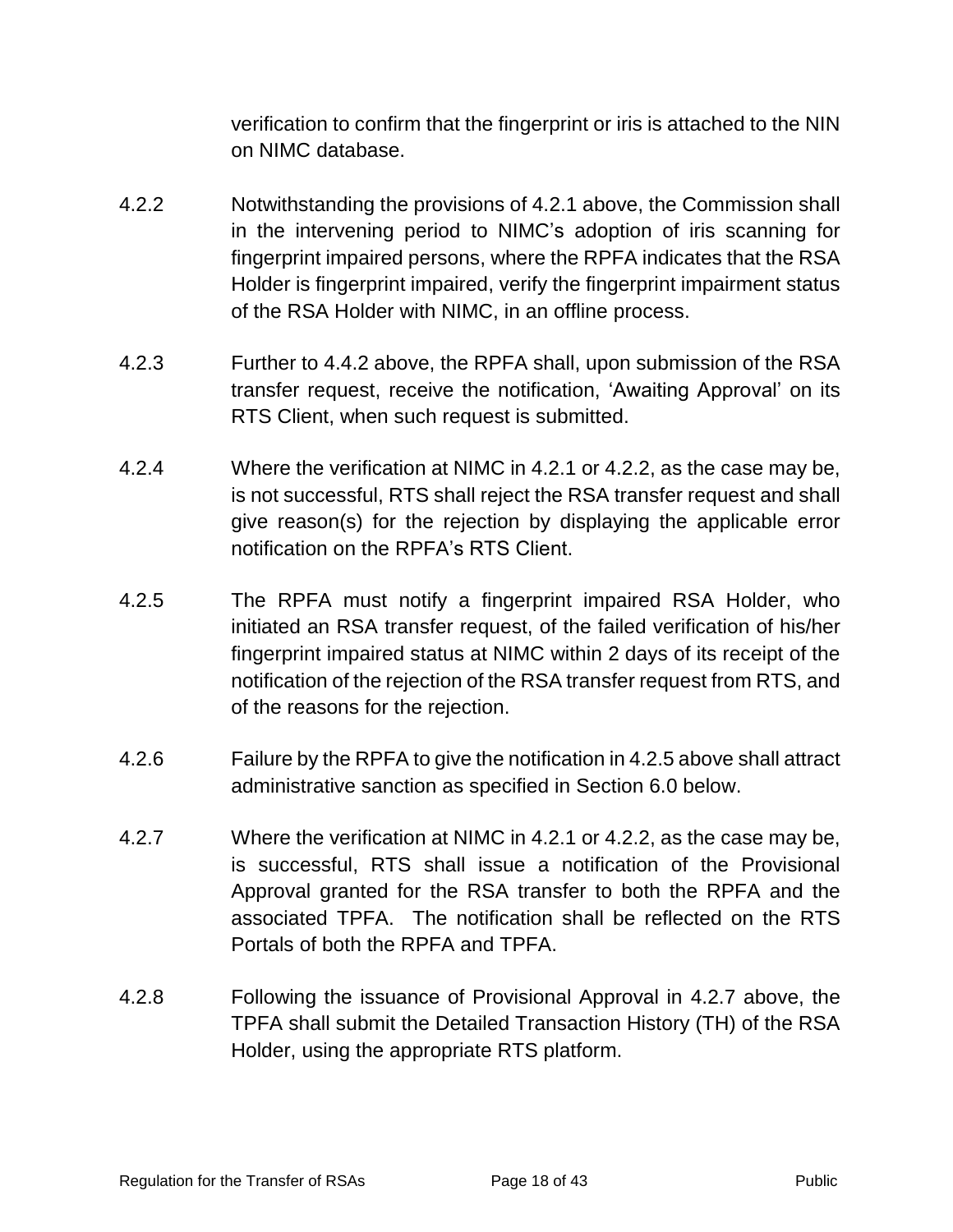#### <span id="page-18-0"></span>**4.3 Changes in RSA Holders' Personal Details after Provisional Approval**

- 4.3.1 Where an RSA Holder changes his/her name after submitting an RSA transfer request and updates the change of name on ECRS, the TPFA must reflect the new name on the RSA Holder's TH to be submitted to the Commission.
- 4.3.2 Further to 4.3.1 above and subsequent upon the successful validation of the new name on the TH with ECRS, RTS shall update its database (i.e. the RSA Transfer Register) with the RSA Holder's new name. RTS shall also record the amendment done on the RSA Transfer Register in its Update Log and shall enable the RPFA to access the Log to view the changes to enable it update its records, accordingly.
- 4.3.3 Where an RSA Holder changes employment after submitting an RSA transfer request and updates his/her records on ECRS with the new employer details, the TPFA must reflect the new employer code on the RSA Holder's TH to be submitted to the Commission.
- 4.3.4 Further to 4.3.3 above, RTS shall validate the eligibility of the RPFA to administer the RSA.
- 4.3.5 Where the change of employment invalidates the eligibility of the RPFA to administer the RSA, the Commission shall reverse the Provisional Approval granted for the transfer of the RSA.
- 4.3.6 Further to 4.3.5 above, RTS shall notify the RPFA and TPFA accordingly and shall also issue an email to the RSA Holder, notifying him/her of the reversal of the Provisional Approval.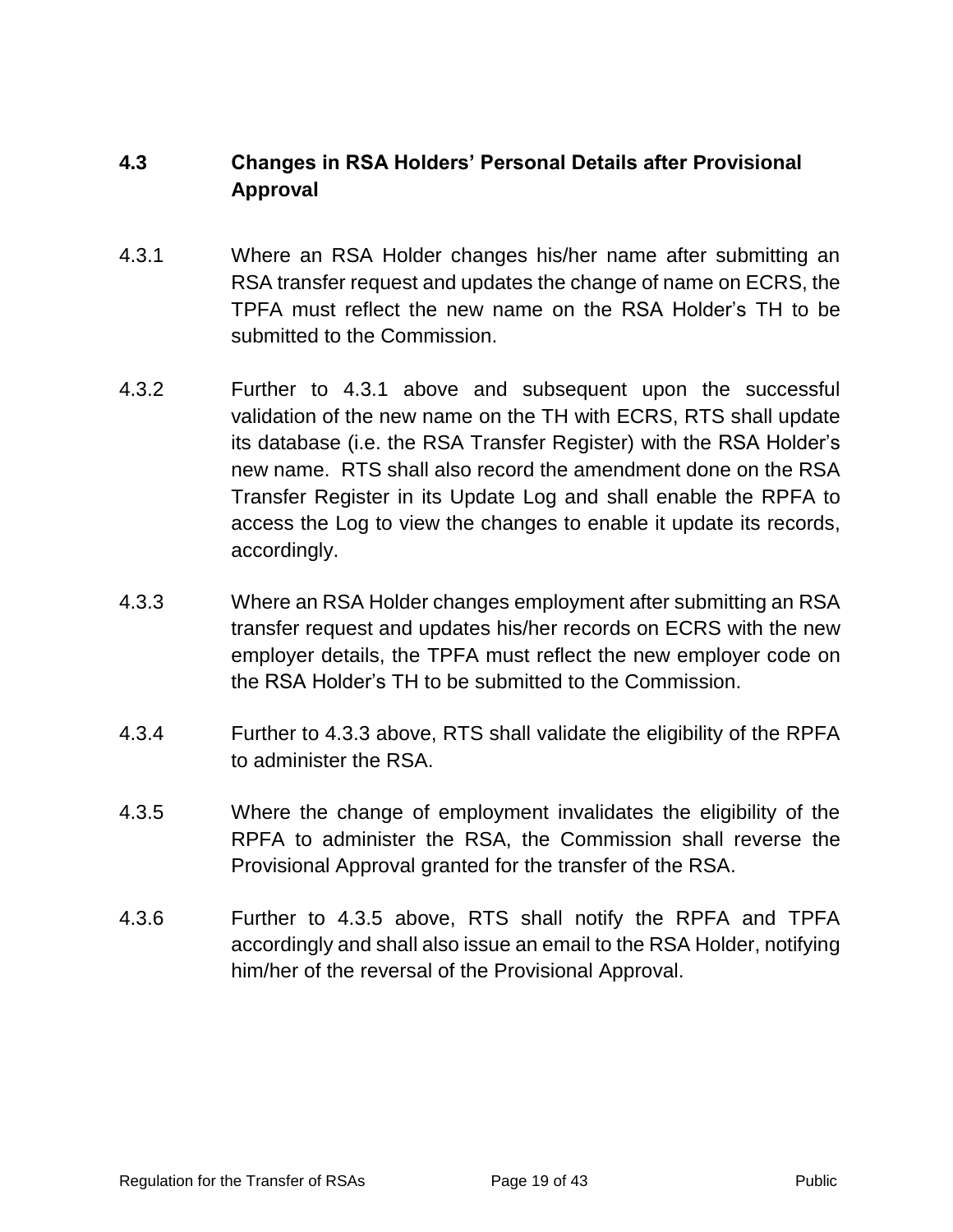#### <span id="page-19-0"></span>**4.4 Submission of Provisional RSA Balance by TPFAs**

- 4.4.1 TPFAs shall submit provisional RSA balances in respect of all RSAs that the Commission has issued Provisional Approval for their transfer.
- 4.4.2 The provisional RSA balances shall be balances in the affected RSAs as at the last day of the second month of the applicable Transfer Quarter (i.e. 28<sup>th</sup>/29<sup>th</sup> February, 31<sup>st</sup> May, 31<sup>st</sup> August or 30<sup>th</sup> November).
- 4.4.3 TPFAs shall prepare their submission of provisional RSA balances in the format illustrated below:

| <b>TRANSFER REF</b> | <b>RSA BALANCE</b> | AS AT DATE  |
|---------------------|--------------------|-------------|
| 050-270820-0003     | 25000000.00        | 31-Aug-2020 |
| 053-270820-0001     | 1000000.00         | 31-Aug-2020 |
| 062-270820-0001     | 45000000.95        | 31-Aug-2020 |
| 056-270820-0003     | 25000000.00        | 31-Aug-2020 |
| 057-270820-0001     | 1000000.00         | 31-Aug-2020 |

- i) The column with the header, 'TRANSFER REF' shall contain the Transfer Reference Id generated by RTS for the RSA transfer request.
- ii) The column with the header, 'RSA\_BALANCE' shall contain the value of the provisional RSA balance being advised.
- iii) The column with the header, 'AS\_AT\_DATE' shall contain the value date of the provisional RSA balance being advised.
- 4.4.4 TPFAs shall submit the provisional RSA balances to RTS on the first working day of the third month of the applicable Transfer Quarter.
- 4.4.5 The Commission shall apply administrative sanctions as specified in 6.0 of this Regulation on PFAs for late or non-submission of Provisional RSA Balances as follows: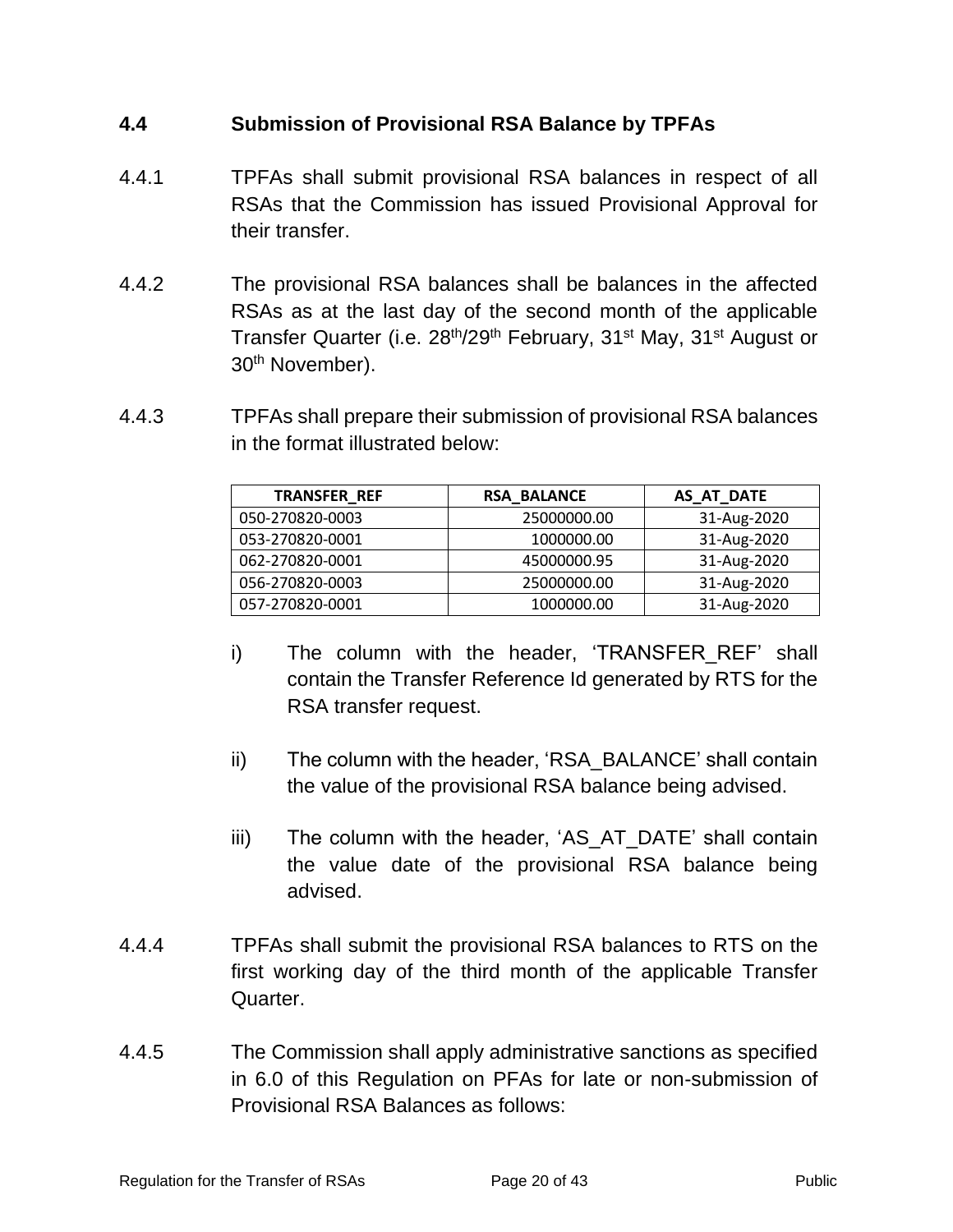- i) For late submission where such submission is not received by RTS on the date specified in 3.4.4 above; and
- ii) For non-submission where such submission is not received by RTS within a period of one week after the date specified in 4.4.4 above.
- 4.4.6 TPFAs' submission of provisional RSA balances to RTS shall be by any of the following methods:
	- i) Upload in Excel format using the applicable module on the RTS Portal; or
	- ii) Transmission to RTS via a dedicated Representational State Transfer (RESTful) Application Programming Interface (API), issued by the Commission.
- 4.4.7 RTS shall receive and collate all provisional RSA balances uploaded/transmitted by TPFAs and shall prepare provisional Total Outflows and Total Inflows for all affected PFAs.
- 4.4.8 RTS shall allow the affected PFAs to view and download their provisional Outflows and Inflows. The provisional Outflows and Inflows are only indicative and do not reflect the entirety of transactions that may be reflected in the final RSAs of the affected RSA Holders as at ETD.
- 4.4.9 Further to 4.4.6 and 4.4.7 above, PFAs shall estimate the level of liquidity that they would require for settlement, based on the level of Debit GNTP they may envisage as at ETD.
- 4.4.10 Where a TPFA provides an inaccurate provisional RSA balance that significantly impacts on the GNTP of another PFA, making it impossible for the affected PFA to generate sufficient liquidity for settlement of its Debit GNTP within the required timeline, the Commission shall impose appropriate administrative sanction on the PFA, as specified in Section 6.0 below.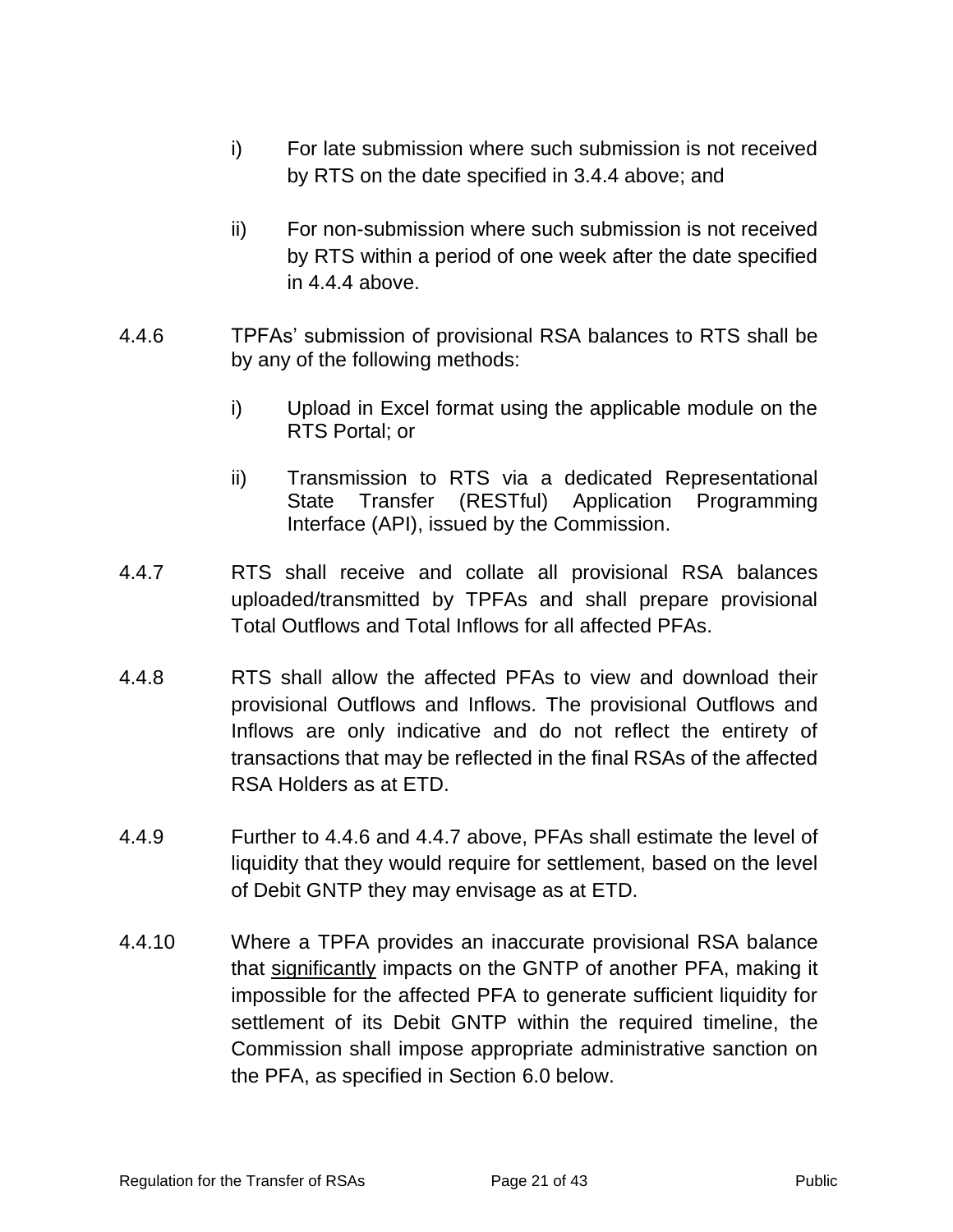#### <span id="page-21-0"></span>**4.5 Submission of Transaction History (TH) by TPFAs**

- 4.5.1 TPFAs shall submit Detailed RSA Transaction History, for all Transferring RSAs, to RTS on ETD or one working day after ETD (i.e. ETD+1).
- 4.5.2 The TH submitted by TPFAs shall be as at ETD. Consequently, the RSA balances on the TH shall be derived using the Fund Unit Prices of the last working day before ETD (i.e. ETD-1).
- 4.5.3 Where the RSA to be transferred is unfunded, the TPFA shall submit a zero balance TH to RTS, in the format illustrated in 4.6.1 below.
- 4.5.4 On the other hand, the TH for funded RSAs shall be prepared in the format prescribed by the Commission, as illustrated in 4.6.2 below, and must capture all transactions that occurred on the RSA from inception, when the RSA Holder joined the CPS, up to the applicable ETD.
- 4.5.5 The RSA balances on the TH shall be expressed in Naira value only.
- 4.5.6 TPFAs shall submit the TH to the Commission through the RTS, using any of the following methods:
	- i) Single uploads of TH, prepared in Excel format, using the applicable Module on the RTS Portal; or
	- ii) Bulk transmission of TH to RTS via a dedicated REST API, issued by the Commission.
- 4.5.7 The provisions of 4.5.6 above notwithstanding, TPFAs shall only upload TH with zero balances in Excel format using the applicable Module on the RTS Portal.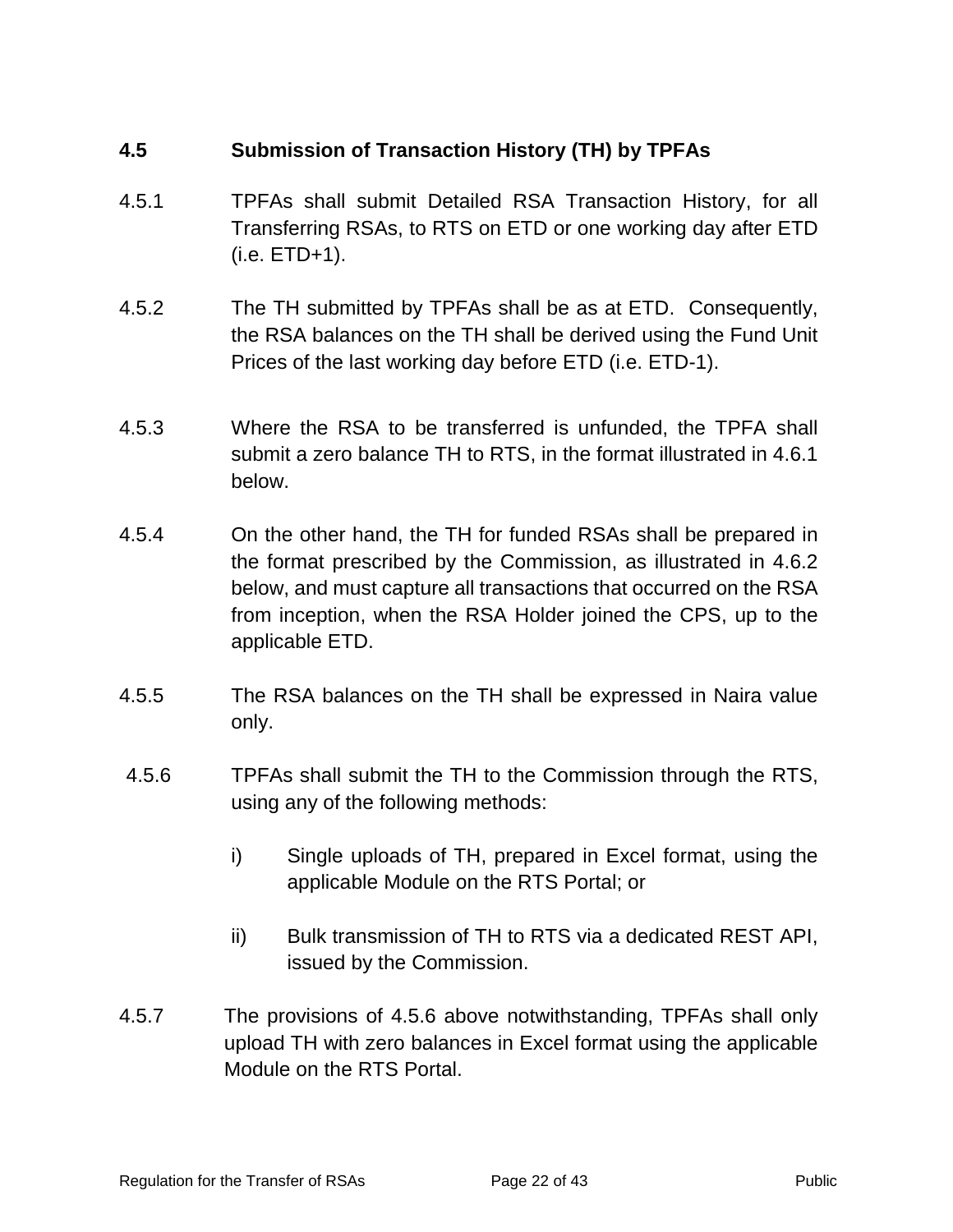- 4.5.8 All RSA transfer requests for which TPFAs fail to submit the associated TH to the Commission, after the deadline of ETD+1, as defined in 4.5.1 above, shall be moved to the next Transfer Quarter.
- 4.5.9 Further to 4.5.8 above, RTS shall notify the affected TPFA and RPFA and shall also issue an email to the RSA Holder informing him/her of the deferment of the ETD, giving reasons for the deferment.
- 4.5.10 Further to 4.5.8 and 4.5.9 above, RTS shall record the infraction against the TPFA in the RTS Infractions Log for the imposition of sanction as shall be applicable.

#### <span id="page-22-0"></span>**4.6 Validation Rules for Submission of Transaction History (TH)**

4.6.1 TPFAs shall prepare the TH of unfunded RSAs to be transferred to other PFAs, in the format illustrated below:

| <b>SURNAME</b> | <b>FIRSTNAME</b>    | <b>MIDDLENAME</b> | <b>RSA PIN</b>    | <b>EMPLOYER CODE</b> | <b>FUND CODE</b>                                                                                                                                               | <b>FUND UNIT PRICE</b> | TOTAL FUND UNITS |
|----------------|---------------------|-------------------|-------------------|----------------------|----------------------------------------------------------------------------------------------------------------------------------------------------------------|------------------------|------------------|
| <b>XXXXX</b>   | <b>XXXXXX</b>       | <b>XXXXXX</b>     | <b>PENXXXXXXX</b> | <b>XXXXXXX</b>       | <b>FUND3</b>                                                                                                                                                   | 3.5001                 | 0.00             |
|                |                     |                   |                   |                      | PAY RECEIVE DATE RELATED MONTH START RELATED MONTH ENDI TRANSACTION TYPE EMPLOYER CONTRIBUTION EMPLOYEE CONTRIBUTION VOLUNTARY CONTINGENT VOLUNTARY RETIREMENT |                        |                  |
|                |                     |                   |                   |                      |                                                                                                                                                                |                        |                  |
| Column 1       | Column <sub>2</sub> | Column 3          | Column 4          | Column 5             | Column 6                                                                                                                                                       | Column 7               | Column 8         |

| <b>RSA BALANCE</b> | RSA GAIN LOSS                              |           |             |                                                      |           |           |
|--------------------|--------------------------------------------|-----------|-------------|------------------------------------------------------|-----------|-----------|
| 0.00               | 0.00                                       |           |             |                                                      |           |           |
| OTHER INFLOWS      | <b>TOTAL CONTRIBUTIONS NUMBER OF UNITS</b> |           | <b>FEES</b> | OTHER WITHDRAWALS NET CONTRIBUTIONS RELATED PFA CODE |           |           |
|                    |                                            |           |             |                                                      |           |           |
| Column 9           | Column 10                                  | Column 11 | Column 12   | Column 13                                            | Column 14 | Column 15 |

4.6.2 TPFAs shall prepare the TH of funded RSAs to be transferred to other PFAs, in the format illustrated below:

| <b>SURNAME</b>      | <b>FIRSTNAME</b>    | <b>MIDDLENAME</b>   | <b>RSA PIN</b>    | <b>EMPLOYER CODE</b> | <b>FUND CODE</b>                                                                                                                                              | <b>FUND UNIT PRICE</b> | TOTAL FUND UNITS |
|---------------------|---------------------|---------------------|-------------------|----------------------|---------------------------------------------------------------------------------------------------------------------------------------------------------------|------------------------|------------------|
| <b>XXXXX</b>        | <b>XXXXXX</b>       | <b>XXXXXX</b>       | <b>PENXXXXXXX</b> | <b>XXXXXXX</b>       | <b>FUND3</b>                                                                                                                                                  | 3.5001                 | 49.046.881.12    |
|                     |                     |                     |                   |                      | PAY RECEIVE DATE RELATED MONTH START RELATED MONTH END TRANSACTION TYPE EMPLOYER CONTRIBUTION EMPLOYEE CONTRIBUTION VOLUNTARY CONTINGENT VOLUNTARY RETIREMENT |                        |                  |
| 07-Feb-2018         | Jul-2007            | Jan-2018            | TF003             | 44.000.000.00        | 54,500,000.00                                                                                                                                                 | 0.00                   | 0.00             |
| 12-Mar-2018         | Aug-2007            | Feb-2018            | MC001             | 640.000.00           | 284.444.44                                                                                                                                                    | 100,000,00             | 40,000.00        |
| 16-Apr-2018         | Sep-2007            | Mar-2018            | MC001             | 640,000.00           | 284.444.44                                                                                                                                                    | 100,000.00             | 40,000.00        |
| 10-May-2018         | Oct-2007            | Apr-2018            | WT001             | 0.00                 | 0.00                                                                                                                                                          | 0.00                   | 0.00             |
| 10-May-2018         | Nov-2007            | Apr-2018            | TAX01             | 0.00                 | 0.00                                                                                                                                                          | 0.00                   | 0.00             |
| 19-Jun-2018         | Dec-2007            | Jun-2004            | AR001             | 0.00                 | 0.00                                                                                                                                                          | 0.00                   | 0.00             |
| 19-Jun-2018         | Jan-2008            | May-2018            | CREF1             | 0.00                 | 0.00                                                                                                                                                          | 0.00                   | 0.00             |
| 01-Jul-2018         | Feb-2008            | Jun-2004            | AR001             | 0.00                 | 0.00                                                                                                                                                          | 0.00                   | 0.00             |
| 03-Sep-2018         | Mar-2008            | Aug-2018            | LS001             | 0.00                 | 0.00                                                                                                                                                          | 0.00                   | 0.00             |
| 04-Oct-2018         | Apr-2008            | Sep-2018            | PW001             | 0.00                 | 0.00                                                                                                                                                          | 0.00                   | 0.00             |
| 19-Nov-2018         | May-2008            | Oct-2018            | PW001             | 0.00                 | 0.00                                                                                                                                                          | 0.00                   | 0.00             |
| 01-Dec-2018         | Jun-2008            | Nov-2018            | PW001             | 0.00                 | 0.00                                                                                                                                                          | 0.00                   | 0.00             |
| 02-Jan-2019         | Jul-2008            | Dec-2018            | PW001             | 0.00                 | 0.00                                                                                                                                                          | 0.00                   | 0.00             |
| 03-Feb-2019         | Aug-2008            | Jan-2019            | PW001             | 0.00                 | 0.00                                                                                                                                                          | 0.00                   | 0.00             |
| 04-Mar-2019         | Sep-2008            | Feb-2019            | PW001             | 0.00                 | 0.00                                                                                                                                                          | 0.00                   | 0.00             |
|                     |                     |                     |                   |                      |                                                                                                                                                               |                        |                  |
| Column <sub>1</sub> | Column <sub>2</sub> | Column <sub>3</sub> | Column 4          | Column <sub>5</sub>  | Column <sub>6</sub>                                                                                                                                           | Column <sub>7</sub>    | Column 8         |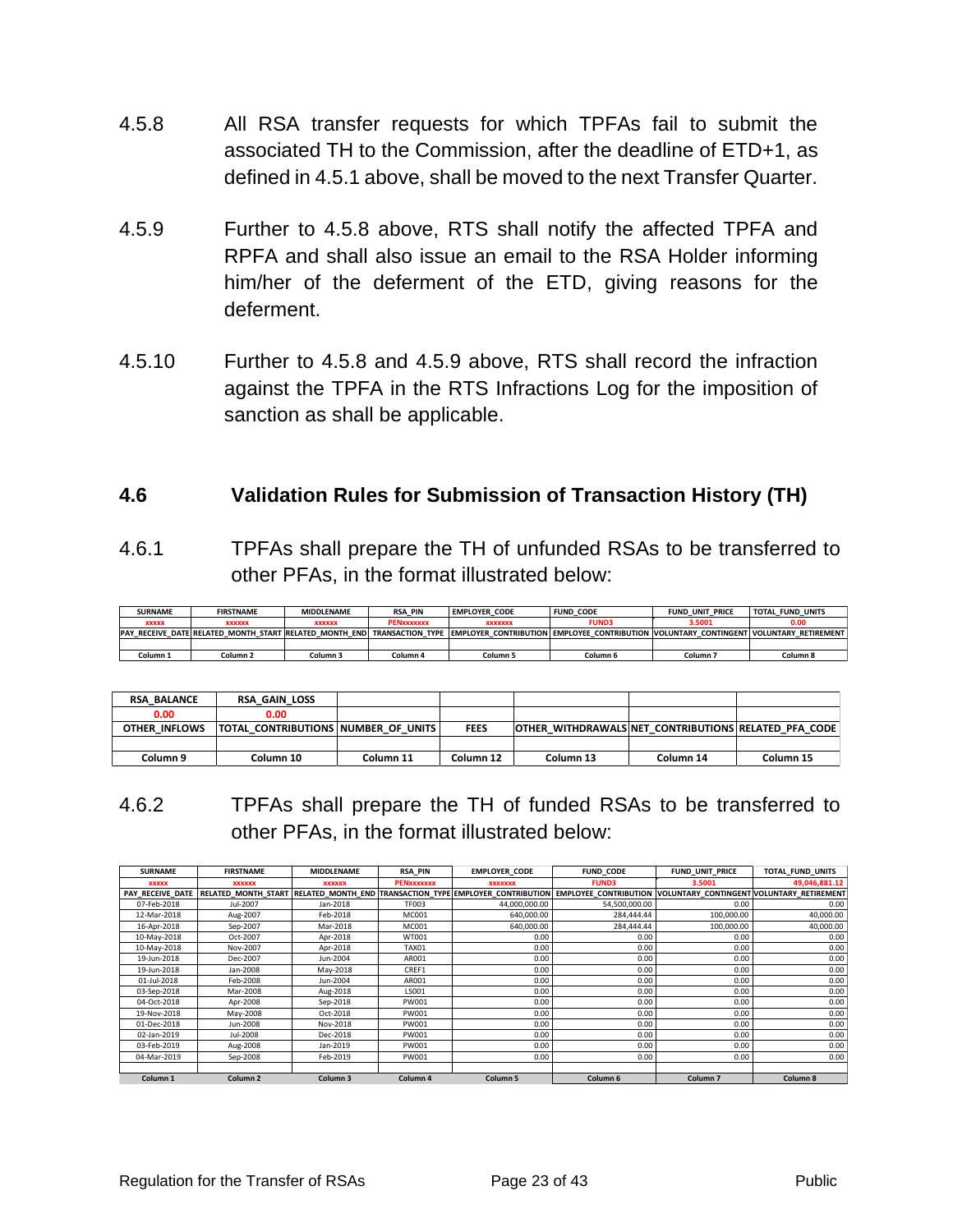| RSA_BALANCE    | RSA GAIN LOSS       |                 |             |                   |                                    |           |
|----------------|---------------------|-----------------|-------------|-------------------|------------------------------------|-----------|
| 171,668,988.61 | 924,399.73          |                 |             |                   |                                    |           |
| OTHER INFLOWS  | TOTAL_CONTRIBUTIONS | NUMBER OF UNITS | <b>FEES</b> | OTHER WITHDRAWALS | NET_CONTRIBUTIONS RELATED_PFA_CODE |           |
| 0.00           | 98,500,000.00       | 27,120,044.05   | 100.00      | 0.00              | 98,499,900.00                      | 022       |
| 0.00           | 1,064,444.44        | 297,497.05      | 100.00      | 0.00              | 1,064,344.44                       | 022       |
| 0.00           | 1,064,444.44        | 297,497.05      | 100.00      | 0.00              | 1,064,344.44                       | 022       |
| 0.00           | 0.00                | 0.00            | 0.00        | 80,000.00         | (80,000,00)                        | 022       |
| 0.00           | 0.00                | 0.00            | 0.00        | 4,000.00          | (4,000.00)                         | 022       |
| 55,000,000.00  | 55,000,000.00       | 15,967,947.97   | 0.00        | 0.00              | 55,000,000.00                      | 022       |
| 0.00           | 0.00                | 0.00            | 0.00        | 1,600,000.00      | (1,600,000.00)                     | 022       |
| 23,000,000.00  | 23,000,000.00       | 6,571,240.82    | 0.00        | 0.00              | 23,000,000.00                      | 022       |
| 0.00           | 0.00                | 0.00            | 0.00        | 5,000,000.00      | (5,000,000.00)                     | 022       |
| 0.00           | 0.00                | 0.00            | 0.00        | 200,000.00        | (200,000.00)                       | 022       |
| 0.00           | 0.00                | 0.00            | 0.00        | 200,000.00        | (200,000.00)                       | 022       |
| 0.00           | 0.00                | 0.00            | 0.00        | 200,000.00        | (200,000.00)                       | 022       |
| 0.00           | 0.00                | 0.00            | 0.00        | 200.000.00        | (200,000.00)                       | 022       |
| 0.00           | 0.00                | 0.00            | 0.00        | 200,000.00        | (200,000.00)                       | 022       |
| 0.00           | 0.00                | 0.00            | 0.00        | 200,000.00        | (200,000.00)                       | 022       |
|                |                     |                 |             |                   | 170,744,588.88                     |           |
| Column 9       | Column 10           | Column 11       | Column 12   | Column 13         | Column 14                          | Column 15 |

- 4.6.3 All amounts indicated on the TH must be in Naira value and must be rounded up to two (2) decimal places, except the Fund Unit Price which must be in four (4) decimal places.
- 4.6.4 All amounts on the TH must not contain any special character, except comma $($ , $)$  and dot  $($ . $)$ .
- 4.6.5 The provisions of 4.6.4 above notwithstanding, amounts in debit, other than withdrawals and fees, shall be presented in parenthesis e.g. (5,000.00) and not -5,000.00.
- 4.6.6 The details of the RSA Holder on the header of the TH (i.e. Surname, First Name, Middle Name and Employer Code) shall be the RSA Holder's current information on ECRS, at ETD.
- 4.6.7 The RSA PIN on the header of the TH shall be a valid PIN on ECRS and must belong to the RSA Holder. The PIN must be attached to the RSA Holder's name on ECRS.
- 4.6.8 The Fund Unit Price on the header of the TH shall be the Unit Price applicable to the RSA Holder's Fund type as at ETD–1 and must correspond with the unit price in the Fund Valuation Report submitted via RMAS to the Commission by the TPFA.

.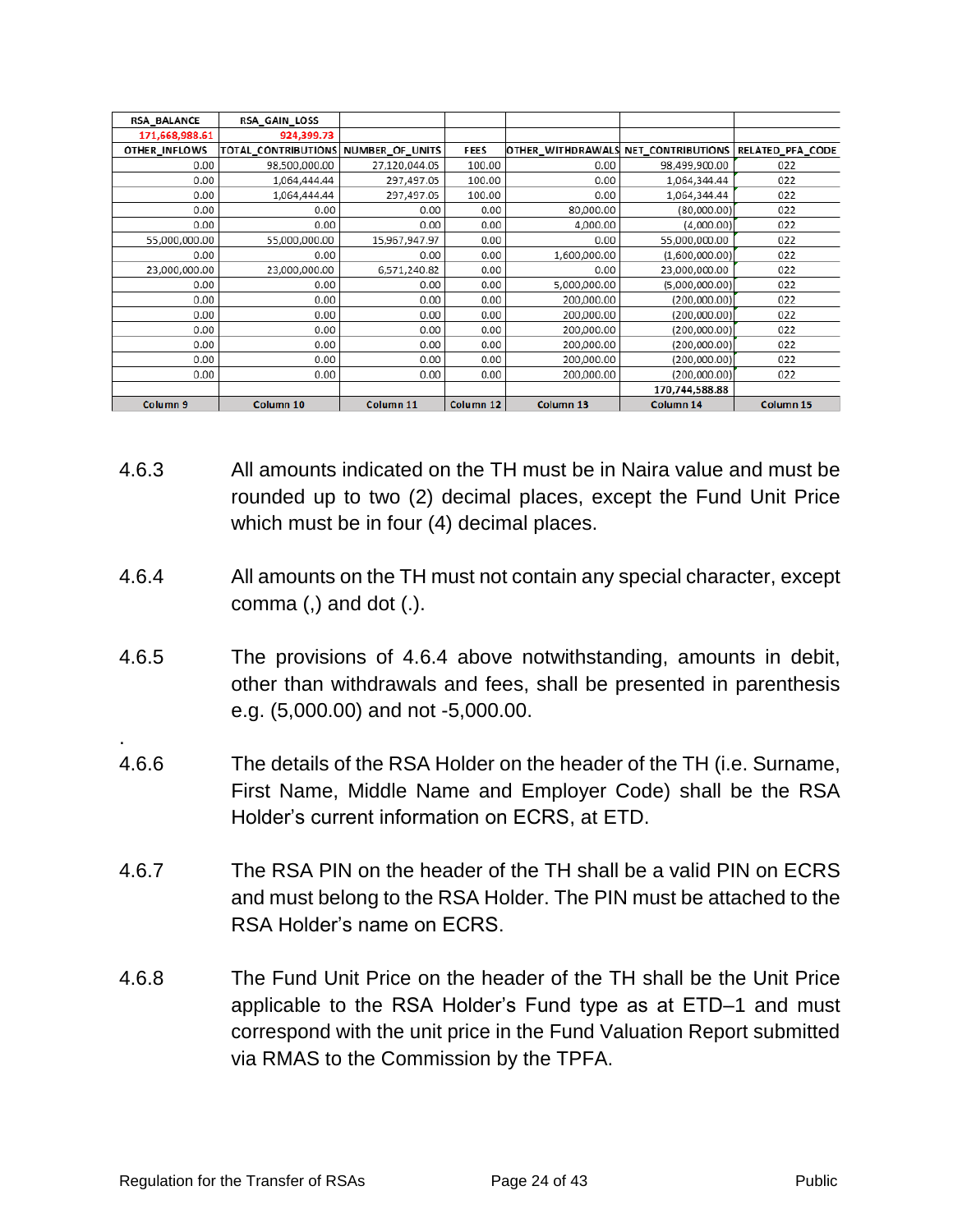- 4.6.9 The Fund Code on the header of the TH shall be the code applicable to the RSA Fund to which the RSA Holder belongs as at ETD.
- 4.6.10 The Total Fund Units on the header of the TH shall reflect the number of Units held by the RSA Holder in the applicable RSA Fund, at ETD.
- 4.6.11 The RSA Balance on the header of the TH shall be a product of the Fund Unit Price and the Total Fund Units; or the sum of the Total Net Contributions and the RSA Gain/Loss.
- 4.6.12 The RSA Gain/Loss on the header of the TH shall be the cumulative investment income/loss on the RSA as at ETD.
- 4.6.13 Column 1 of the TH (i.e. Pay Receive Date) shall be a date field containing the actual transaction date on which the TPFA recorded either an inflow or outflow in the RSA. The date shall not be a date earlier than 20 June 2004 and later than the ETD+3. The Pay Receive Date shall be written in the format DD-MMM-YYYY.
- 4.6.14 Column 2 of the TH (i.e. Related Month Start) shall be a date field containing the month beginning the period to which the transaction in Column 1 relates. It shall be written in the format MMM-YYYY and shall not be a month later than the month of the applicable ETD.
- 4.6.15 Column 3 of the TH (i.e. Related Month End) shall be a date field containing the month ending the period to which the transaction in Column 1 relates. It shall be written in the format MMM-YYYY and shall not be a month earlier than June 2004 or later than the month of the applicable ETD.
- 4.6.16 Columns 2 and 3 may contain the same month, where the transaction relates to only one month e.g. Related Month Start: Aug-2020 and Related Month End: Aug-2020. Where the transaction represents arrears that span over a period of time, the two columns shall represent a range of months e.g. in the case of remittance of Accrued Rights, it could be presented as, Related Month Start: Feb-1998 and Related Month End: Jun-2004. These columns cannot not be blank.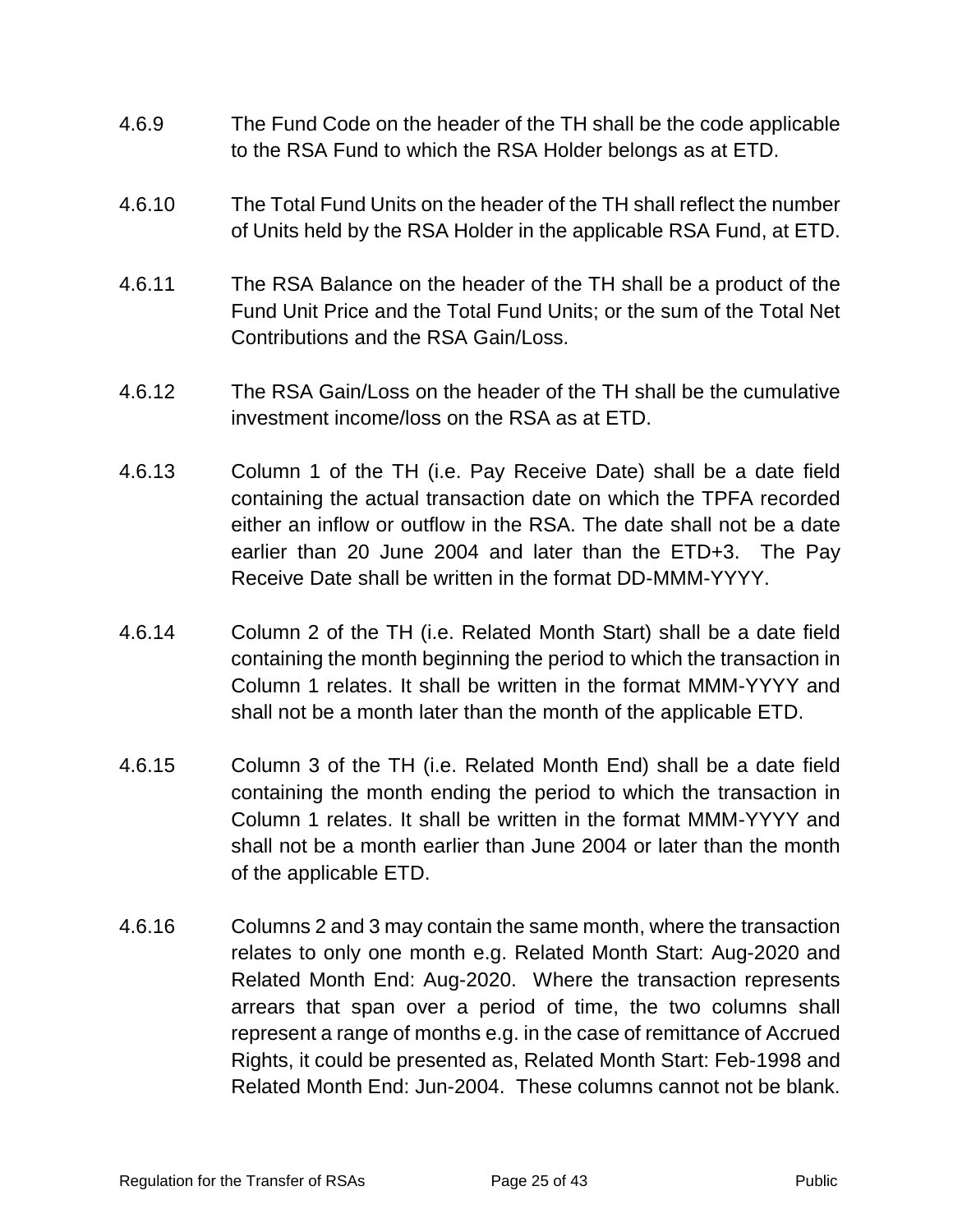- 4.6.17 Column 4 of the TH (i.e. Transaction Type) shall contain a description of the transaction being reported. The description shall be expressed using the standardized transaction codes prescribed by the Commission, and made available to all PFAs on the appropriate module of the RTS.
- 4.6.18 Column 5 of the TH (i.e. Employer Contribution) shall contain the value of the employer portion of pension contribution received on the transaction date reported in Column 1. The field shall be 0.00 where no employer contribution was received.
- 4.6.19 Column 6 of the TH (i.e. Employee Contribution) shall contain the value of the employee portion of pension contribution received on the transaction date reported in Column 1. The field shall be 0.00 where no employee contribution was received.
- 4.6.20 Column 7 of the TH (i.e. Voluntary Contingent) shall contain the amount received as the contingent portion of Voluntary or Micro Pension contributions on the transaction date reported in Column 1. It shall be 0.00 if such contribution was not received.
- 4.6.21 Column 8 of the TH (i.e. Voluntary Retirement) shall contain the amount received as the retirement portion of Voluntary or Micro Pension contributions on the transaction date reported in Column 1. It shall be 0.00 if such contribution was not received.
- 4.6.22 Column 9 of the TH (i.e. Other Inflow) shall contain any amount received as an inflow into the RSA, which does not have a specific Column on the TH. TPFAs shall indicate the transaction codes that appropriately describe the inflow, in the column for transaction type.
- 4.6.23 Column 10 of the TH (i.e. Total Contributions) shall contain the sum of all inflows into an RSA (i.e. Employer Contribution + Employee Contribution + Voluntary Contingent + Voluntary Retirement + Other Inflow). It shall reflect 0.00 where no contributions or inflows were received on the transaction date reflected in Column 1.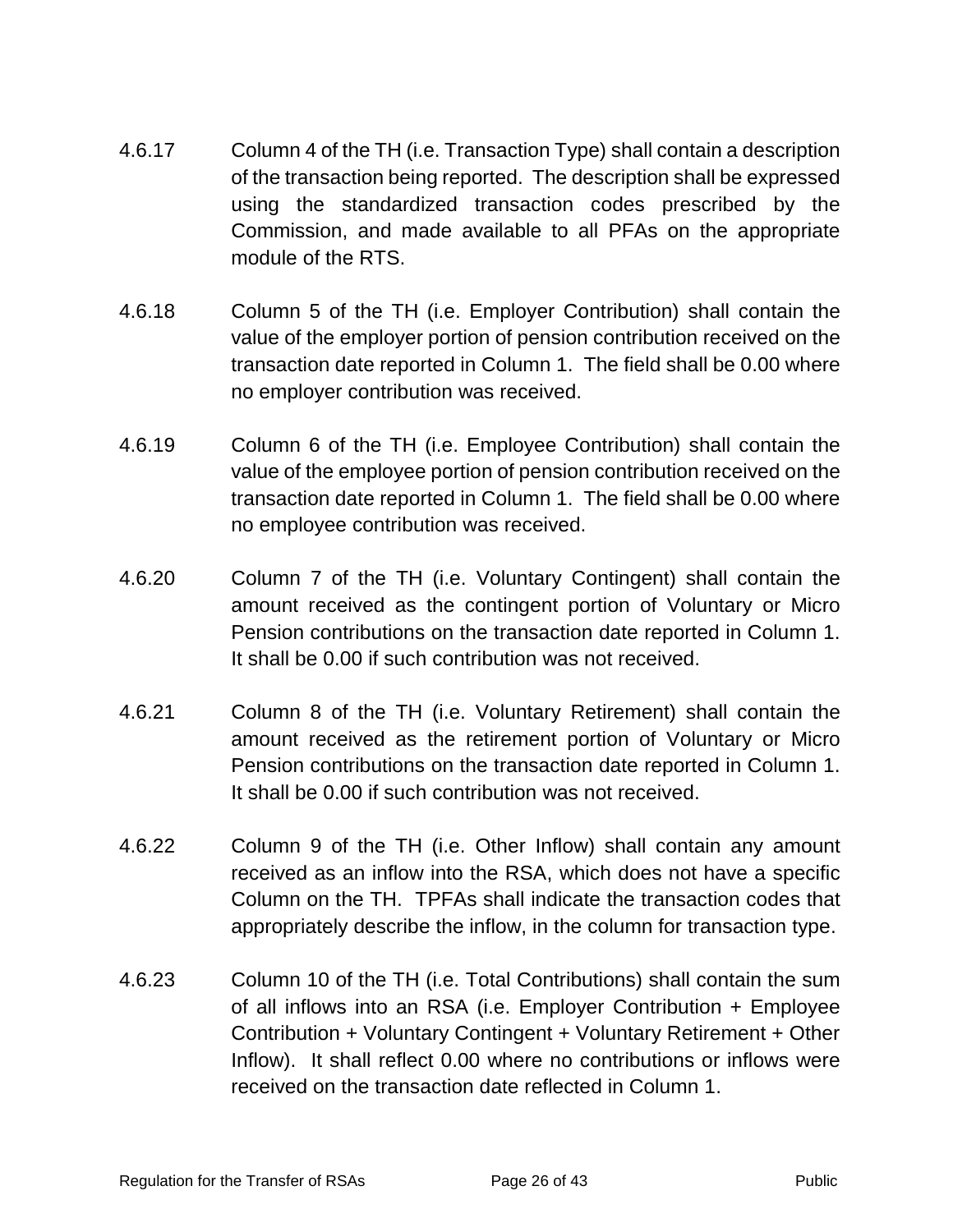- 4.6.24 Column 11 of the TH (i.e. Number of Units) shall contain the number of units assigned to the RSA Holder for contributions received, or the number of units related to withdrawals from the RSA, on the transaction date reflected in Column 1. The number of units shall be based on the Unit Price of the Fund Type applicable to the RSA Holder at the transaction date.
- 4.6.25 Column 12 of the TH (i.e. Fees) shall contain administrative charges by the PFA on the RSA for the period indicated in Columns 2 and 3, while VAT charged on the fees shall be disclosed under the column "Other Withdrawals".
- 4.6.26 Column 13 of the TH (i.e. Other Withdrawals) shall contain the amounts paid out from the RSA, other than administrative fees. TPFAs shall indicate the transaction codes that appropriately describe the withdrawals in the column for transaction type.
- 4.6.27 Column 14 of the TH (i.e. Net Contributions) shall contain the net position of total inflows into the RSA on a particular transaction date, after deducting all outflows that occurred on that date. It shall be Total Contributions, less the sum of Fees and Other Withdrawals.
- 4.6.28 Column 15 of the TH (i.e. Related PFA Code) shall contain the Codes of the respective PFAs that generated the entries on each transaction date reflected on the TH. The Code shall be a valid PFA code issued by the Commission and must be imputed in Text Format.

#### <span id="page-26-0"></span>**4.7 Submission of NTP Error Notifications and Revised TH**

4.7.1 Following the submission of TH by TPFAs, RTS shall compile the Total Outflows and Total Inflows of all affected PFAs and compute their Net Transfer Positions (NTP) using the RSA Balances contained in the various TH.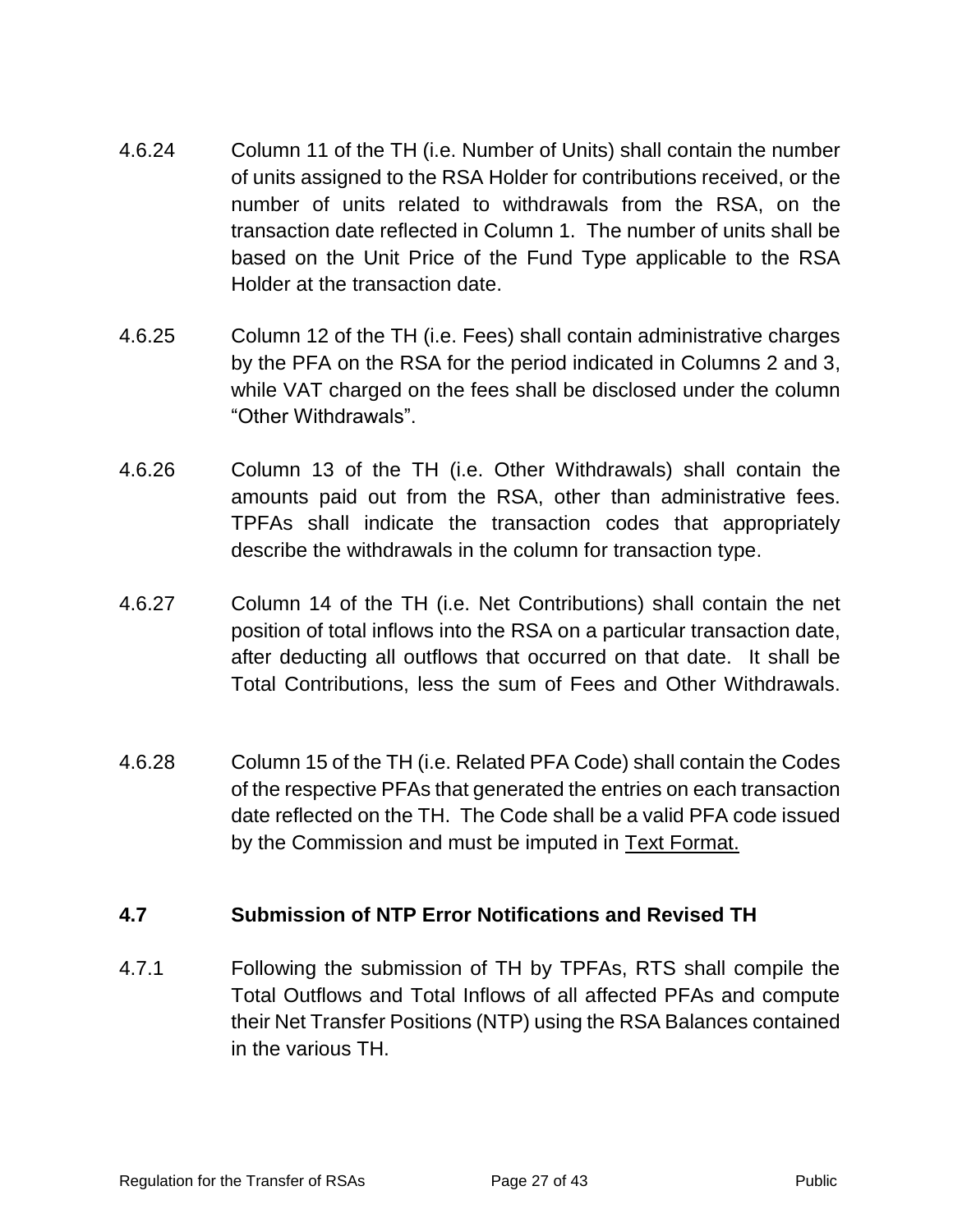- 4.7.2 RTS shall forward the Total Outflows, Total Inflows and NTPs to the applicable TPFAs to enable them review and confirm their NTPs. The TPFAs' confirmation shall be carried out on ETD+2 and not later than ETD+3.
- 4.7.3 Pursuant to 4.7.2 above, RTS shall display the list of all affected RSA Balances on the appropriate RTS Module and shall allow the TPFA to opt to either confirm or not confirm each of the RSA Balances, as it may consider applicable.
- 4.7.4 Where the TPFA agrees that the RSA balance indicated in the list reflects its submission and has no need to amend any part of the TH earlier submitted to the Commission, it shall confirm the relevant TH.
- 4.7.5 On the other hand, where the TPFA disagrees with the RSA balance indicated in the list, or has need to amend any part of the TH earlier submitted to the Commission for whatever reason and therefore does not confirm the affected RSA Balance, it shall upload a Revised TH along with supporting documents that explain the reason for submitting the revised TH.
- 4.7.6 The TPFA shall submit the Revised TH in 4.7.5 above using any of the methods specified in 4.5.6 above.
- 4.7.7 Where the TPFA confirms the RSA Balance in 4.7.4 above, RTS shall adopt the RSA Balance in the TH for its final computations.
- 4.7.8 Where the TPFA submits a revised TH and the TH passes RTS validations, it shall be further subjected to manual review by the Commission, vis-à-vis the reasons proffered for the revision of the TH.
- 4.7.9 The Commission's manual review of the Revised TH and attached supporting document in 4.7.5 above shall result in any one of the following:
	- i) Approval of the Revised TH, where the Commission is satisfied with the reasons proffered by the TPFA for its revision of the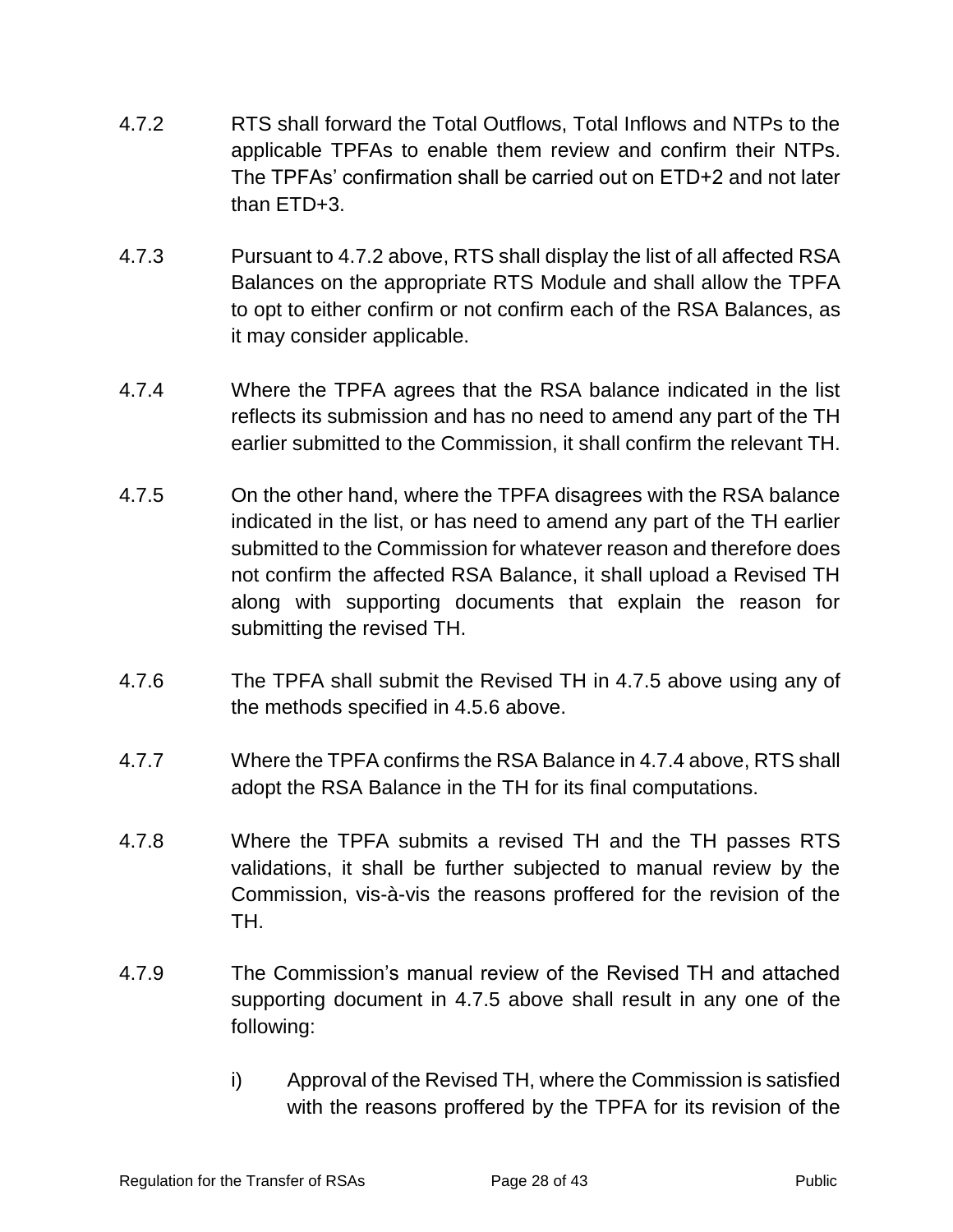TH. In this case, RTS shall adopt the RSA Balance of the Revised TH for its final computations.

- ii) Rejection of the Revised TH, where the Commission is dissatisfied with the reasons proffered by the TPFA for its revision of the TH. In this case, RTS shall adopt the RSA Balance of the initial TH for its final computations. The Commission shall also reject a Revised TH where the supporting document is ineligible and shall also apply administrative sanction on the TPFA as specified in Section 6.0 below.
- iii) Conditional Approval, where the Commission requires more time to investigate the reason proffered by the TPFA for its revision of the TH, or where the TPFA fails to satisfactorily support its case by submitting illegible documents. In this case, the RSA transfer shall be moved to the ETD of the next Transfer Quarter and RTS shall notify the TPFA and RPFA and shall also issue an email to the RSA Holder, informing him/her of the change in ETD.

#### <span id="page-28-0"></span>**4.8 Settlement of RSA Transfer Values**

- 4.8.1 On the 4th working day after ETD, (i.e. ETD+4), RTS shall determine the Global Net Transfer Positions (GNTPs) for all PFAs, using their Final NTPs.
- 4.8.2 RTS shall generate Payment Demand Notices for the PFAs that have Debit GNTPs, and Credit Advices for the PFAs that have Credit GNTPs, and shall email them seamlessly to the affected PFAs.
- 4.8.3 The Payment Demand Notices issued in 4.8.2 above shall indicate the amounts the PFAs shall remit to the applicable PFAs with Credit GNTPs, while on the other hand, the Credit Advices shall indicate the amounts the PFAs shall receive from the applicable PFAs with Debit GNTPs.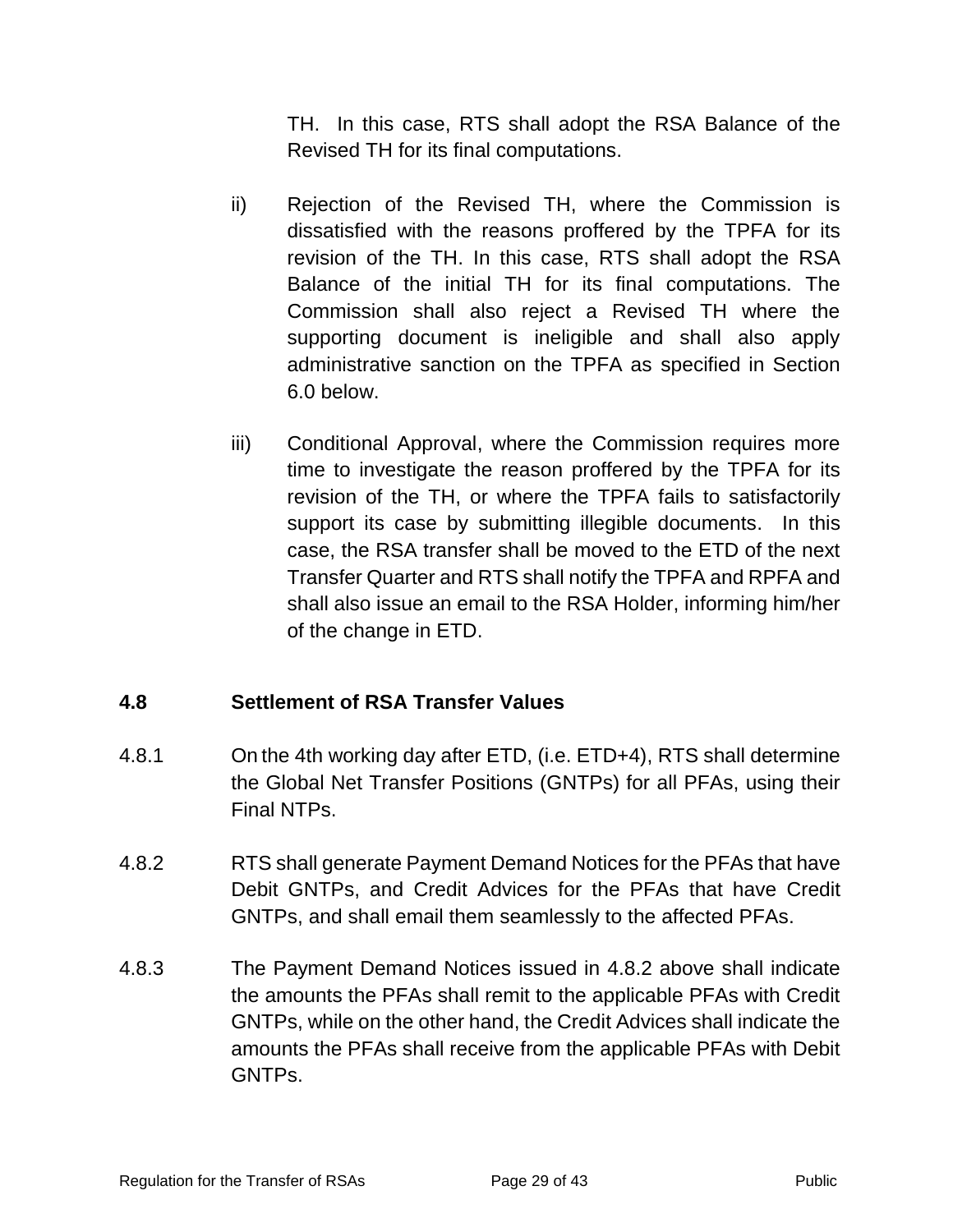- 4.8.4 PFAs issued with Payment Demand Notices in 4.8.2 above shall, within 1 working day of receipt of such notice, remit to the PFC(s) designated by the PFAs with Credit GNTPs, the RSA transfer values (i.e. the amount advised in the Payment Demand Notices plus interest that accrued to the amounts while in the Transfer Control Account as specified in 4.8.7 below).
- 4.8.5 Each PFA issued with Credit Advice in 4.8.2 above, shall notify the Commission immediately in writing, if it does not receive settlement from the applicable PFA(s) within 1 working day of its receipt of the Credit Advice.
- 4.8.6 Pursuant to 4.8.4 above, PFAs with Debit GNTPs shall move their Debit GNTPs (i.e. the sum of the net outflows to be transferred by them to other PFAs) to the RSA Transfer Control Account on ETD.
- 4.8.7 Funds in the RSA Transfer Control Account shall be placed on overnight call until ETD+4, when the funds will be transferred to the appropriate PFAs as specified in 4.8.4 above.
- 4.8.8 Late or short payments by Paying PFAs (i.e. PFAs with Debit GNTPs) shall attract sanctions as specified in 6.0 below.
- 4.8.9 In addition to the sanctions referred to in 4.8.8 above, paying PFAs shall compensate the affected RSA Holders for lost income at the rate of 2% p.a. for each day the amount remains outstanding. The additional amount must be remitted to the designated PFC, along with the outstanding payments.
- 4.8.10 Paying PFAs shall upload proof of payment on the appropriate Module of the RTS Portal immediately such payment is made. The documents, which shall be in PDF format, must be very legible.
- 4.8.11 In the case of excess funds in the Transfer Control Account resulting from RSA transfers that are moved to the next Transfer Quarter due to either failed TH validations or conditional approval of Revised TH, PFAs shall move such funds back to their RSA Funds for investment until the ETD of the next Transfer Quarter.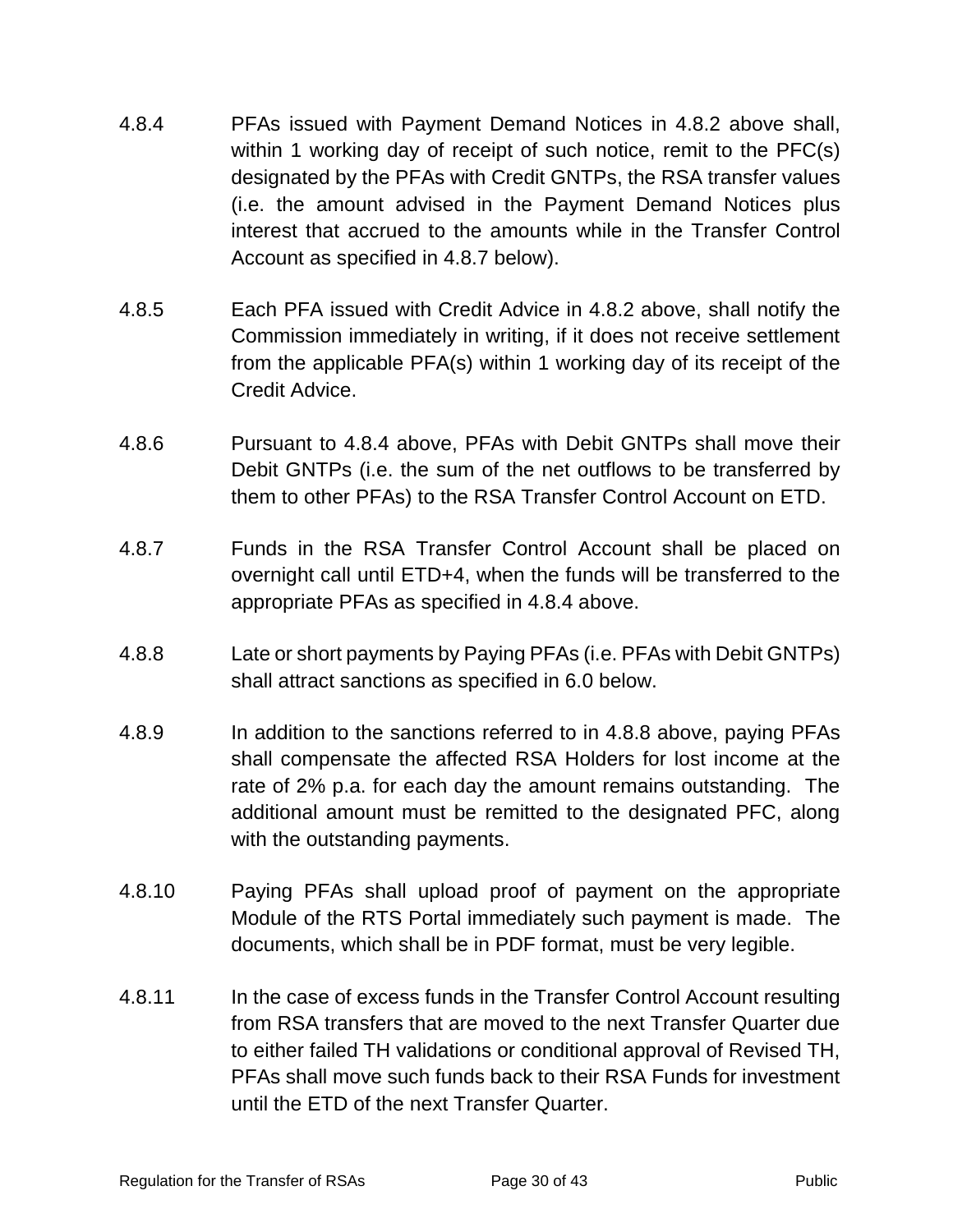#### <span id="page-30-0"></span>**4.9 Unitization and Allocation of RSA Transfer Values**

- 4.9.1 Each PFA with Debit GNTP shall utilize the RSA Transfer Control Account for the following purposes:
	- i) Warehousing funds as at ETD for the settlement of its Debit GNTP as may be applicable; and
	- ii) Warehousing additional pension contributions or other pension benefits received in respect of RSAs that have already been transferred to other PFAs, as may be applicable.
- 4.9.2 TPFAs, including PFAs with Zero GNTPs, shall utilize RSA Fund Investment Transit Accounts, as subsidiary accounts to their RSA Fund Investment Accounts, to warehouse the values of incoming RSAs already in the PFAs' position as at ETD. The RSA Fund Investment Transit Accounts shall be maintained for all RSA Funds e.g. RSA Fund1 Investment Transit Account, RSA Fund2 Investment Transit Account, RSA Retiree Fund Investment Transit Account, etc.
- 4.9.3 Each PFA with Credit GNTP shall utilize the Transfer Allocation Account for receiving its Credit GNTP remitted by PFA(s) with Debit GNTP(s).
- 4.9.4 Further to 4.9.2 and 4.9.3 above, each TPFA shall utilize the Consolidated Investment Transit Account for consolidating the values in the various RSA Fund Investment Transit Accounts and the Transfer Allocation Account on ETD+4, before distribution to the various RSA Funds to which incoming RSA Holders belong. Similarly, PFAs with Zero GNTPs shall utilize the Consolidated Investment Transit Account for consolidating the values in the various RSA Fund Investment Transit Accounts before distribution to the various RSA Funds to which incoming RSA Holders belong.
- 4.9.5 PFAs with Credit GNTPs shall utilize the Consolidated Transfer Transit Account for the purpose of receiving the settlement of their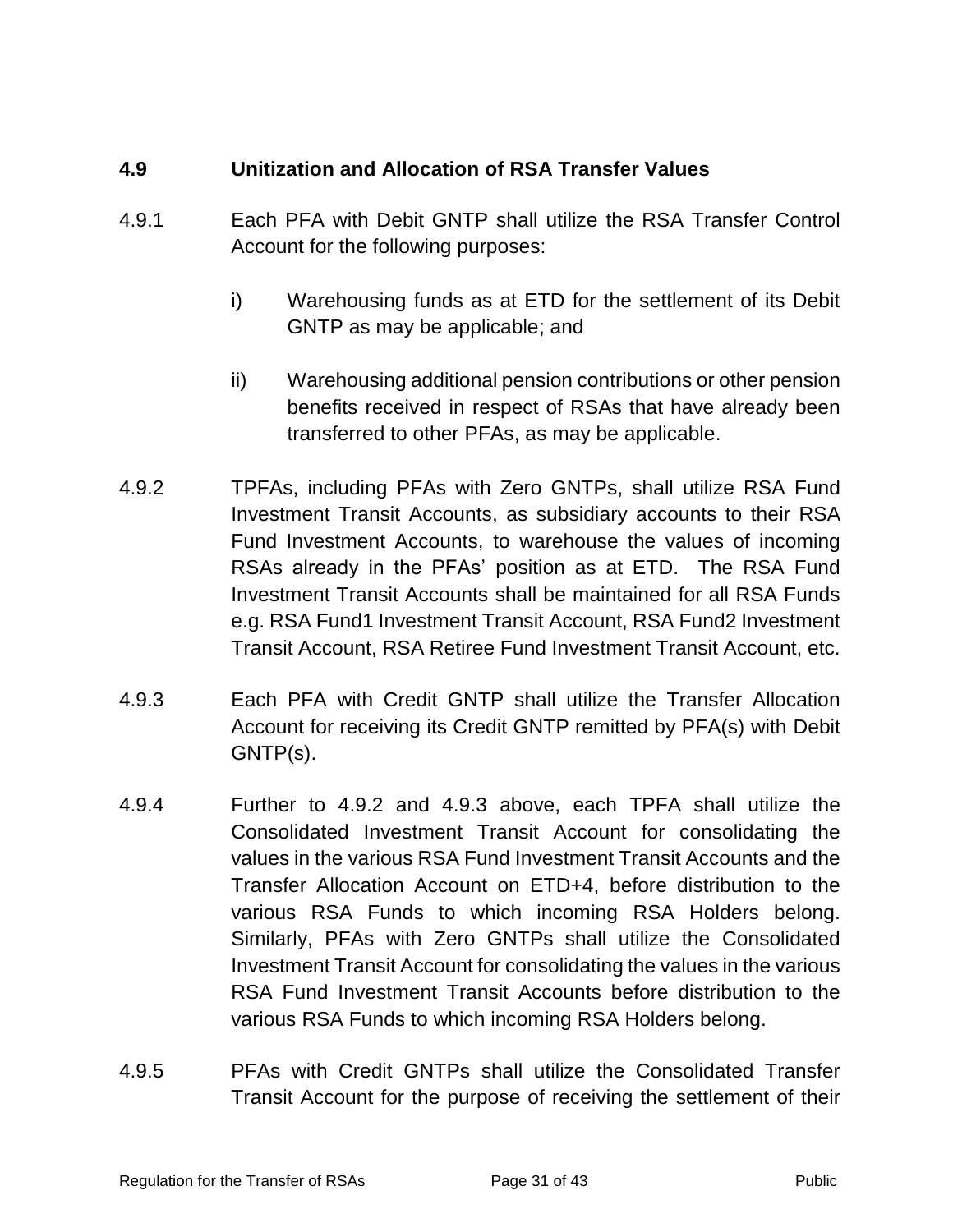Credit GNTPs and interest thereon from PFAs with Debit GNTPs, prior to allocating them to respective incoming RSAs.

- 4.9.6 PFAs shall unitize values in the RSA Transfer Control Account and the various RSA Fund Investment Transit Account(s), in order to ensure that revenues accruing to the accounts are apportioned equitably among all beneficiaries.
- 4.9.7 In order to ensure that the overall level of industry pension assets is maintained, PFAs with values in their RSA Transfer Control Accounts as specified in 4.9.1 and 4.9.6 above, shall continue to disclose those values as a separate line item in their respective RSA Fund Valuation Reports, up to when the funds are transferred to the beneficiary PFAs.
- 4.9.8 Further to 4.9.7 above, PFAs shall consolidate the balances in the various RSA Fund Investment Transit Accounts with their respective RSA Fund Investment Accounts and shall disclose the derived balances in their RSA Fund Valuation Reports as part of the RSA Fund Investment Account balances.
- 4.9.9 The RSA Fund Investment Transit Accounts shall have the same Unit Prices applicable to the RSA Funds to which they apply, as the funds therein are already part of those invested under their associated RSA Fund Investment Accounts.
- 4.9.10 Where a PFA with a Debit GNTP is both a TPFA (i.e. transferring RSAs to other PFAs) and an RPFA (i.e. receiving RSAs from other PFAs) in a Transfer Quarter, it shall take the following steps to allocate transfer values to its incoming RSAs:
	- i) With effect from the first working day of the last month of the Transfer Quarter, identify the 'RSA Fund Investment Accounts' that relate to all outgoing RSAs.
	- ii) Further to 4.9.10 (i) above, plan for liquidity to the value of the Debit GNTP envisaged by the PFA using the Provisional RSA Balances, in line with the provisions of 4.4.8 and 4.4.9 above.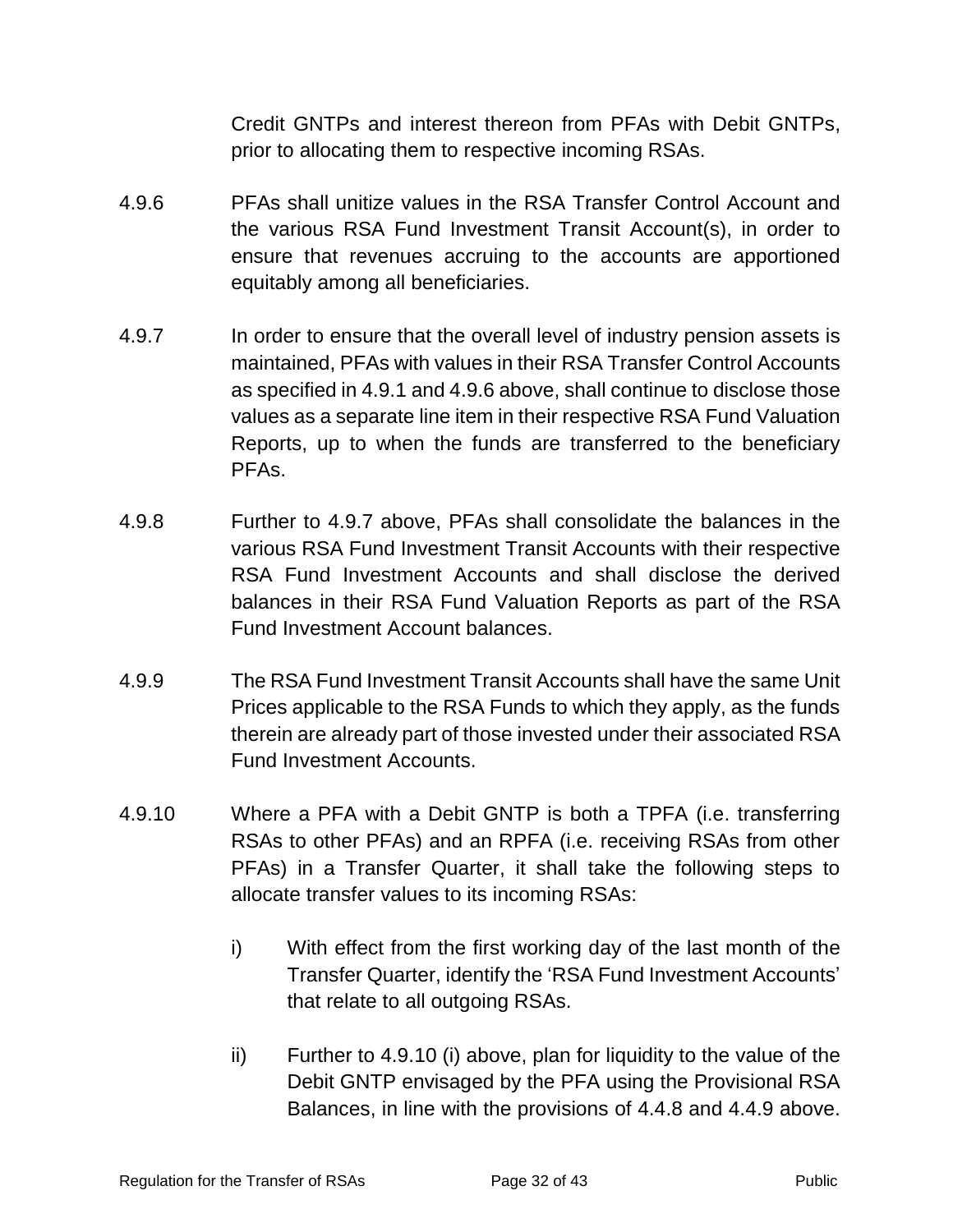The PFA shall not be required to liquidate investments to the full value of its Total Outflows as the difference between the Total Outflows and the Debit GNTP shall be applied to incoming RSAs.

- iii) On ETD, transfer the value of the Debit GNTP already liquidated from the PFA's investment positions in 4.9.10 (i) above as shall be applicable, to its RSA Transfer Control Account.
- iv) Further to 4.9.10 (iii) above, transfer the portion of Total Outflows that shall not be liquidated as specified in 4.9.9 (ii) above, which represents the value of all incoming RSAs, from the applicable RSA Fund Investment Accounts identified 4.9.9 (i) above, to their corresponding RSA Fund Investment Transit Accounts. This amount shall be the difference between the PFA's Total Outflows and Debit GNTP.
- v) On ETD+4, re-absorb the value (i.e. RSA Balance plus interest) of RSAs whose ETD was deferred to the next Transfer Quarter as specified in 4.8.11 above.
- vi) Further to 4.9.10 (v) above, remit the Debit GNTP plus accrued interest from the Transfer Control Account to the applicable PFA(s) as advised in the Payment Demand Notice.
- vii) Following 4.9.10 (vi) above, determine and capitalize interest accruing to all RSA Fund Investment Transit Accounts and transfer both capital and interest from the various RSA Fund Investment Transit Accounts to the Consolidated Investment Transit Account.
- viii) Distribute the balance standing in the Consolidated Investment Transit Account to the respective RSA Fund Investment Accounts to which incoming RSA Holders belong, based on the number of units due to each of them.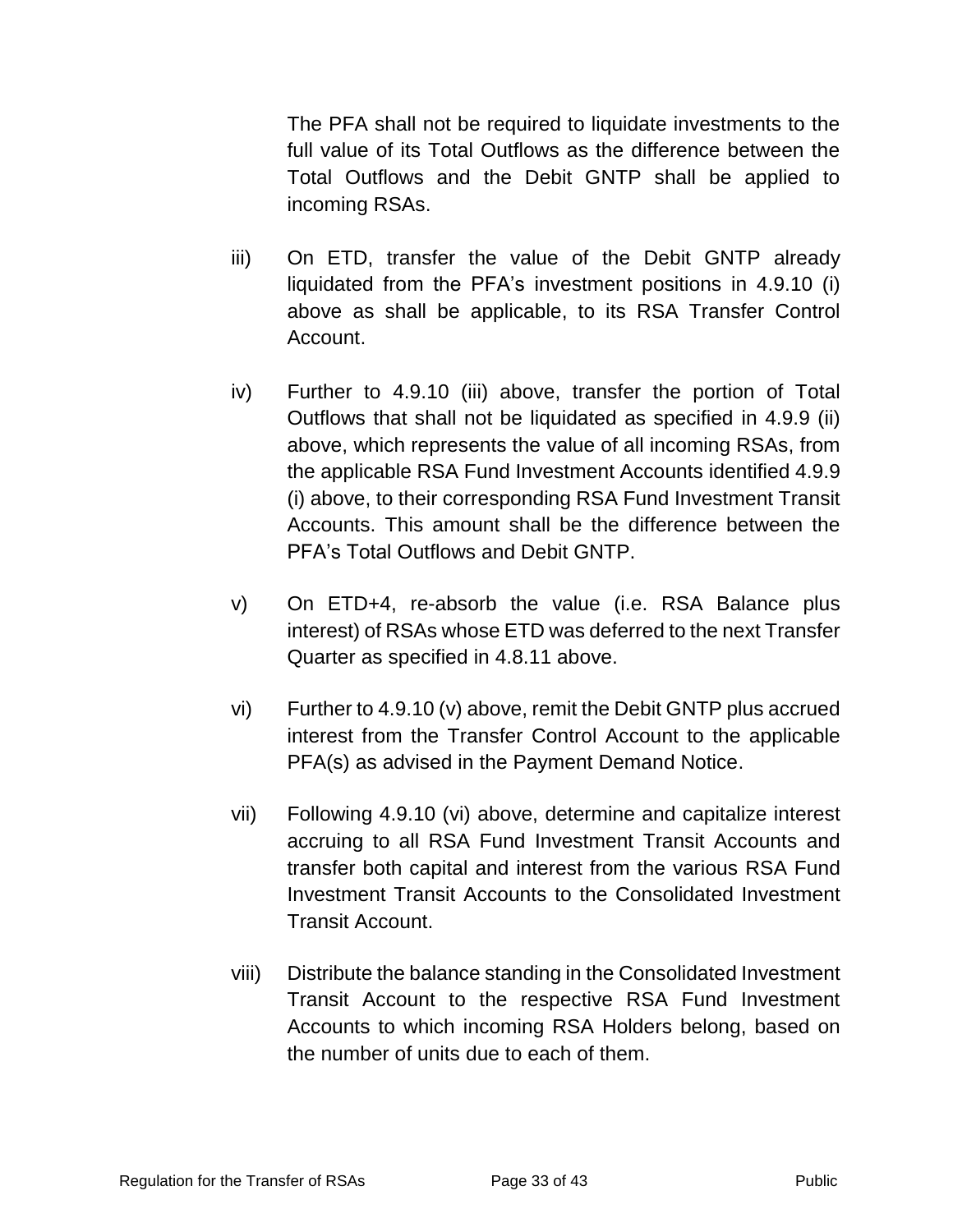- 4.9.11 Where a PFA with a Debit GNTP is only a TPFA (i.e. transferring RSAs to other PFAs) in a Transfer Quarter, it shall take the following steps:
	- i) With effect from the first working day of the last month of the Transfer Quarter, identify the 'RSA Fund Investment Accounts' that relate to all outgoing RSAs.
	- ii) Further to 4.9.11 (i) above, plan for liquidity to the value of the Debit GNTP envisaged by the PFA, using the Provisional RSA Balances in line with the provisions of 3.4.8 and 3.4.9 above.
	- iii) On ETD, transfer the value of the Debit GNTP, already liquidated from the PFA's investment positions in 4.9.11 (ii) above to its RSA Transfer Control Account.
	- iv) On ETD+4, remit the Debit GNTP plus accrued interest thereon in the RSA Transfer Control Account to the PFA(s) advised in the Payment Demand Notice.
- 4.9.12 Where a PFA with a Credit GNTP is both an RPFA (i.e. receiving RSAs from other PFAs) and a TPFA (i.e. transferring RSAs to other PFAs) in a Transfer Quarter, it shall take the following steps to allocate transfer values to its incoming RSAs:
	- i) On ETD, identify the 'RSA Fund Investment Accounts' that relate to all outgoing RSAs and transfer them to the respective RSA Fund Investment Transit Account(s).
	- ii) On ETD+4, determine and dump interest accruing to all RSA Investment Transit Accounts in the Consolidated Investment Transit Account.
	- iii) Further to 4.9.12 (ii) above, receive the Credit GNTP plus accrued interest thereon from other PFAs indicated in the Credit Advice, into the RSA Transfer Allocation Account.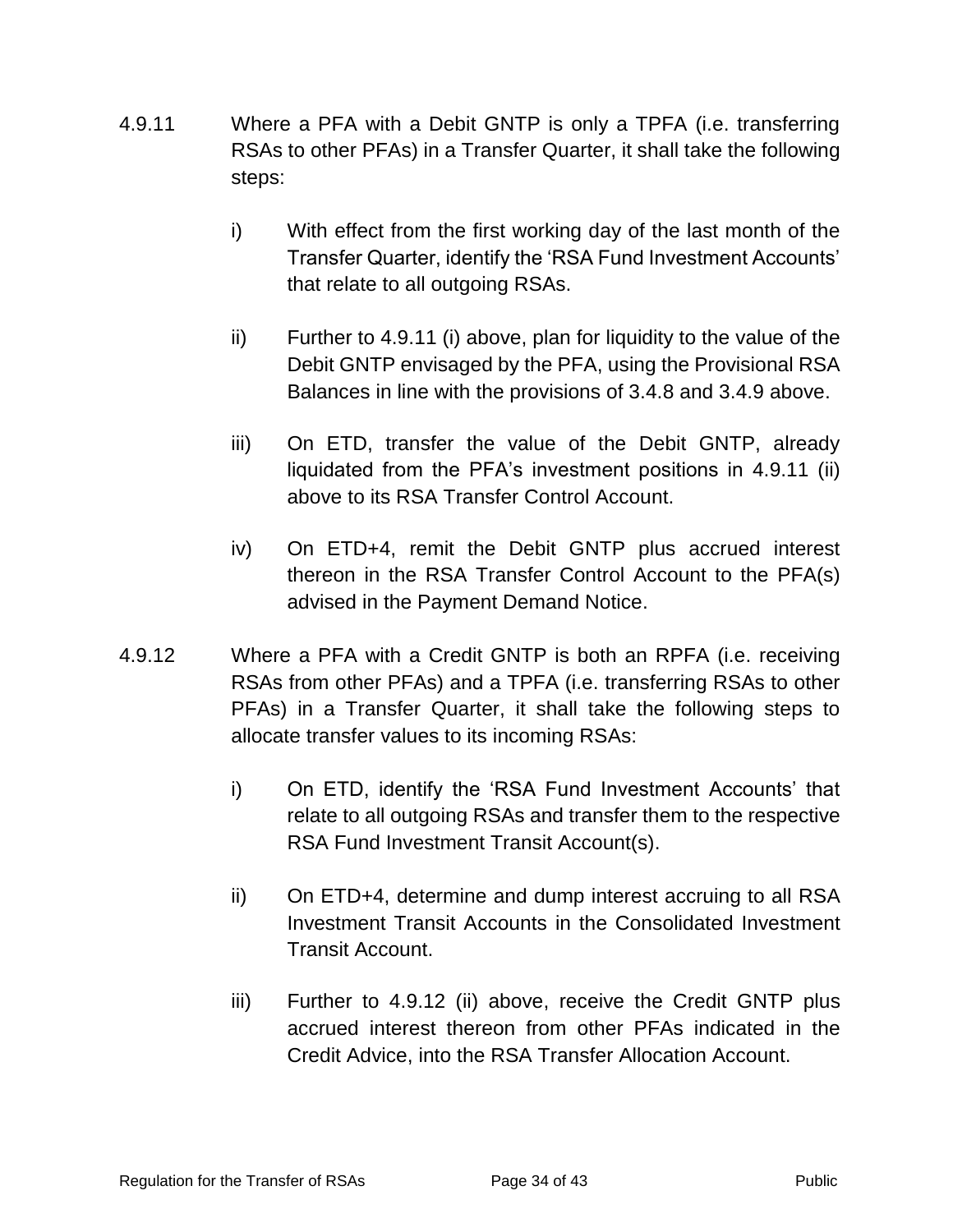- iv) Move all balances standing in the RSA Fund Investment Transit Accounts and the RSA Transfer Allocation Account to the Consolidated Transfer Transit Account, and distribute to the respective RSA Fund Investment Accounts to which incoming RSA Holders belong, based on the number of units due to each of them.
- 4.9.13 Where a PFA with a Credit GNTP is only an RPFA (i.e. receiving RSAs from other PFAs) in a Transfer Quarter, it shall take the following steps:
	- i) On ETD+4, receive the Credit GNTP plus accrued interest thereon from other PFAs indicated in the Credit Advice, into the RSA Transfer Allocation Account.
	- ii) Distribute the balance standing in the RSA Transfer Allocation Account to the respective RSA Fund Investment Accounts to which incoming RSA Holders belong, based on the number of units due to each of them.
- 4.9.14 Where a PFA has a Zero GNTP (i.e. receiving RSAs from other PFAs and also transferring RSAs of equal amount to other PFAs) in a Transfer Quarter, it shall take the following steps to allocate transfer values to its incoming RSAs:
	- i) On ETD, identify the 'RSA Fund Investment Accounts' that relate to all outgoing RSAs and transfer them to the respective RSA Fund Investment Transit Account(s).
	- ii) On ETD+4, determine and dump interest accruing to all RSA Fund Investment Transit Accounts in the Consolidated Investment Transit Account and also transfer the associated capital from the various RSA Fund Investment Transit Accounts to the Consolidated Investment Transit Account.
	- iii) Distribute the balance standing in the Consolidated Investment Transit Account to the respective RSA Fund Investment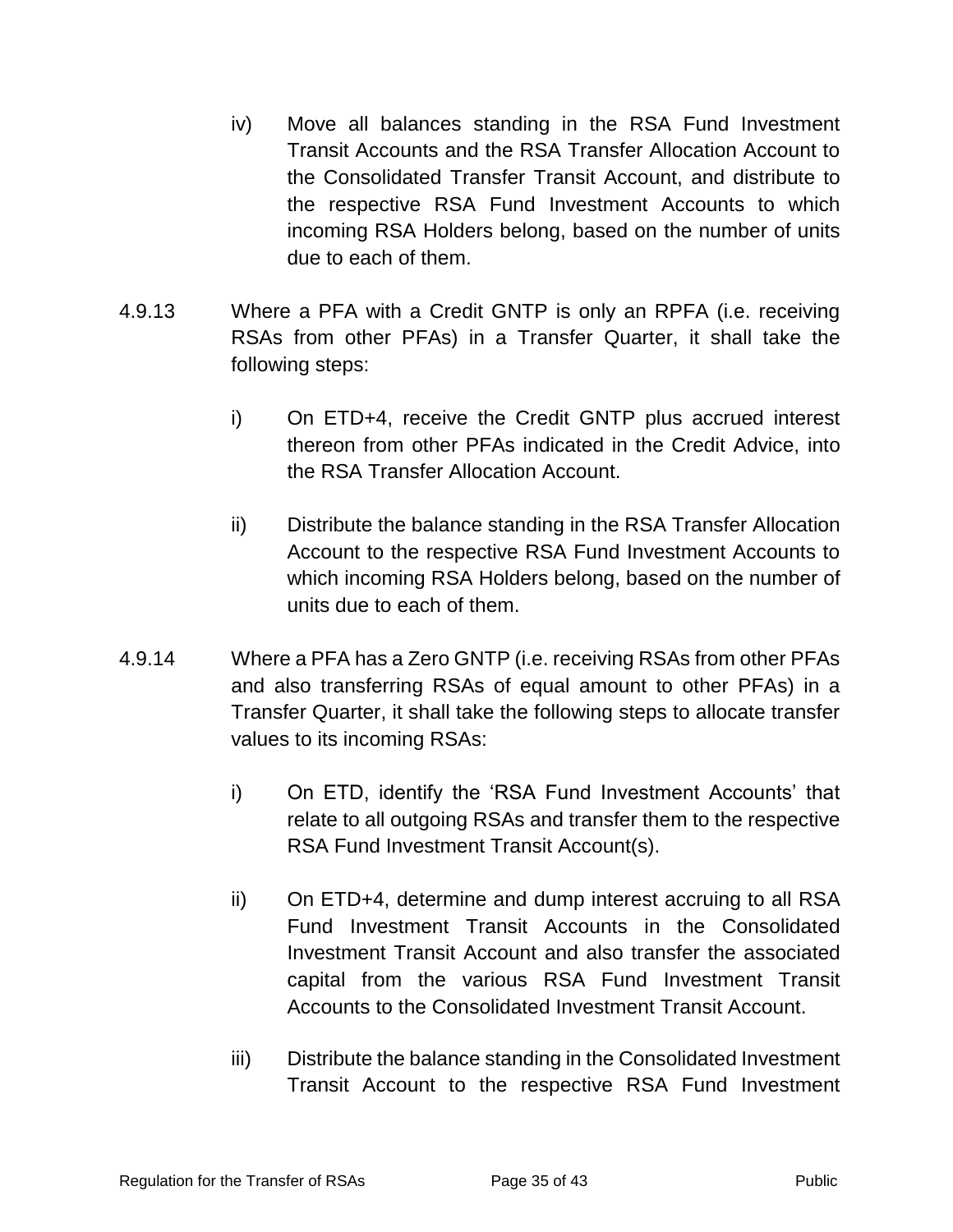Accounts to which incoming RSA Holders belong, based on the number of units due to each of them.

4.9.15 PFAs shall pass such accounting entries, as prescribed in the Revised Fund Accounting Guidelines issued by the Commission, for all RSA transfer transactions.

#### <span id="page-35-0"></span>**4.10 Re-assignment of RSAs from TPFAs to RPFAs on ECRS**

- 4.10.1 On the  $4<sup>th</sup>$  working day after ETD (i.e. ETD+4), RTS shall re-assign all RSAs approved for transfers within the Transfer Quarter, from the TPFAs to their new PFAs on ECRS and shall issue an email confirming the re-assignment to the RSA Holder.
- 4.10.2 RPFAs shall download the personal biodata of all their incoming RSAs from the ECRS, using the API provided by the Commission.
- 4.10.3 Pursuant to 4.10.2 above, all biodata information on the affected RSAs on ECRS shall be made available to the RPFA and it shall be able to view details of its new RSAs both on ECRS and on its RTS Portal.
- 4.10.4 Beginning from ETD+4, RPFAs shall download for their records, the TH of all RSAs transferred to them in the Transfer Quarter, using any of the following methods:
	- i) Single downloads in either Excel or CSV format, using the applicable Module on the RTS Portal; or
	- ii) Download from RTS via a dedicated REST API, issued by the Commission.
- 4.10.5 Not later than ETD+5, TPFAs shall forward to the affected PFCs, details of all RSAs that have been transferred to other PFAs and those that have been received from other PFAs, as the case may be.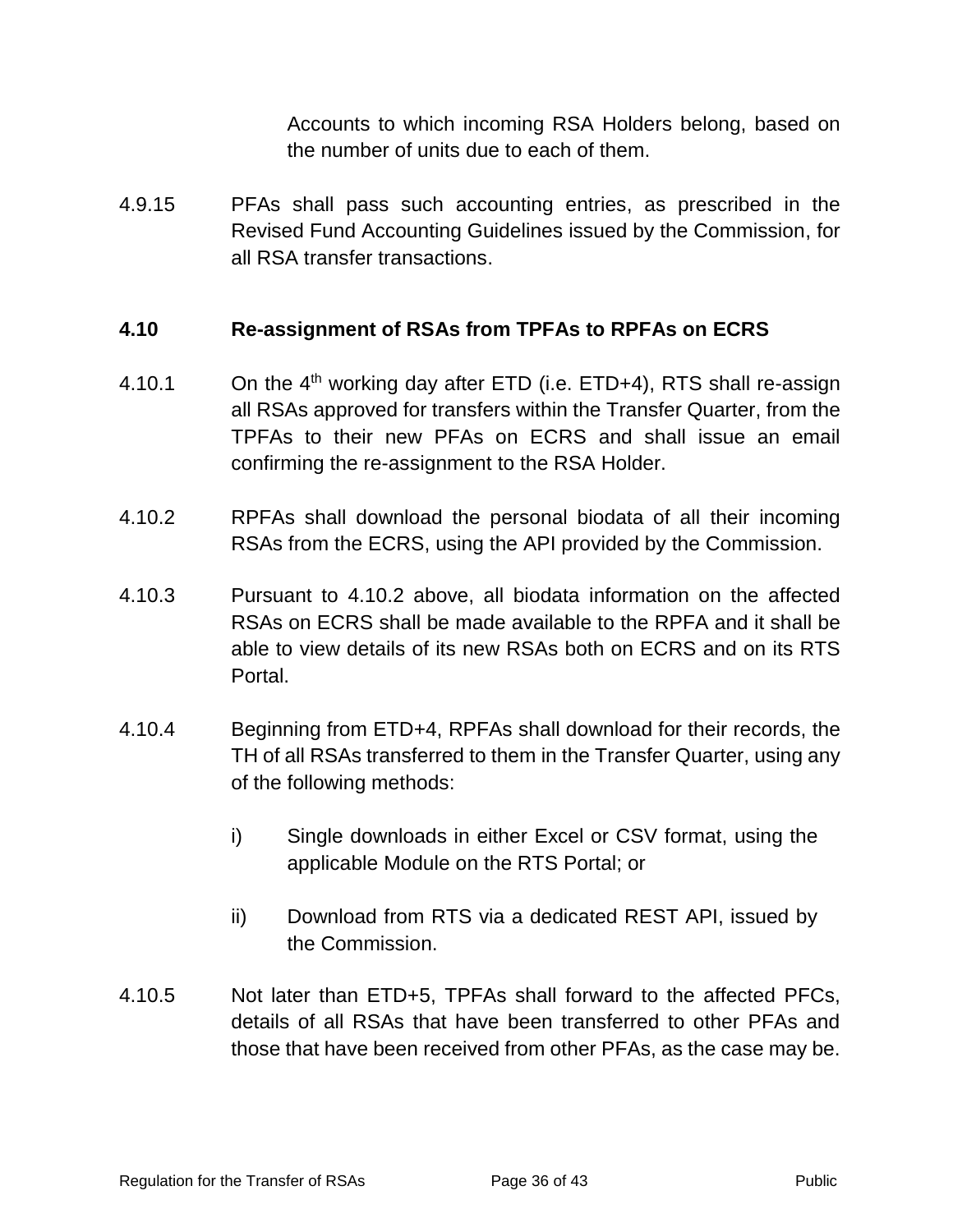- 4.10.6 The details in 4.10.5 above shall include the transfer values applicable to each incoming RSA, to enable the PFCs create records for the incoming RSAs accordingly.
- 4.10.7 PFAs shall flag all transferred RSAs on their databases.
- 4.10.8 Not later than five (5) working days after the completion of the RSA transfer process (i.e. ETD+10), each RPFA shall issue an RSA Transfer Letter to the incoming RSA Holder.
- 4.10.9 The RSA Transfer Letter shall contain the following information:
	- i) Name of the RSA Holder
	- ii) RSA Holder's PIN
	- iii) Address of the RSA Holder
	- iv) Employer Name
	- v) Employer Address
	- vi) Employment Sector (for Micro Pension Contributors)
	- vii) Date of RSA Transfer
	- viii) PFC Bank Details

#### <span id="page-36-0"></span>5.0 POST TRANSFER EVENTS

#### <span id="page-36-1"></span>**5.1 Post-transfer Validation of RSA Fund Unit Price on TH**

5.1.1 Where the Fund Unit Price indicated on a TH differs from that on the Multi-Fund Unit Price database maintained by the Commission, RTS shall, notwithstanding, continue with processing of the TH but shall flag it for post-transfer review.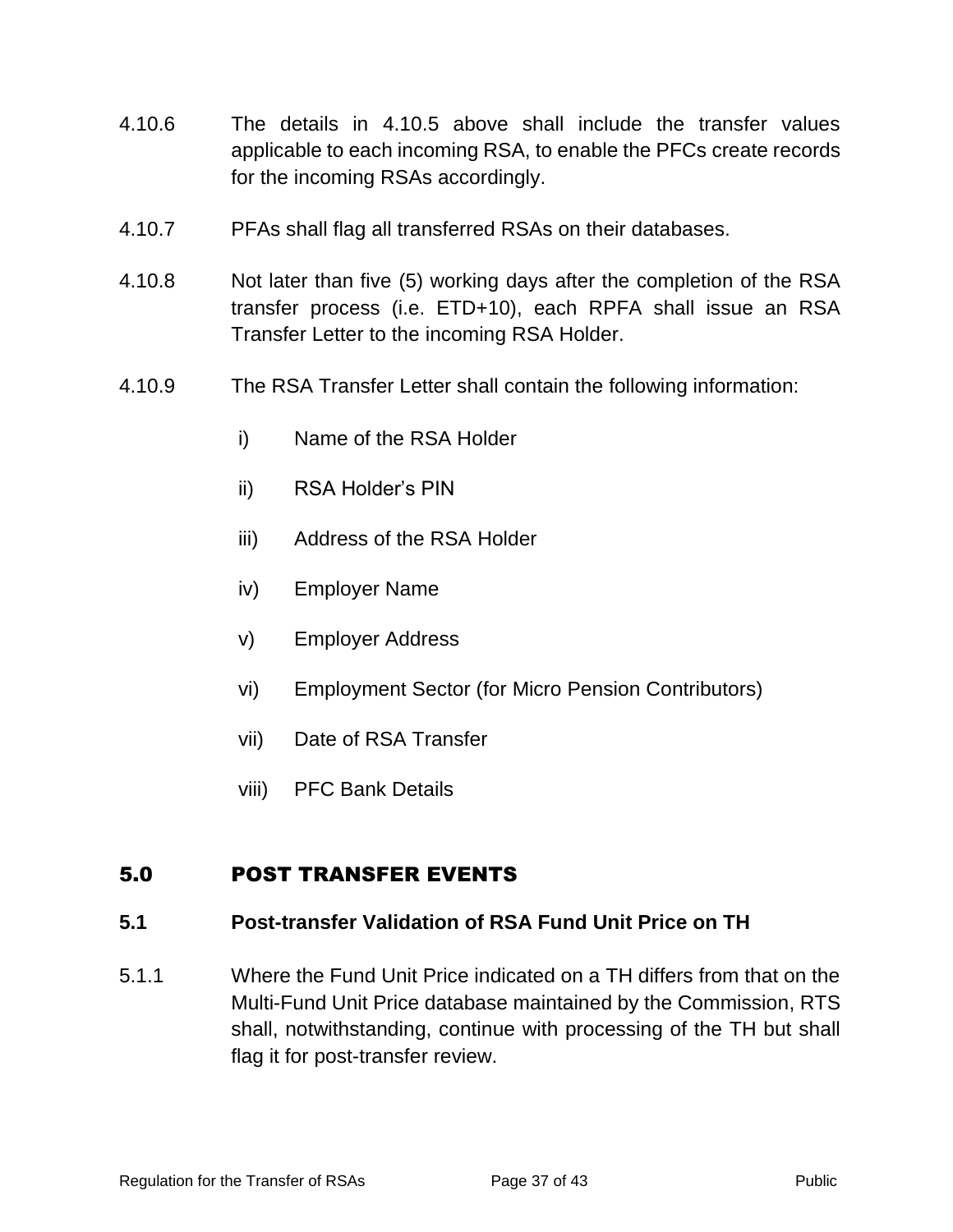- 5.1.2 One week after ETD, RTS shall determine the variance (if any) between the Fund Unit Price indicated on the TH and that on the Multi-Fund Unit Price DB maintained by the Commission.
- 5.1.3 Where the variance report establishes a shortfall in the RSA balance transferred by the TPFA, the Commission shall request the TPFA to transfer to the PFC designated by the RPFA, such shortfall plus 2% p.a. on the shortfall, for each day it remained outstanding.
- 5.1.4 Where the variance report establishes that the TPFA transferred an amount in excess of the actual RSA balance, the Commission shall request the RPFA to refund the excess, within 3 working days, to the PFC designated by the TPFA.
- 5.1.5 If the RPFA fails to refund the excess amount in 5.1.4 within the time specified, the Commission shall mandate it to pay an additional sum of 2% p.a. on the excess, for each day it remains outstanding from the expiration of the deadline.
- 5.1.6 The Commission shall issue the variance notifications in 5.1.3 and 5.1.4 above to the affected PFAs, via a dedicated email, to ensure prompt delivery.

#### <span id="page-37-0"></span>**5.2 Receipt of Contributions and Other Benefits for Already Transferred RSAs**

- 5.2.1 Any remittance of pension contributions or other benefits received on behalf of an RSA Holder whose RSA has been transferred to another PFA shall be warehoused in the RSA Transfer Control Account.
- 5.2.2 The PFA shall not charge any administration fees for such remittances received in 5.2.1 above.
- 5.2.3 Further to 5.2.2 above, the PFA shall not invest the funds but shall, within one (1) working day of receipt of such funds, advise its PFC to remit the payments received to the PFC designated by the RPFA.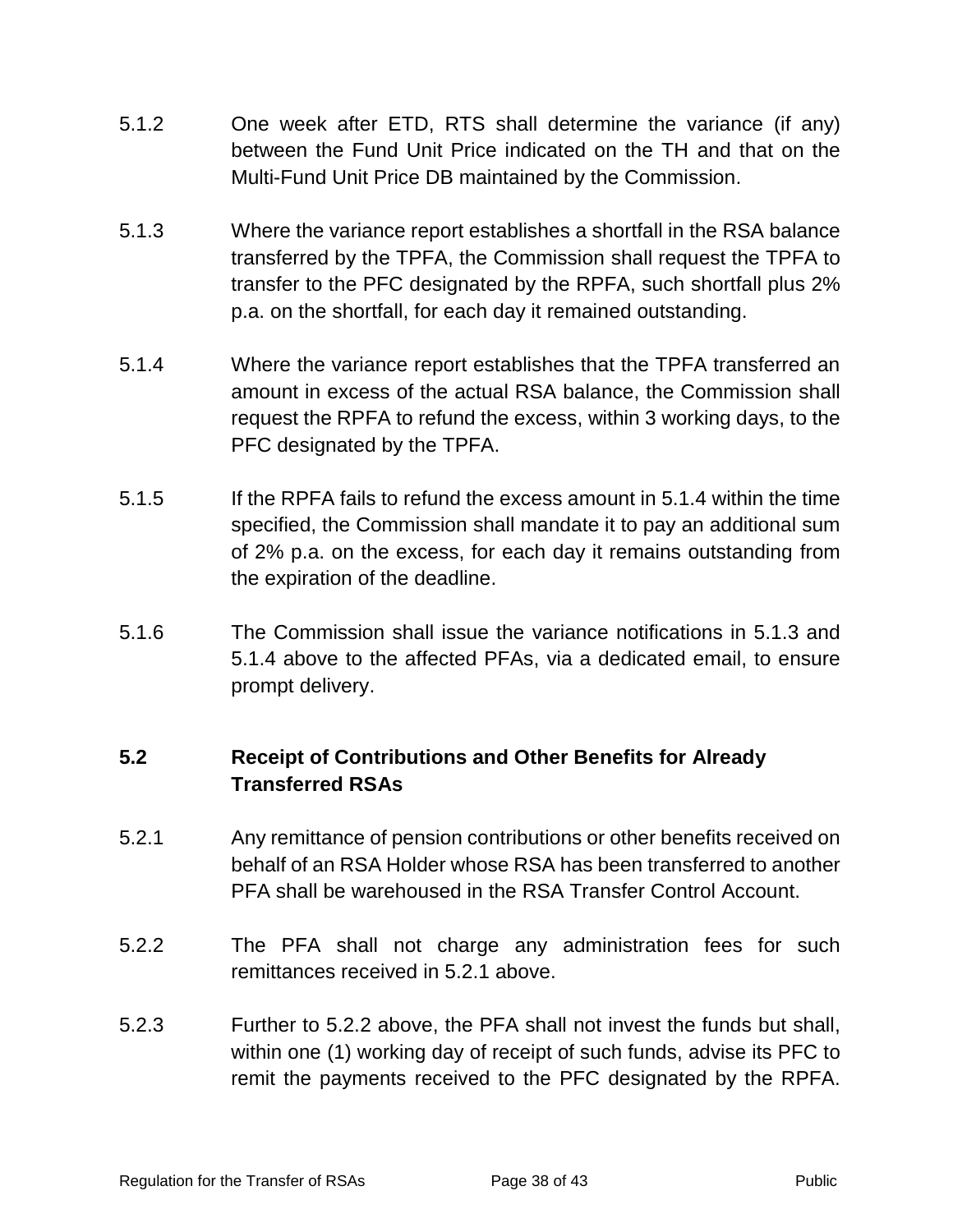The remittance by the PFC must disclose the RSA Holder's Name, PIN, Employer Name and description of the remittance.

#### <span id="page-38-0"></span>**5.3 Resolution of Uncredited Contributions for Transferred RSAs**

- 5.3.1 PFAs shall continue to resolve uncredited contributions, irrespective of whether the affected RSAs have been transferred or not.
- 5.3.2 Pursuant to 5.3.1 above, affected TPFAs shall determine the contributions due to transferred RSAs and shall transfer the amounts to the RSA Transfer Control Account.
- 5.3.3 The TPFA in 5.3.2 above shall, not later than one (1) working day from the date the uncredited contributions were determined, instruct its PFC to transfer the amount from the RSA Transfer Control Account to the PFC designated by the RPFA.

#### <span id="page-38-1"></span>**5.4 Complaints by RSA Holders**

- 5.4.1 An RSA Holder who disputes the RSA balance transferred by the TPFA may, either directly or through his/her new PFA, submit a written complaint to the Commission.
- 5.4.2 The Commission shall, upon receipt of the complaint in 5.4.1 above, undertake necessary investigations in respect of the complaint.
- 5.4.3 If the Commission establishes that the PFA remitted an amount less than the actual value of the RSA, the Commission shall do the following:
	- i) Instruct the TPFA to transfer the shortfall plus 2% p.a. on the amount, for each day it remained outstanding (i.e. from ETD+4 to the date of payment of the shortfall).
	- ii) Apply an administrative sanction as specified in 6.0 below on the erring PFA.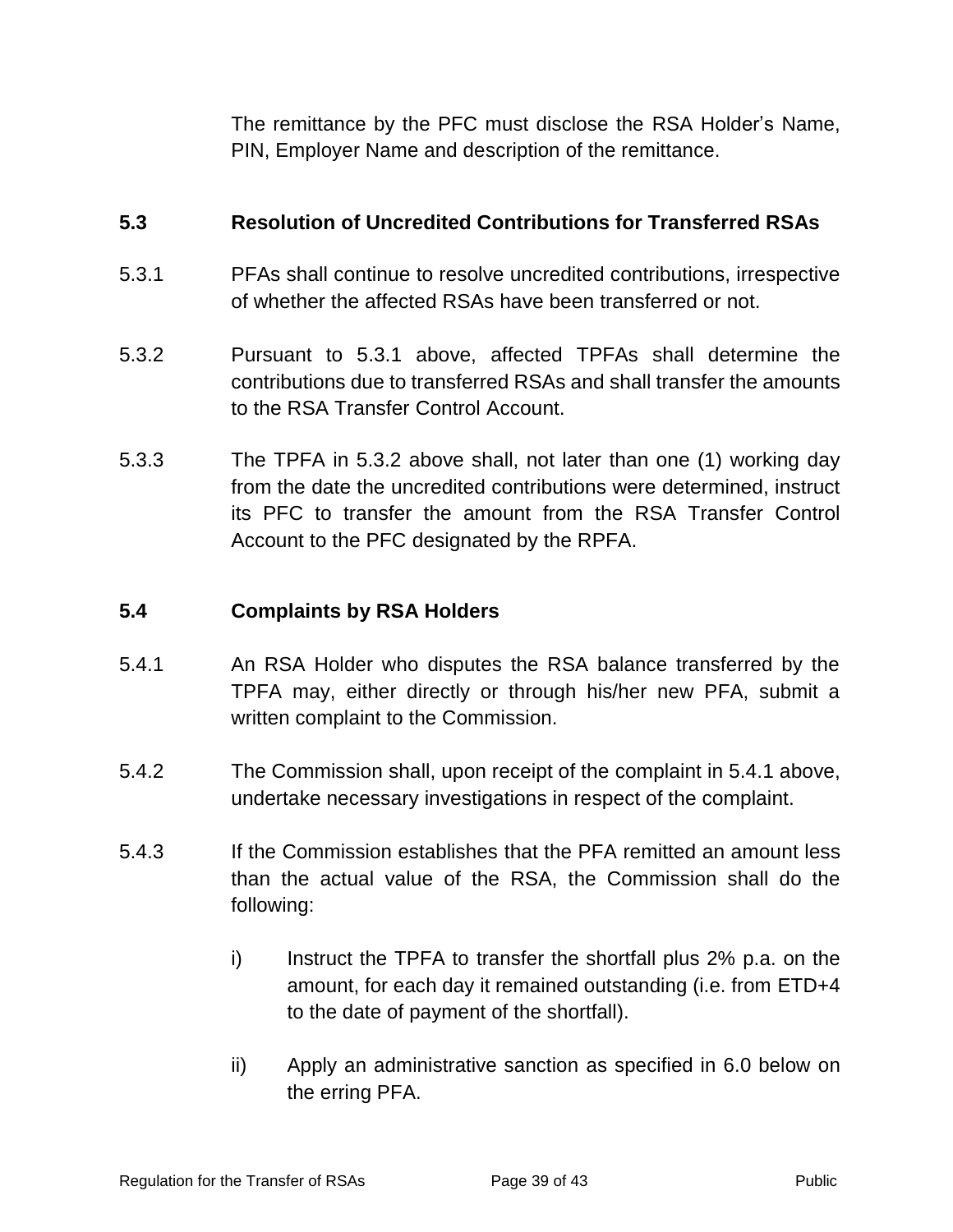#### <span id="page-39-0"></span>**5.5 Resolution of Transferred Invalid RSAs**

- 5.5.1 Any new RSA registered on ECRS for an RSA Holder who already has an existing PIN on the legacy CRS database is invalid and shall, therefore, not be eligible for transfer.
- 5.5.2 Pursuant to 5.5.1 above, where an RSA Holder transfers such invalid RSA from one PFA to another, and it is brought to the attention of the Commission, the Commission shall administratively delete such new RSA from the ECRS, notwithstanding its transfer to a new PFA.
- 5.5.3 The Commission shall notify the PFA that registered the initial RSA on the legacy CRS to recapture the RSA Holder using his/her original PIN. Where the RSA Holder has multiple registrations on the legacy CRS database, any of the applicable PFAs that recaptures the RSA Holder first shall be deemed to be the bona-fide PFA.
- 5.5.4 Further to 5.5.3 above, the Commission shall instruct the new PFA to transfer the balance on the transferred RSA to the bona-fide PFA and to delete the associated PIN from its database.
- 5.5.5 The RSA Holder, whose new PIN was deleted from the ECRS, shall not be eligible to transfer his/her recaptured RSA from the bona-fide PFA to another PFA before the expiration of 365 days from the date he/she was recaptured.

#### <span id="page-39-1"></span>**5.6 Movement of Mandate Files**

- 5.6.1 TPFAs shall move the Mandate Files of all transferred RSAs to the RPFAs, not later than one month after the ETD.
- 5.6.2 TPFAs shall move the mandate files of transferred retirees' RSAs to the RPFAs not later than one week (i.e. 5 working days) after ETD.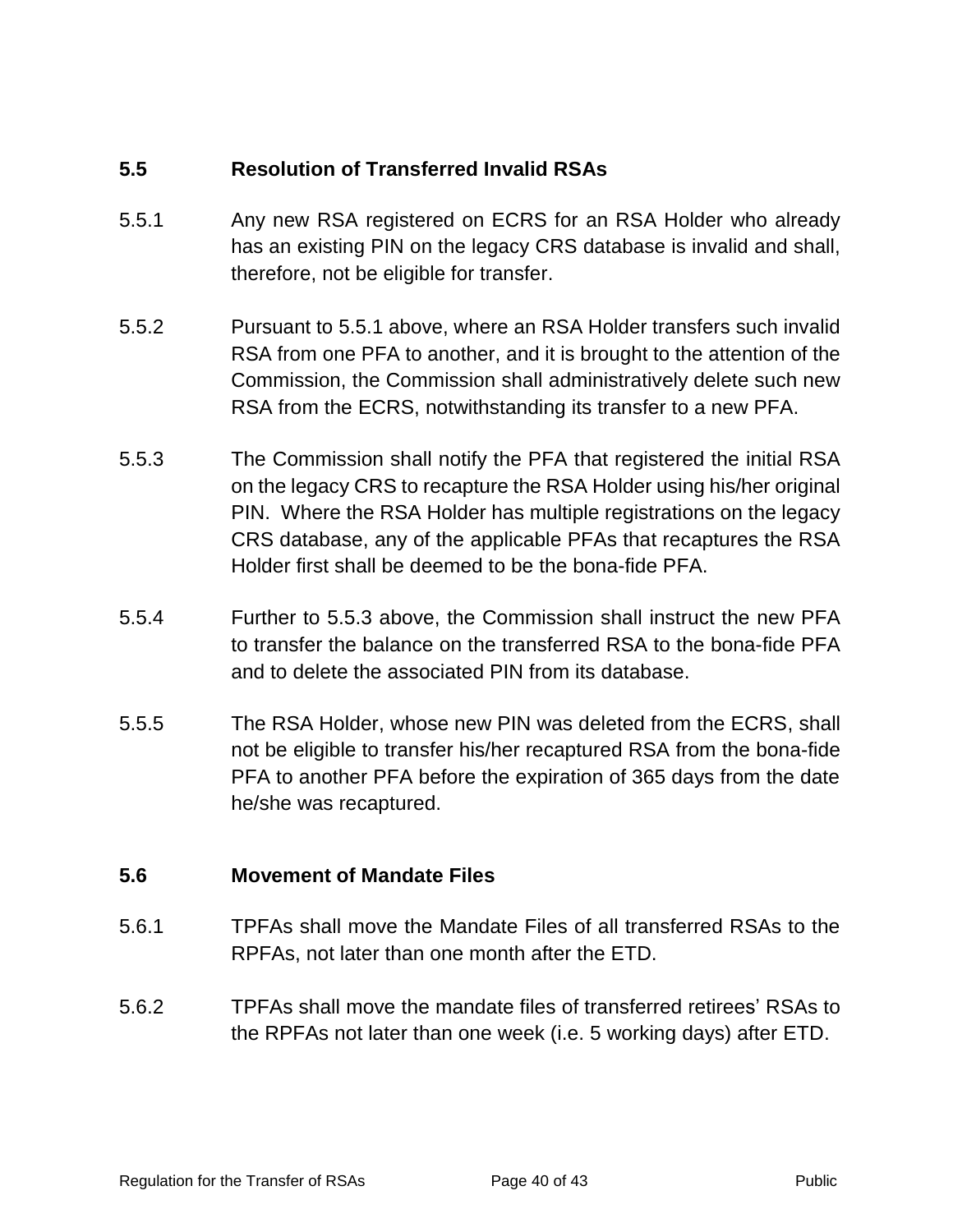- 5.6.3 Mandate files moved to RPFAs must be up to date and shall contain the documents specified by the Commission in the Revised Guidelines for RSA Registration, as well as other documents acquired by the PFA in the course of administering the RSA.
- 5.6.4 PFAs shall move Mandate Files between themselves in either hard or electronic formats.
- 5.6.5 Pursuant to the provisions of 5.6.4 above, PFAs may establish a suitable industry platform through which such exchanges can be carried out. The implementation of such arrangement must, however, be subject to the Commission's express approval.
- 5.6.6 The provisions of 5.6.1 to 5.6.4 above notwithstanding, TPFAs shall retain electronic copies of the RSA Holders' Mandate Files moved to RPFAs for a minimum period of 10 years.
- 5.6.7 Scanned documents in Mandate Files moved electronically between PFAs must be very legible and should be saved with names that indicate the nature of the documents.
- 5.6.8 Further to 5.6.7 above, the documents must be saved in electronic folders dedicated to respective RSAs and the electronic folders must be named appropriately with the Surname, First Name, Middle Name and PIN of the RSA Holder.
- 5.6.9 Documents in Mandate Files moved between PFAs in hard copies must be arranged in an orderly manner in the files and the Surnames, First Names, Middle Names and PINs of the RSA Holders must be written on the front outer covers of the Mandate Files.
- 5.6.10 RPFAs must notify the Commission of any TPFA that fails to adhere to the rules specified in this Regulation, for the transfer of Mandate Files.
- 5.6.11 The Commission shall impose administrative sanctions on PFAs that fail to abide by the rules for the transfer of Mandate Files, as specified in 6.0 below.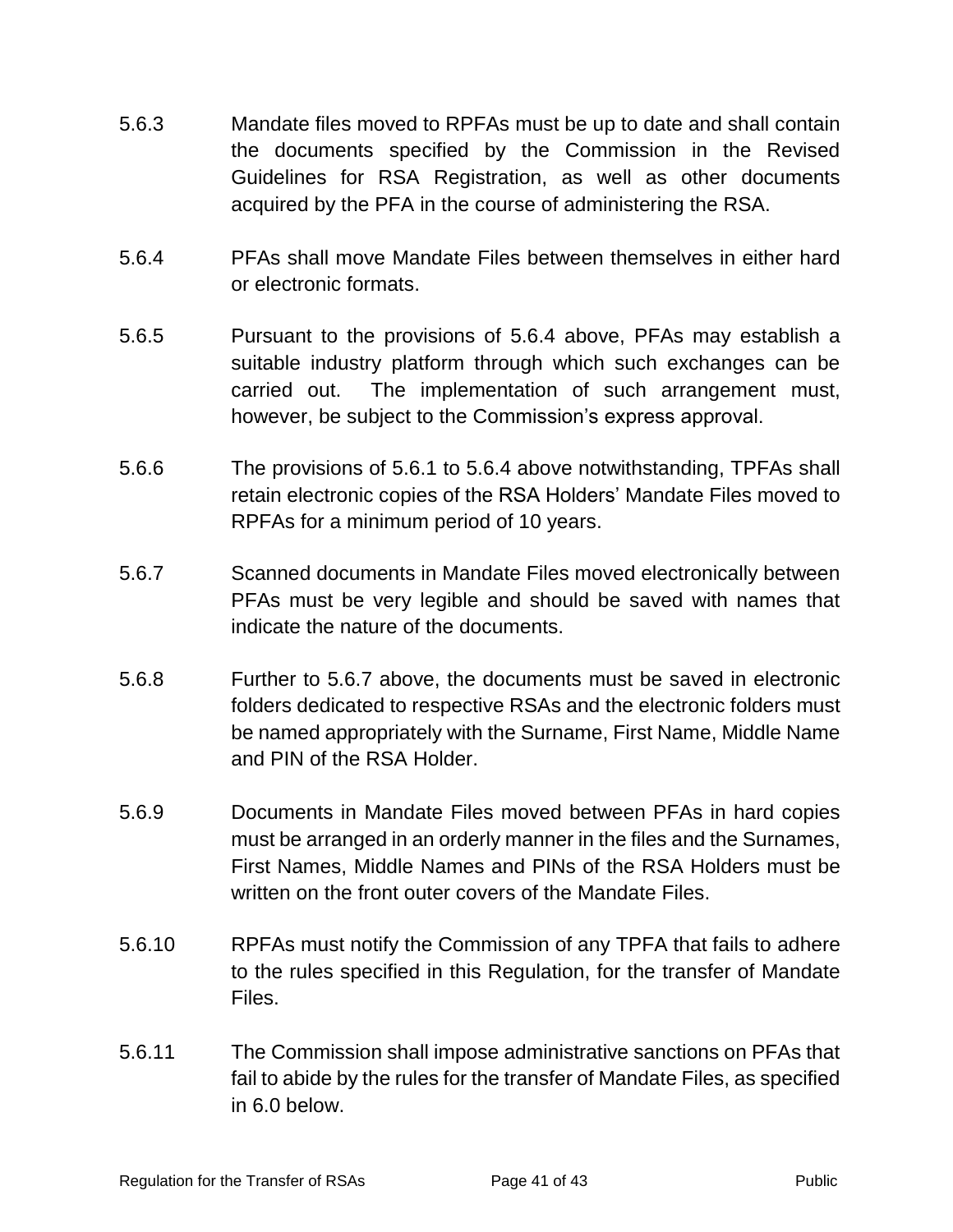# <span id="page-41-0"></span>6.0 INFRACTIONS AND APPLICABLE ADMINISTRATIVE SANCTIONS

- **6.1** The Commission shall impose administrative sanctions on PFAs that violate the provisions of this Regulation.
- **6.2** The administrative sanctions shall be as outlined below:

| Sn             | <b>Description of Infraction</b>                                                                    | <b>Infraction</b><br><b>Code</b> | <b>Penalty</b><br>N                                                                                                                                      |
|----------------|-----------------------------------------------------------------------------------------------------|----------------------------------|----------------------------------------------------------------------------------------------------------------------------------------------------------|
| $\mathbf{1}$   | Non-submission of TH                                                                                | INF <sub>01</sub>                | N <sub>100</sub> ,000 for the first RSA<br>i)<br><b>Transfer Quarter; and</b><br>N300,000 for each<br>$\mathsf{ii}$ )<br>subsequent Transfer<br>Quarter. |
| 2              | <b>Failed TH validation (completeness</b><br>and correctness/accuracy)                              | INF <sub>02</sub>                | N50,000 per TH.                                                                                                                                          |
| 3              | Late settlement of Payment Demand<br><b>Notice</b>                                                  | INF <sub>03</sub>                | N <sub>2</sub> ,000,000 per PFA                                                                                                                          |
| 4              | Shortfall in settlement of Payment<br>Demand Notice or shortfall in RSA<br>Balance declared by TPFA | INF04                            | 2.5% (flat) of the shortfall                                                                                                                             |
| 5              | Upload of illegible documents on<br><b>RTS</b>                                                      | INF <sub>05</sub>                | N50,000 per RSA                                                                                                                                          |
| 6              | Upload of documents in wrong<br>format                                                              | INF <sub>06</sub>                | N50,000 per RSA                                                                                                                                          |
| $\overline{7}$ | Failure to move Mandate Files to<br><b>RPFA</b>                                                     | INF07                            | N20,000 per RSA                                                                                                                                          |
| 8              | Illegible documents in Mandate Files                                                                | INF <sub>08</sub>                | N <sub>15</sub> ,000 per RSA                                                                                                                             |